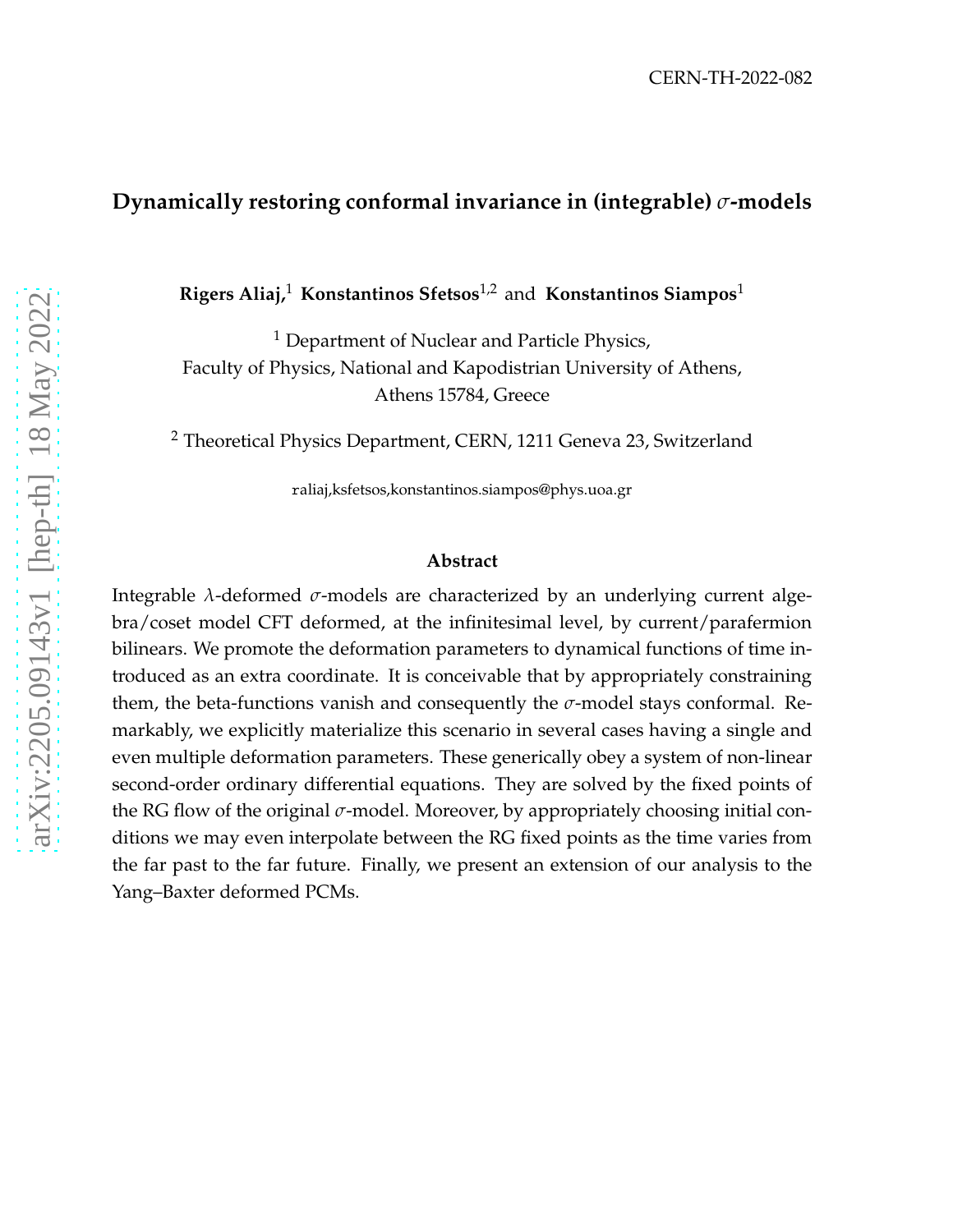# **Contents**

| 1                       |                                                                          | Introduction                                                                                 | $\overline{2}$ |
|-------------------------|--------------------------------------------------------------------------|----------------------------------------------------------------------------------------------|----------------|
| $\overline{2}$          | $\lambda$ -deformed $SU(2)_k/U(1)$                                       |                                                                                              | 3              |
|                         | 2.1                                                                      |                                                                                              | $\overline{4}$ |
|                         | 2.2                                                                      |                                                                                              | $\overline{7}$ |
| 3                       | Scale invariant deformation of $SL(2,\mathbb{R})_{-k}/SO(2)$             |                                                                                              | 8              |
|                         | 3.1                                                                      | Restoring conformal invariance $\dots \dots \dots \dots \dots \dots \dots \dots \dots$       | 9              |
| 4                       | $\lambda$ -deformed $SU(2)_k$                                            |                                                                                              | 10             |
|                         | 4.1                                                                      |                                                                                              | 11             |
|                         | 4.2                                                                      |                                                                                              | 13             |
| 5                       | The $\lambda$ -deformed $G_{k_1} \times G_{k_2}$                         |                                                                                              | 15             |
|                         | 5.1                                                                      |                                                                                              | 16             |
|                         |                                                                          | 5.1.1                                                                                        | 16             |
|                         |                                                                          | 5.1.2                                                                                        | 19             |
|                         | 5.2                                                                      |                                                                                              | 20             |
| 6                       | The $\lambda$ -deformed $SU(2)_{k_1} \times SU(2)_{k_2}/SU(2)_{k_1+k_2}$ |                                                                                              | 21             |
|                         | 6.1                                                                      | Restoring conformal invariance $\dots \dots \dots \dots \dots \dots \dots \dots \dots$       | 22             |
| 7                       | The $\eta$ -deformed $SU(2)$ model                                       |                                                                                              | 25             |
|                         | 7.1                                                                      | Restoring conformal invariance $\dots \dots \dots \dots \dots \dots \dots \dots \dots \dots$ | 25             |
| 8                       |                                                                          | Conclusions                                                                                  | 26             |
| A RG flows and geometry |                                                                          |                                                                                              | 28             |
|                         |                                                                          |                                                                                              | 28             |
|                         |                                                                          |                                                                                              | 30             |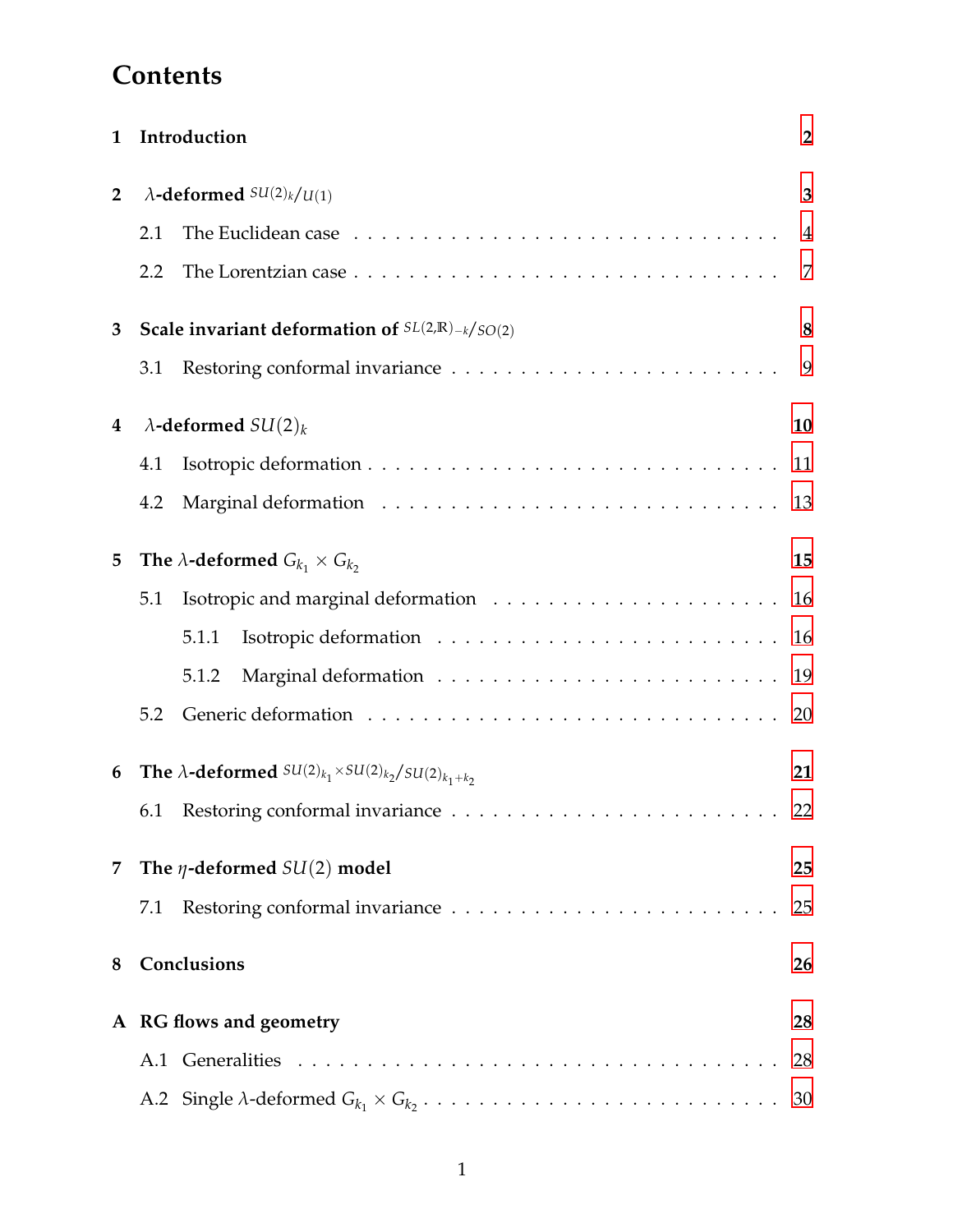## <span id="page-2-0"></span>**1 Introduction**

Two-dimensional conformal *σ*-models play an important rôle in string theory, since they provide consistent backgrounds for propagation of strings in curved spacetimes. As usual these models are described in terms of the action $<sup>1</sup>$  $<sup>1</sup>$  $<sup>1</sup>$ </sup>

<span id="page-2-5"></span>
$$
S = \frac{1}{2\pi} \int d^2\sigma (G_{MN} + B_{MN}) \partial_+ X^M \partial_- X^N, \quad M = 1, 2, ..., d,
$$
 (1.1)

from which we read off the background fields for the metric *GMN* and the antisymmetric tensor  $B_{MN}$ . In addition, there is also a dilaton field  $\Phi$ . Demanding conformal invariance at one-loop leads to vanishing beta-functions for the metric and the antisymmetric fields. At one-loop these read [\[1](#page-34-0)[–4\]](#page-34-1)

<span id="page-2-2"></span>
$$
R_{MN} - \frac{1}{4} H_{MKL} H_N^{KL} + 2 \nabla_M \partial_N \Phi = 0, \quad \nabla^P (e^{-2\Phi} H_{MNP}) = 0, \tag{1.2}
$$

where  $R_{MN}$  is the Ricci tensor and  $\nabla_M$  is the covariant derivative built out of the metric *G<sub>MN</sub>*, using the Levi–Civita connection. In addition,  $H_{MNP} = \partial_M B_{NP} +$  cyclic is the field strength of the antisymmetric tensor *BMN*. The dilaton beta-function requires that the expression

<span id="page-2-3"></span>
$$
R - \frac{1}{12} H_{MNP} H^{MNP} + 4\nabla^2 \Phi - 4(\partial \Phi)^2 = w \,, \tag{1.3}
$$

when [\(1.2\)](#page-2-2) is applied, is a constant labelled here by *w*. Finally, we may compute the central charge at one-loop order from the dilaton beta-function or the Weyl anomaly coefficient  $(1.3)$  as  $[5, 6]$  $[5, 6]$ 

<span id="page-2-4"></span>
$$
W = d - 3w. \tag{1.4}
$$

In this work we will consider the (multi) *λ*-deformed current algebra CFTs [\[7\]](#page-35-1), the *λ*-deformed coset CFTs [\[7,](#page-35-1) [8\]](#page-35-2) as well as, to a lesser extend, the *η*-deformed PCMs [\[9\]](#page-35-3), where we will promote the deformation parameters to dynamical functions of time. We will demand that these functions are constrained in such a way that the resulting *σ*-model stays conformal at one-loop order [\(1.2\)](#page-2-2). This is not a priori a consistent procedure warranted to lead to a conformal model, especially for a multi-parameter

$$
\sigma^{\pm} = \tau \pm \sigma, \quad \partial_{\pm} = \frac{1}{2} \left( \partial_{\tau} \pm \partial_{\sigma} \right), \quad d^2 \sigma = d\tau d\sigma.
$$

<span id="page-2-1"></span><sup>&</sup>lt;sup>1</sup>The world-sheet coordinates  $\sigma^\pm$  and  $(\tau,\sigma)$  are given by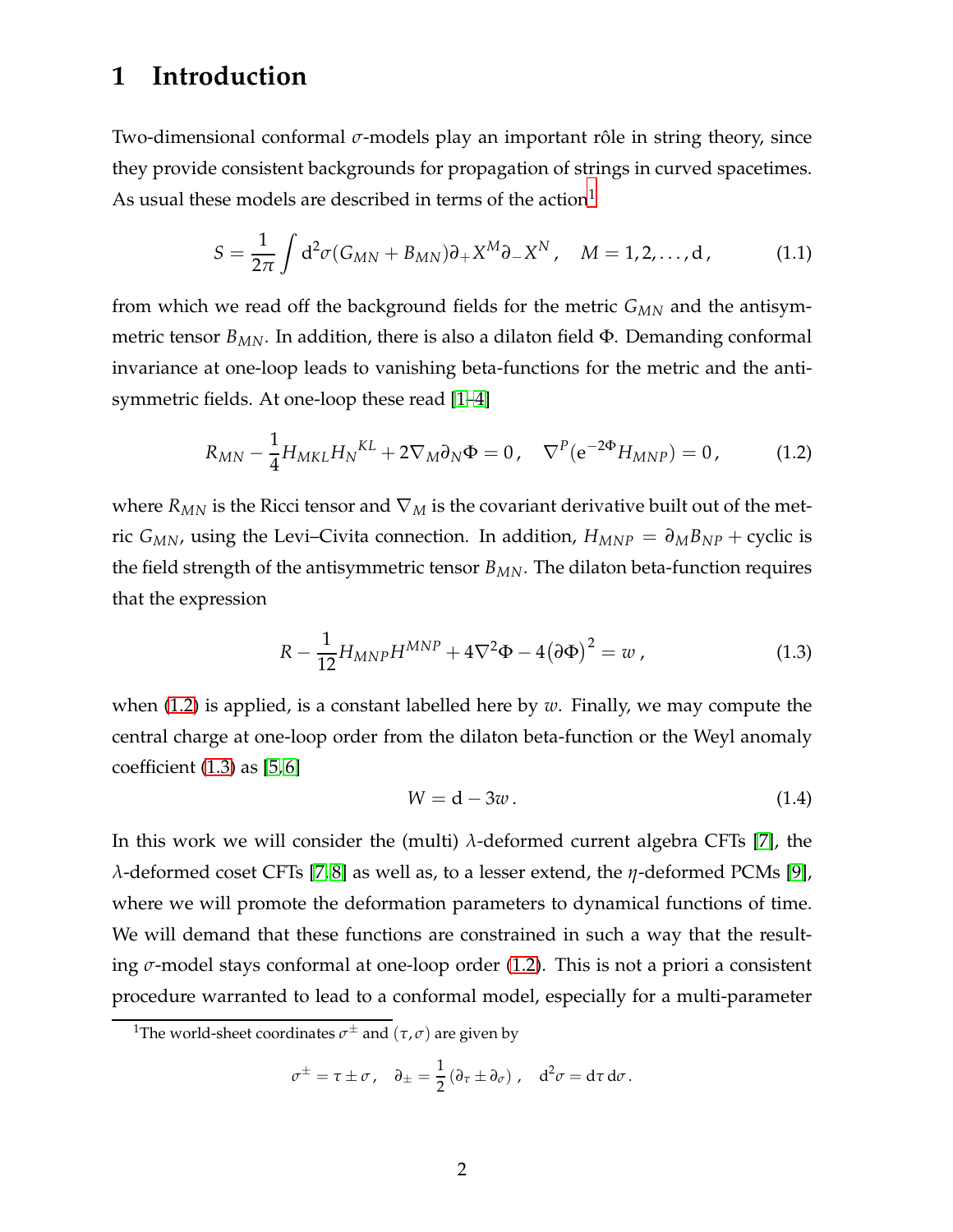deformation. However, we will present several cases in which this yields a consistent system of non-linear second-order ordinary differential equations. These equations are trivially solved by the fixed points of the RG flows of the original *σ*-model, but, more interestingly, they also admit time dependent solutions interpolating between these fixed points. A similar set-up was considered in [\[10–](#page-35-4)[12\]](#page-35-5) with the crucial difference that in these works the starting point was a CFT and the demand was that the dynamical promotion led again to a conformal model at one-loop order.

This work is structured in two classes of models, (I) and (II): In models of class (I), considered in Sections [2,](#page-3-0) [3](#page-8-0) and [4](#page-10-0) we study integrable *σ*-models known as *λ*-deformations [\[7\]](#page-35-1), which interpolate between a (gauged) WZW model and the non-Abelian T-dual of a PCM. These models are dynamically extended by adding an extra coordinate *t* contributing to its Lagrangian density, letting *λ* depending on *t* and including a time dependent term in the dilaton. More specifically, in Section [2,](#page-3-0) we considered the *λ*-deformed *SU*(2)*k*/*U*(1) [\[7\]](#page-35-1). In Section [3,](#page-8-0) we worked out the scale invariant deformation of the *SL*(2,**R**)−*<sup>k</sup>*/*SO*(2) coset CFT [\[13\]](#page-35-6). The resulting system of differential equations can be analytically integrated. In Section [4,](#page-10-0) we studied the *λ*-deformed  $SU(2)_k$  case for an isotropic and a marginal deformation [\[7\]](#page-35-1). In the latter case we make contact with the Nappi–Witten expanding universe *SU*(2)*k*×*SL*(2,**R**)−*<sup>k</sup> U*(1)×*U*(1) [\[14\]](#page-35-7). Lastly, in Section [7](#page-25-0) we extend our analysis to the Yang–Baxter deformed *SU*(2) PCM [\[9\]](#page-35-3). In models of class (II), considered in Sections [5](#page-15-0) and [6](#page-21-0) we dynamically extend (integrable) *σ*-models which interpolate between exact (coset) CFTs. In Section [5,](#page-15-0) we considered the single  $\lambda$ -deformed  $G_{k_1}\times G_{k_2}$  for an isotropic, a marginal and a generic deformation  $\lambda_{ab}$  [\[15\]](#page-35-8). In Section [6,](#page-21-0) we studied the  $\lambda$ -deformed  $^{SU(2)_{k_1}\times SU(2)_{k_2}/SU(2)_{k_1+k_2}}$  [\[16\]](#page-35-9). Finally, in Appendix [A](#page-28-0) we gathered the technical details of the generic deformation  $\lambda_{ab}(t)$  considered in Section [5.](#page-15-0)

## <span id="page-3-0"></span>**2**  $\lambda$ **-deformed**  $SU(2)_k$ / $U(1)$

In this Section we consider the simplest example, namely that for the *λ*-deformed  $SU(2)_k/U(1)$  [\[7\]](#page-35-1) whose action is given by

<span id="page-3-1"></span>
$$
S = \frac{k}{\pi} \int d^2 \sigma \left\{ \frac{1 - \lambda}{1 + \lambda} (\partial_+ \beta \partial_- \beta + \cot^2 \beta \partial_+ \alpha \partial_- \alpha) + \frac{4\lambda}{1 - \lambda^2} (\sin \alpha \cot \beta \partial_+ \alpha + \cos \alpha \partial_+ \beta) (\sin \alpha \cot \beta \partial_- \alpha + \cos \alpha \partial_- \beta) \right\}.
$$
 (2.1)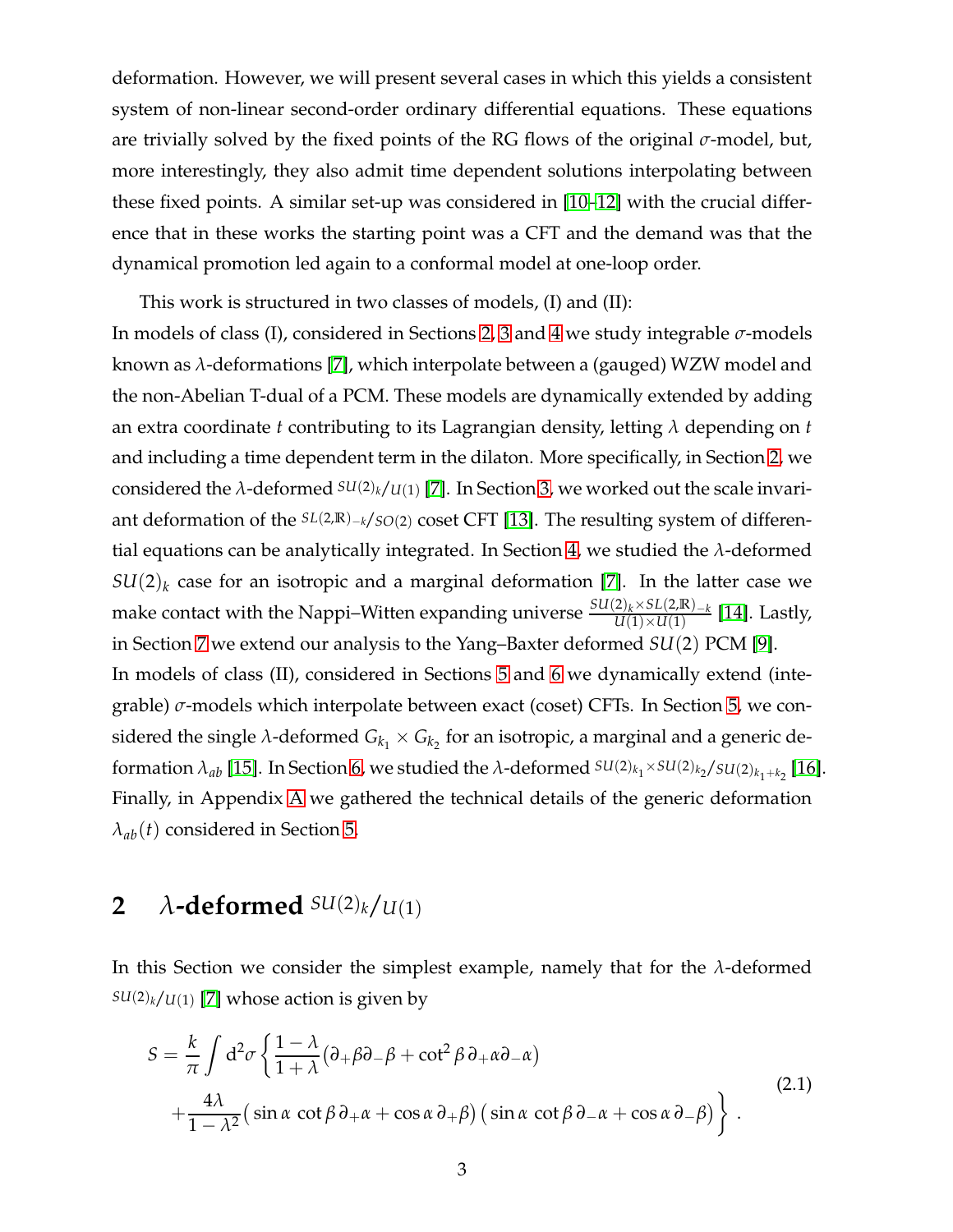Including a diffeomorphism induced by the scalar

<span id="page-4-1"></span>
$$
\Phi = -\ln \sin \beta \tag{2.2}
$$

the above *σ*-model is renormalizable at one-loop in the 1/*k* expansion and its RG flow is given by [\[17,](#page-35-10) [18\]](#page-35-11)

<span id="page-4-3"></span>
$$
\frac{\mathrm{d}\lambda}{\mathrm{d}\ln\mu^2} = -\frac{\lambda}{k},\tag{2.3}
$$

where  $\mu$  is the energy scale. From the above expression we find that the operator *O*, driving the perturbation, is relevant and has scaling dimension equal to  $Δ<sub>Q</sub>$  =  $2(1 - \frac{1}{k})$ . This is in accordance with general considerations for the case at hand

<span id="page-4-5"></span>
$$
\frac{d\lambda}{d\ln\mu^2} = \frac{\Delta_{\mathcal{O}} - 2}{2}\lambda + \frac{1}{2}C_{\mathcal{O}\mathcal{O}}{}^{\mathcal{O}}\lambda^2 + \mathcal{O}(\lambda^3) \,,\tag{2.4}
$$

where  $\mathcal{C}_\mathcal{O\mathcal{O}}^\mathcal{O}$  denotes the OPE coefficient of the operator  $\mathcal O$  with itself. In our case this operator is the parafermion [\[19\]](#page-35-12) bilinear corresponding to the coset CFT. To leading order in the  $1/k$ -expansion there are no higher in  $\lambda$ -corrections since  $C_{OO}$ <sup>O</sup> vanishes due to the fact that the coset CFT corresponds to a symmetric space.

### <span id="page-4-0"></span>**2.1 The Euclidean case**

Let us now dynamically promote the above model by adding an extra spacelike coordinate contributing to the Lagrangian the term *<sup>k</sup>*/*<sup>π</sup> ∂*+*t∂*−*t* and moreover allowing the constant  $\lambda$  to depend on *t*. In addition, we add to the scalar [\(2.2\)](#page-4-1) the term  $\Phi_0(t)$  and consider the entire Φ as the dilaton of the resulting *σ*-model. Then by imposing the one-loop beta-function equations for the metric [\(1.2\)](#page-2-2) we find the following differential equations for  $\lambda(t)$  and  $h(t) = \dot{\Phi}_0(t)$ 

<span id="page-4-2"></span>
$$
\ddot{\lambda} = -4\lambda + 2\dot{\lambda} \left( h - \frac{\lambda \dot{\lambda}}{1 - \lambda^2} \right), \quad \dot{h} = \frac{\dot{\lambda}^2}{(1 - \lambda^2)^2}.
$$
 (2.5)

In addition, the dilaton beta-function [\(1.3\)](#page-2-3) yields the constant

<span id="page-4-4"></span>
$$
-\frac{1}{k}\left(2h^2 - \dot{h}\right) + \frac{2}{k}\frac{1+\lambda^2}{1-\lambda^2} = w \,,\tag{2.6}
$$

which is nothing but a first integral of [\(2.5\)](#page-4-2). This system, as well as the corresponding action, is invariant under  $t \rightarrow -t$  and in addition, they are invariant under the two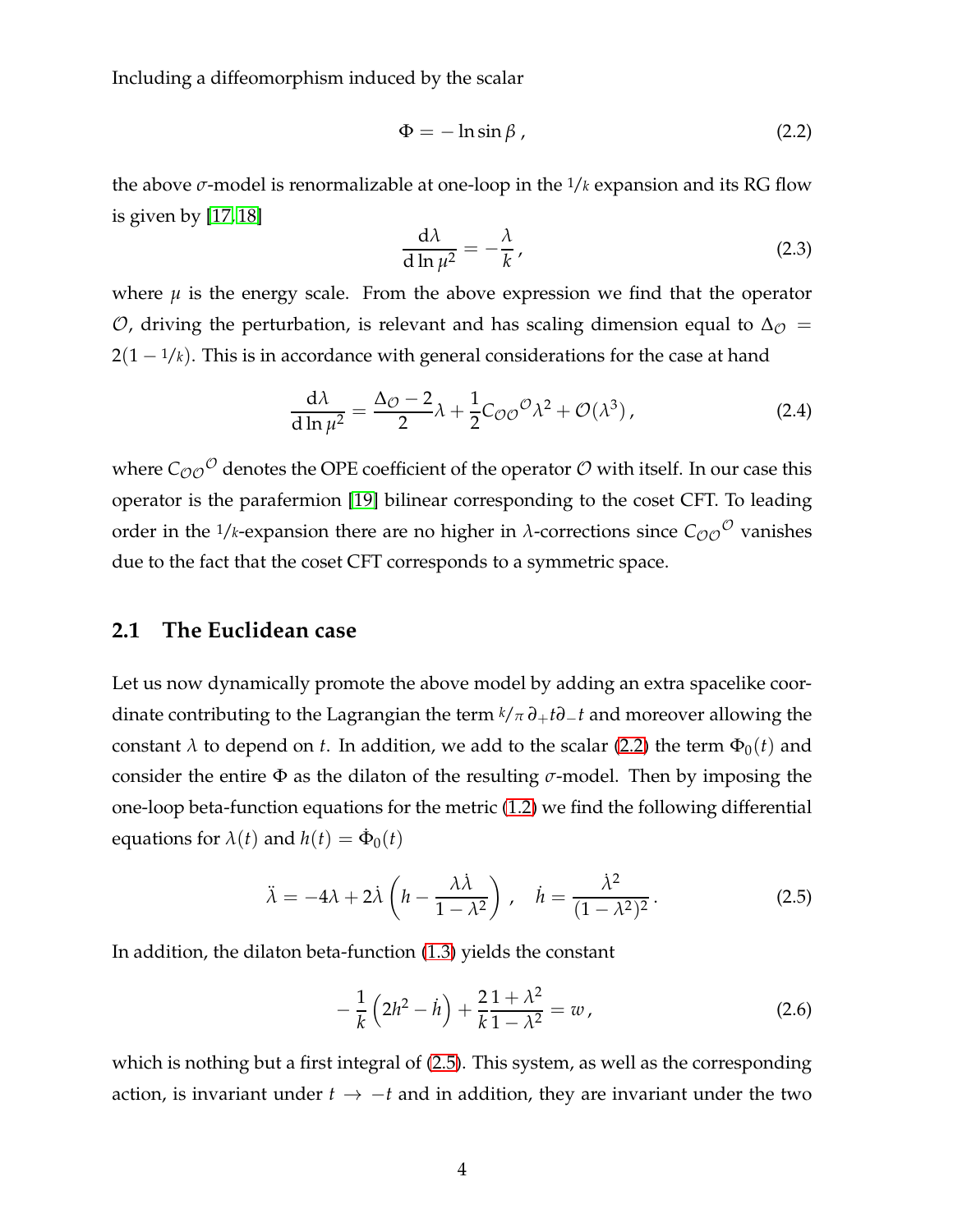symmetries

I: 
$$
\lambda \to \lambda^{-1}
$$
,  $k \to -k$ ,  $t \to it$ ,  
\nII:  $\lambda \to -\lambda$ ,  $\alpha \to \alpha \pm \frac{\pi}{2}$ . (2.7)

This is the analogue of the symmetries of the action [\(2.1\)](#page-3-1) and of the beta-function [\(2.3\)](#page-4-3) found in [\[17,](#page-35-10) [20\]](#page-36-0).

Note that [\(2.5\)](#page-4-2) has the trivial solution with  $\lambda(t) = 0$ ,  $h(t) =$  constant, corresponding to the  $SU(2)_k/U(1) \times \mathbb{R}_Q$  CFT. It is instructive to see how at the linear level, for small  $\lambda$ , the perturbation stays marginal. In the integrable case in which  $\lambda$  is constant the CFT perturbation is bilinear in the compact parafermions of the coset theory and has dimension equal to  $\Delta_{\mathcal{O}} = 2(1 - 1/k)$ , i.e. a relevant operator. This operator is multiplied by  $\lambda$  which does not of course affect this. However, in the dynamical case  $\lambda(t)$  acquires a dimension itself. Indeed, the first of [\(2.5\)](#page-4-2) can be easily seen to be approximated as *<sup>t</sup>* → −<sup>∞</sup> by the equation corresponding to a harmonic oscillator with friction. It is solved approximately by (recall that  $h = \dot{\Phi}_0$ )

<span id="page-5-0"></span>
$$
\lambda(t) \simeq c e^{a-t}, \quad \Phi_0(t) \simeq h_i t, \quad a_- = h_i - \sqrt{h_i^2 - 4} > 0, \tag{2.8}
$$

where *c* and  $h_i$  are integration constants and the corrections are  $\mathcal{O}(\mathrm{e}^{2a_-t})$ . Reality of the dilaton and demanding a weak string coupling, i.e.  $e^{\Phi(t)} \ll 1$ , as  $t \to -\infty$ , gives the condition  $h_i > 2$ . We may also obtain an approximate solution for  $0 < h_i < 2$ 

<span id="page-5-1"></span>
$$
\lambda(t) \simeq c e^{h_i t} \sin\left[\sqrt{4 - h_i^2} \left(t - t_0\right)\right], \quad \Phi_0(t) \simeq h_i t,\tag{2.9}
$$

again with correction of  $\mathcal{O}(\mathrm{e}^{2h_i t})$ . For the critical value of the "friction" coefficient  $h_i = 2$  the solution is

<span id="page-5-2"></span>
$$
\lambda(t) \simeq e^{2t} (c + \tilde{c} t) , \quad \Phi_0(t) \simeq 2t , \tag{2.10}
$$

with  $\mathcal{O}\left(\mathrm{e}^{4t}\right)$  corrections.

To read the scaling dimension of  $\lambda(t)$  we first pass to Euclidean signature

<span id="page-5-3"></span>
$$
\tau \to -i\tau \,, \quad \sigma^+ \to -i z \,, \quad \sigma^- \to -i\bar{z} \,, \quad \partial_+ \to i\partial \,, \quad \partial_- \to i\bar{\partial} \,, \quad d^2 z = d\tau \, d\sigma \,, \tag{2.11}
$$

where  $z = \tau + i\sigma$ ,  $\bar{z} = \tau - i\sigma$ , with the action in the path integral appearing as  $e^{-S}$ . The scaling dimension of  $\lambda(t)$  can be read throughout the general formulae for an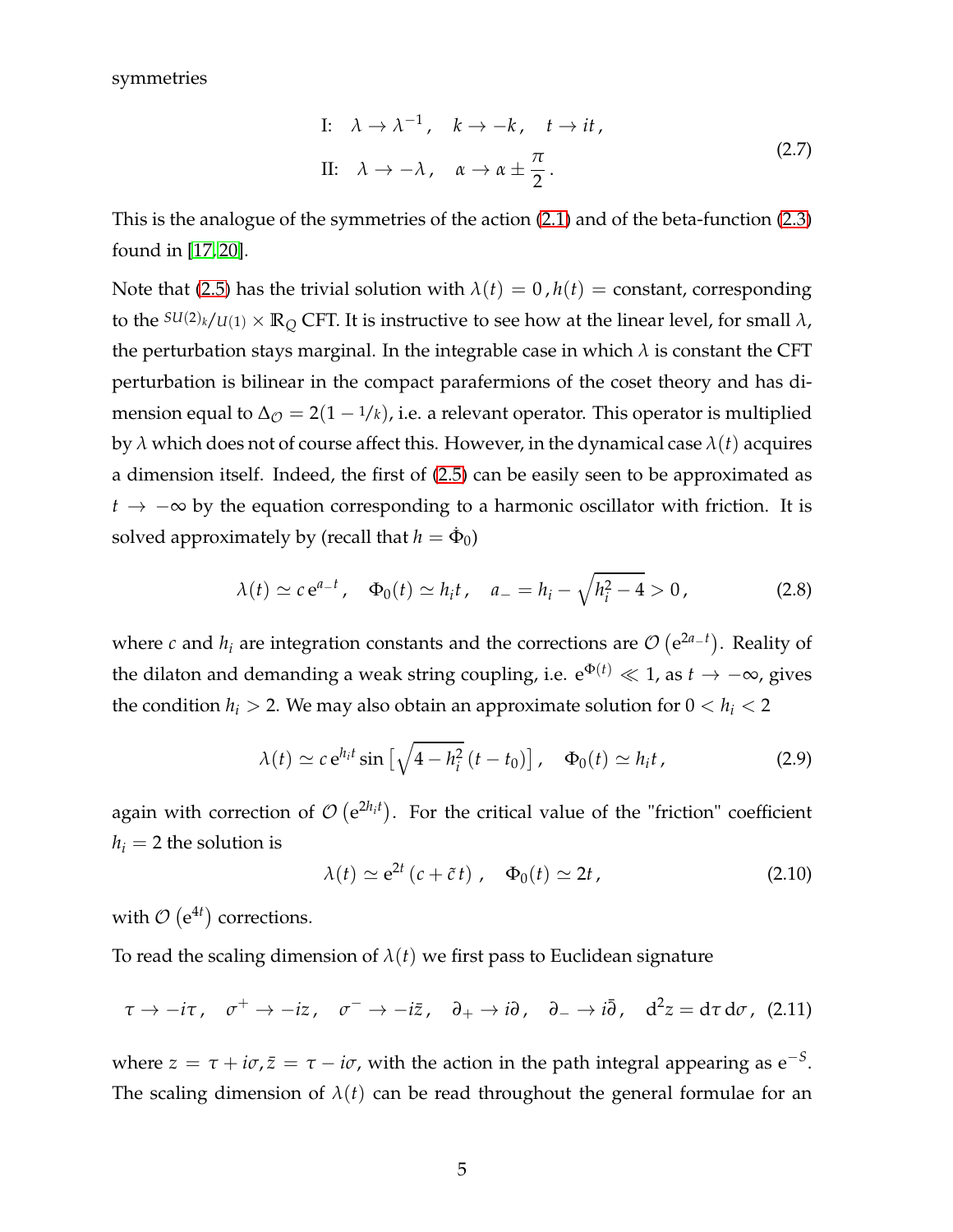exponential operator. Indeed for the linear dilaton theory (flat worldsheet)

<span id="page-6-1"></span>
$$
S_{\ell.d.} = \frac{s}{\pi \alpha'} \int d^2 z \, \partial X \bar{\partial} X \, , \quad \Phi_0 = QX \, , \tag{2.12}
$$

where  $s = \pm 1$ , parameterizing a spacelike or a timelike boson *X*, respectively, we have the energy–momentum tensor

$$
T_{zz} = -\frac{s}{\alpha'}(\partial X)^2 + Q \partial^2 X, \quad T_{z\bar{z}} = -Q \partial \bar{\partial} X, \tag{2.13}
$$

with central charge given by  $c_{\ell,d.} = 1 + 6s\alpha'Q^2$ . Then, for an exponential operator we have that

<span id="page-6-2"></span>
$$
V_{\Delta,\bar{\Delta}} =: e^{aX} : , \qquad \Delta = \bar{\Delta} = \frac{s a \alpha'}{2} \left( Q - \frac{a}{2} \right) , \tag{2.14}
$$

where  $\Delta$  and  $\Delta$  are the holomorphic and the antiholomorphic dimensions, respectively. In the case at hand, we have a background charge dilaton.

Next we read off various parameters either from [\(2.8\)](#page-5-0), [\(2.9\)](#page-5-1) or from [\(2.10\)](#page-5-2) depending on whether or not the positive constant  $h_i$  is larger, smaller or equal to 2. We will give the expressions corresponding to the first case. The results for the others are identical. We obtain that

$$
X = t
$$
,  $a = a_{-}$ ,  $s = 1$ ,  $\alpha' = \frac{1}{k}$ ,  $Q = h_i$ . (2.15)

Hence, the holomorphic and antiholomorphic dimensions  $(\Delta, \Delta)$  equal to 1/*k*. When these dimensions and the scaling dimension of the parafermion bilinear  $\Delta_{\mathcal{O}} = 2(1 - \frac{1}{k})$ are added up we find the scaling dimension of a marginal operator. Hence, at  $t \to -\infty$ we find the  $SU(2)_k/U(1) \times \mathbb{R}_Q$  CFT. This property is supported by the Weyl anomaly constant coefficient [\(1.4\)](#page-2-4) for the case at hand [\(2.6\)](#page-4-4). Using [\(2.8\)](#page-5-0) equals to

computed as 
$$
t \to -\infty
$$
:  $W = 3 - 3w = 3 - \frac{6}{k} + \frac{6h_i^2}{k} = c_{2d} + c_{\ell.d.}$ , (2.16)

where we have decomposed the latter expression in the two contributions, namely that of the coset CFT  $SU(2)_k/U(1)$ 

<span id="page-6-0"></span>
$$
c_{2d} = \frac{3k}{k+2} - 1 = 2 - \frac{6}{k} + \mathcal{O}\left(\frac{1}{k^2}\right)
$$
 (2.17)

and that of the linear dilaton CFT at charge *h<sup>i</sup>* . Note that, preserving conformal invariance at linear order does not warrant its preservation to all orders, that is consistency conditions of the form [\(2.5\)](#page-4-2) are not always possible to be obtained. In that sense, this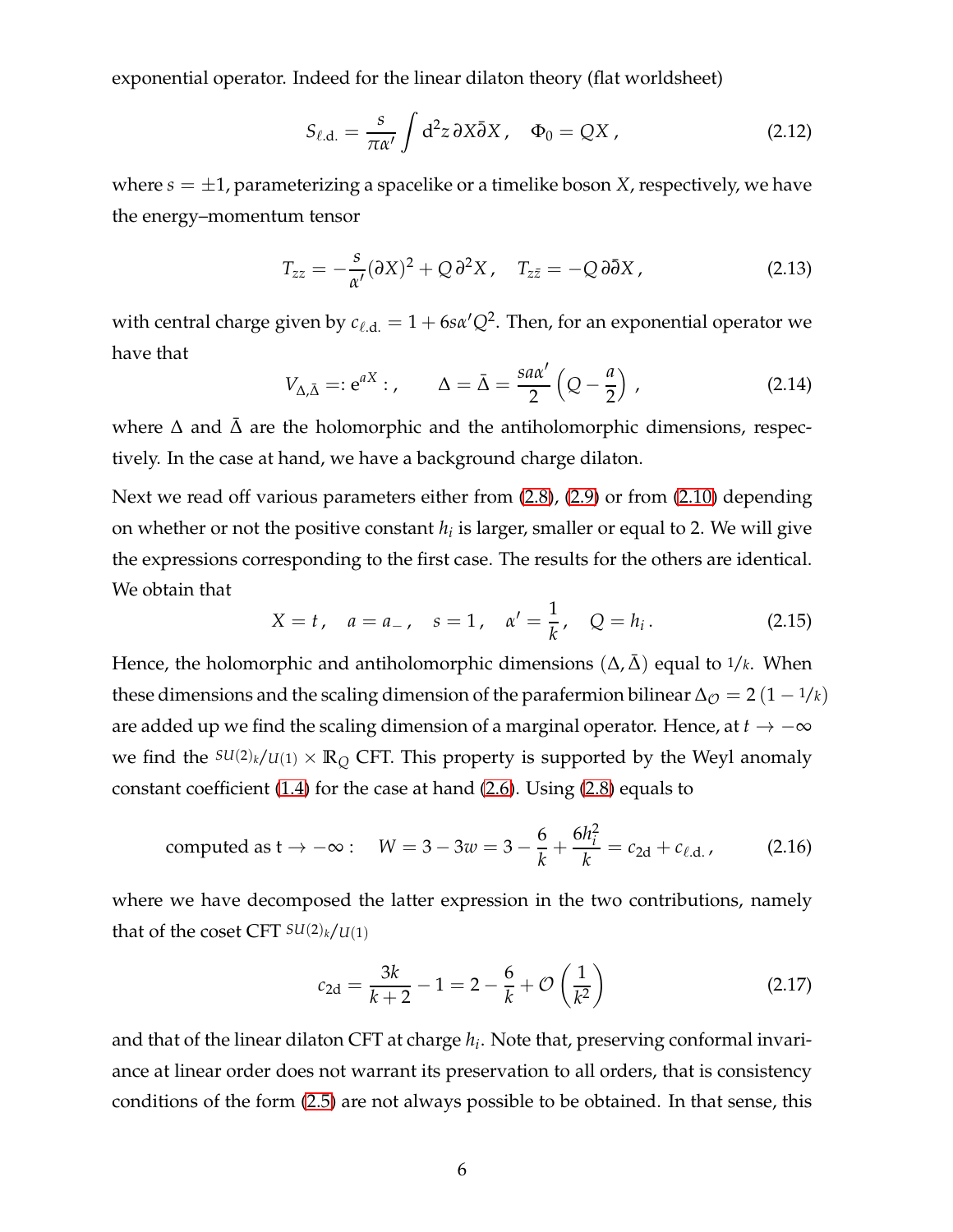as well as the rest of the examples presented in the present paper are quite intriguing.

An interesting question is what happens as time progresses starting from the remote past. We expect that the model will approach the strong coupling regime in which  $\lambda(t)$  approaches unit. This is analogous to the behaviour of the model with constant  $\lambda$  under RG flow which in the IR reaches  $\lambda = 1$ , which is the strong coupling region. Letting  $λ(t) = 1 - α(t)$  we find that for small  $α(t)$  the system [\(2.5\)](#page-4-2) becomes

$$
\ddot{\alpha} \simeq 2(2 + h\dot{\alpha}) + \frac{\dot{\alpha}^2}{\alpha}, \quad \dot{h} \simeq \frac{\dot{\alpha}^2}{4\alpha^2}.
$$
 (2.18)

In addition the dilaton equation gives that

$$
\dot{h} - 2h^2 + \frac{2}{\alpha} \simeq kw \,. \tag{2.19}
$$

We may easily verify that for small *t* we have the approximate solution

$$
t \to 0^-: \qquad \alpha \simeq 2t^2 \,, \qquad \Phi_0 \simeq -\ln(-t) \,, \tag{2.20}
$$

which corresponds to the constant  $w = 0$  in [\(2.6\)](#page-4-4). Since the latter is the same as that in [\(2.17\)](#page-6-0) we find that the constant appearing in the approximate solution valid in the remote past  $h_i = 1$ . Hence, the string coupling behaves as  $e^{\Phi(t)} \sim -1/t$ , as  $t \to 0^-$ (obviously, this value for *t* can be shifted at will) and the model reaches the strong coupling region. In that regime one may resort to the non-Abelian T-dual limit, in which  $\lambda(t) \rightarrow 1$  and the overall level coefficient  $k \rightarrow \infty$  in a correlated manner, so that the model still makes sense. The limiting procedure here is identical to the constant  $\lambda$  case [\[7\]](#page-35-1), it can easily be performed and therefore will not repeat it here. We have numerically checked that the  $\lambda(t) \to 1^-$  limit is reached monotonically from the far past at *t*  $\rightarrow$  −∞ towards *t* = 0.

#### <span id="page-7-0"></span>**2.2 The Lorentzian case**

In this case we add to the Lagrangian density [\(1.1\)](#page-2-5) the term −*k*/*<sup>π</sup> ∂*+*t∂*−*t*. Hence, our results should be obtained from the above Euclidean case by the analytic continuation *t*  $\rightarrow$  *it* (under this *h*  $\rightarrow$  −*ih*). Then from [\(2.5\)](#page-4-2) and [\(2.6\)](#page-4-4) we obtain the system of equations given by

<span id="page-7-1"></span>
$$
\ddot{\lambda} = 4\lambda + 2\dot{\lambda} \left( h - \frac{\lambda \dot{\lambda}}{1 - \lambda^2} \right), \quad \dot{h} = \frac{\dot{\lambda}^2}{(1 - \lambda^2)^2}.
$$
 (2.21)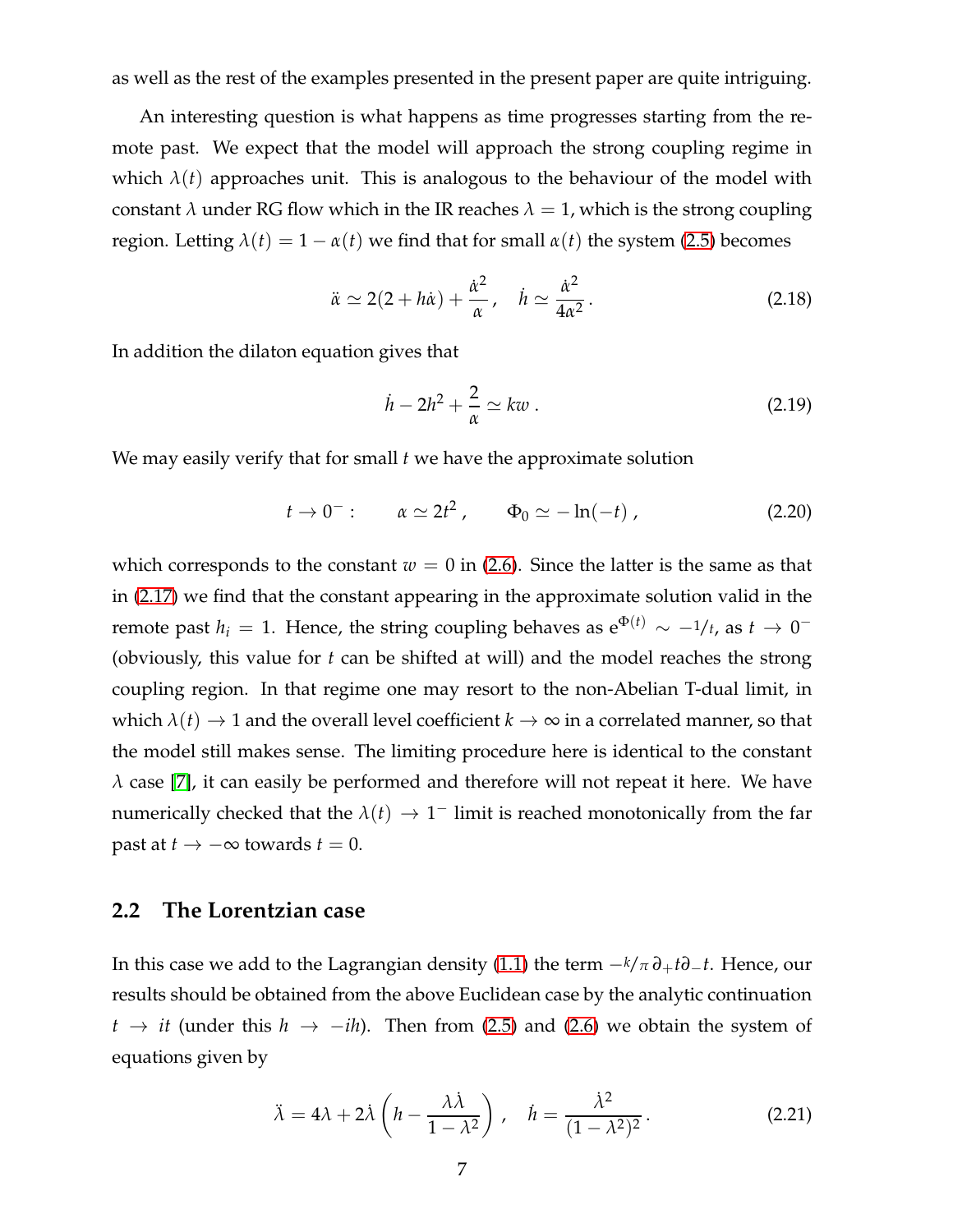As before, this has the trivial solution  $\lambda(t) = h(t) = 0$ , corresponding to the  $SU(2)_k/U(1)$ coset CFT and the free scalar *t* at zero background charge. In addition, the dilaton beta-function requires that [\(1.3\)](#page-2-3) is a constant. Explicitly,

<span id="page-8-1"></span>
$$
\frac{1}{k}\left(2h^2 - \dot{h}\right) + \frac{2}{k}\frac{1+\lambda^2}{1-\lambda^2} = w.
$$
\n(2.22)

Similarly, to the Euclidean case we can solve [\(2.21\)](#page-7-1) approximately as  $t \to -\infty$ 

<span id="page-8-2"></span>
$$
\lambda(t) \simeq c e^{a+t}, \quad \Phi_0(t) \simeq h_i t, \quad a_+ = h_i + \sqrt{h_i^2 + 4} > 0,
$$
 (2.23)

where *c* and  $h_i > 0$  are integration constants and corrections of  $\mathcal{O}(e^{a+t})$ . Hence, the model is at the weak coupling regime, i.e.  $e^{\Phi(t)} \ll 1$ . In addition, following the analysis of the Euclidean case the holomorphic and anti-holomorphic dimension of the solution  $\lambda(t)$  can be read using [\(2.11\)](#page-5-3), [\(2.12\)](#page-6-1) and [\(2.14\)](#page-6-2), where in the case at hand

$$
X = t
$$
,  $a = a_+$ ,  $s = -1$ ,  $\alpha' = \frac{1}{k}$ ,  $Q = h_i$ , (2.24)

leading to holomorphic and antiholomorphic dimensions  $(\Delta, \bar{\Delta})$  equal to  $1/k$ . When these are added up they precisely provide the central charge deficit 2/*k* and the perturbation is a marginal one. Hence, at *t* → −∞ we find the  $SU(2)_k/U(1) \times \mathbb{R}_Q$  CFT. This is in accordance with the Weyl anomaly coefficient [\(1.4\)](#page-2-4) for the case at hand [\(2.22\)](#page-8-1). Using [\(2.23\)](#page-8-2) this equals to

computed as 
$$
t \to -\infty
$$
:  $W = 3 - 3w = 3 - \frac{6}{k} - \frac{6h_i^2}{k} = c_{2d} + c_{\ell.d.}$ . (2.25)

Finally, we comment that contrary to the Euclidean case the system [\(2.21\)](#page-7-1) does not admit solutions reaching  $\lambda \to 1^-$  as  $t \to 0^-$ .

## <span id="page-8-0"></span>**3 Scale invariant deformation of** *SL*(2,**R**)−*<sup>k</sup>*/*SO*(2)

<span id="page-8-3"></span>In [\[13\]](#page-35-6) a scale, albeit not Weyl invariant, deformation of the *SL*(2,**R**)−*<sup>k</sup>*/*SO*(2) coset CFT was constructed. The corresponding action is given by

$$
S = \frac{k}{\pi} \int d^2 \sigma \left\{ \partial_+ \rho \partial_- \rho - \coth^2 \rho \partial_+ \tau \partial_- \tau \right. \\ + \lambda e^{2\tau} \left( \partial_+ \rho + \coth \rho \partial_+ \tau \right) \left( \partial_- \rho + \coth \rho \partial_- \tau \right) \right\} . \tag{3.1}
$$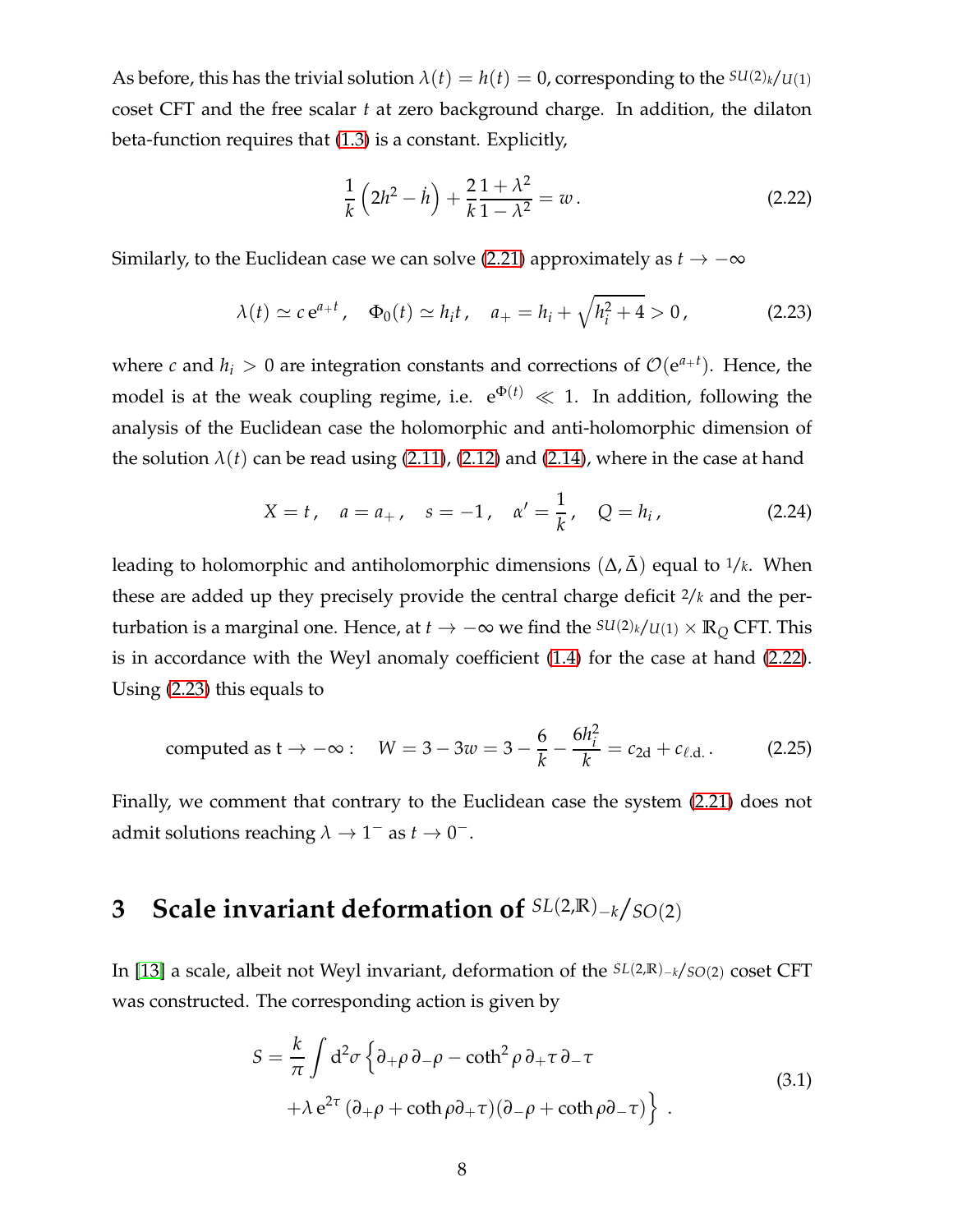This model is scale invariant since it has a vanishing *β*-function [\[13\]](#page-35-6). However, it is not Weyl invariant since the required diffeomorphism (field redefinition) cannot be expressed in terms of a dilaton [\[21\]](#page-36-1). Equivalently, the corresponding energy-momentum tensor has non-vanishing trace. Indeed, for a metric background and a flat worldsheet the trace of the energy-momentum tensor is given by [\[4\]](#page-34-1)

$$
T_{+-} = \frac{1}{2k} \beta_{g_{\mu\nu}} \partial_+ X^\mu \partial_- X^\nu \,, \quad \beta_{g_{\mu\nu}} = R_{\mu\nu} + 2 \nabla_\mu \partial_\nu \Phi \,. \tag{3.2}
$$

In our case the dilaton scalar is

<span id="page-9-1"></span>
$$
\Phi = -\ln \sinh \rho \tag{3.3}
$$

yielding for the *σ*-model at hand the expression

$$
T_{+-} = \frac{\lambda}{k} e^{2\tau} (\partial_+ \rho + \coth \rho \partial_+ \tau) (\partial_- \rho + \coth \rho \partial_- \tau).
$$
 (3.4)

Finally, we note that this model can be obtained by taking an appropriate limit [\[13\]](#page-35-6) to the *λ*-deformed *σ*-model corresponding to the non-compact coset *SL*(2,**R**)−*<sup>k</sup>*/*SO*(2).

### <span id="page-9-0"></span>**3.1 Restoring conformal invariance**

We add the term  $k/\pi \partial_+ t \partial_- t$  to the above Lagrangian density and we allow  $\lambda$  to depend on *t*. We also add to the scalar  $\Phi$  [\(3.3\)](#page-9-1) an additional term  $\Phi_0(t)$ . By imposing the one-loop beta-function equations for the metric [\(1.2\)](#page-2-2) we find the following system of differential equations for  $\lambda(t)$  and  $h(t) = \dot{\Phi}_0(t)$ 

$$
\ddot{\lambda} = 2h\dot{\lambda} + 4\lambda, \quad \dot{h} = 0 \tag{3.5}
$$

and the dilaton beta-function [\(1.3\)](#page-2-3) yields the constant

<span id="page-9-2"></span>
$$
-\frac{2}{k}\left(1+h^2\right) = w.\tag{3.6}
$$

The above system is easily solved by

$$
h(t) = h_i, \quad \Phi_0(t) = h_i t, \n\lambda(t) = c_+ e^{a_+ t} + c_- e^{a_- t}, \qquad a_\pm = h_i \pm \sqrt{h_i^2 + 4},
$$
\n(3.7)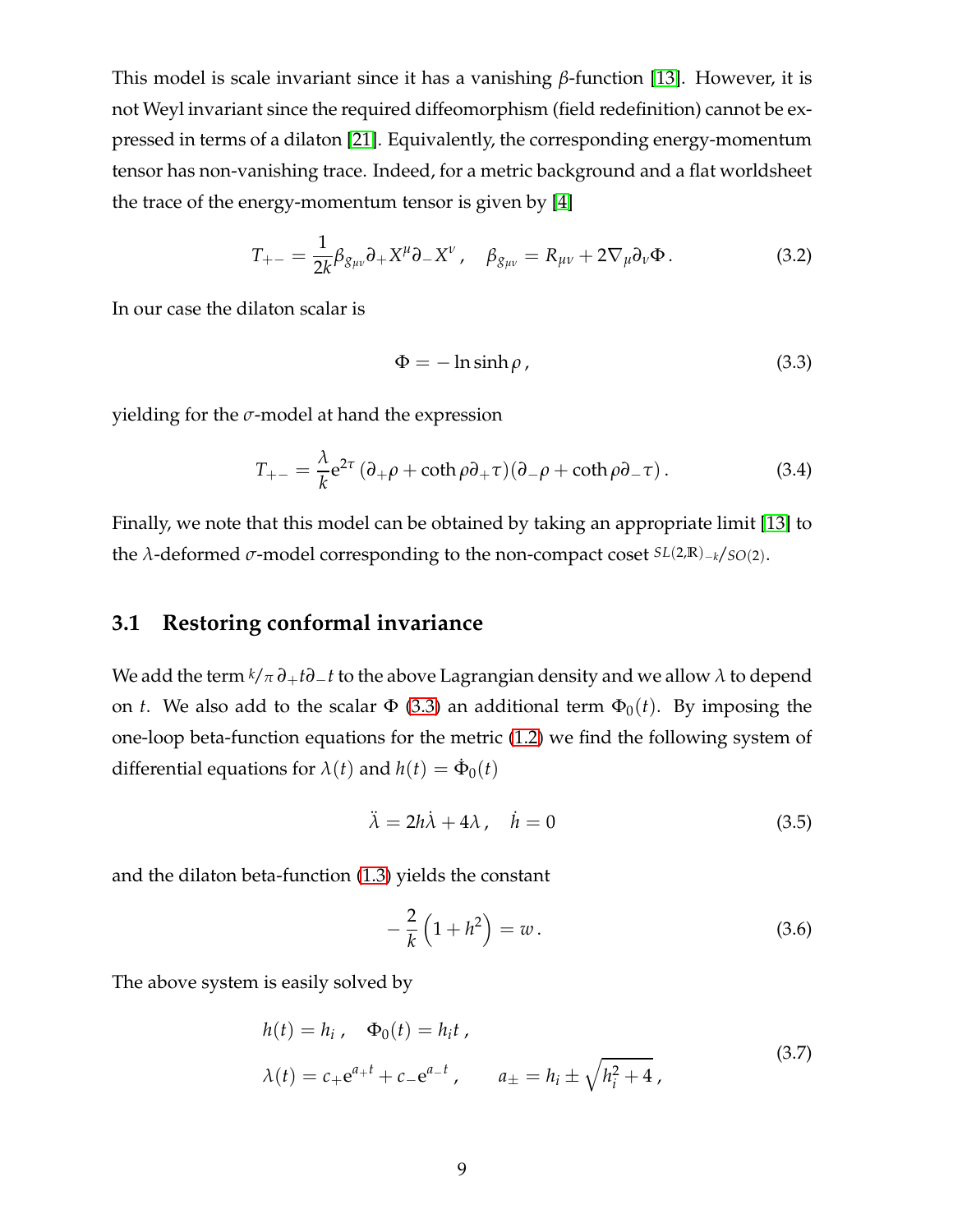where  $c_{\pm}$  and  $h_i$  are integration constants. Without loss of generality we take  $h_i > 0$ . The model necessarily has weakly and strongly coupled regions. Setting *c*<sup>−</sup> = 0, the function  $\lambda(t)$  varies from zero as  $t \to -\infty$ , where the model is at weak coupling  $e^{\Phi(t)} \ll 1$ , towards infinity as  $t\to\infty$  where the model is at strong coupling  $e^{\Phi(t)}\gg 1.$ Following the analysis of Subsection [2.1](#page-4-0) the holomorphic and anti-holomorphic dimension of the solution  $\lambda(t)$  can be read using [\(2.11\)](#page-5-3), [\(2.12\)](#page-6-1) and [\(2.14\)](#page-6-2), where in the case at hand

$$
X = t
$$
,  $a = a_{\pm}$ ,  $s = 1$ ,  $\alpha' = \frac{1}{k}$ ,  $Q = h_i$ , (3.8)

hence the holomorphic and antiholomorphic dimensions  $(\Delta, \overline{\Delta})$  equal to  $-1/k$ . When these are added up they provide the central charge deficit −2/*k*. In that respect, note that the perturbation is driven by a bilinear of the non-compact parafermions [\[22\]](#page-36-2) whose holomorphic and anti-holomorphic dimensions are equal to  $1 + \frac{1}{k}$  adding up to  $2(1 + \frac{1}{k})$ . Hence, the aforementioned central charge deficit makes the perturbation a marginal one. In addition, we can also compute the central charge through the Weyl anomaly coefficient [\(1.4\)](#page-2-4) for the case at hand [\(3.6\)](#page-9-2)

$$
W = c_{2d} + c_{\ell.d.}, \quad c_{2d} = 2 + \frac{6}{k} + \cdots, \quad c_{\ell.d.} = 1 + \frac{6h_i^2}{k}, \tag{3.9}
$$

where we have decomposed the expression in two contributions, namely that of the scale invariant model [\(3.1\)](#page-8-3) (to leading order in 1/*k*) and that of the linear dilaton CFT with background charge *h<sup>i</sup>* .

# <span id="page-10-0"></span>**4**  $\lambda$ -deformed  $SU(2)_k$

Let us now consider the  $\lambda$ -deformed  $G_k$ , whose action was introduced in [\[7\]](#page-35-1)

<span id="page-10-1"></span>
$$
S_{k,\lambda}(\mathfrak{g}) = S_k(\mathfrak{g}) + \frac{k}{\pi} \int d^2 \sigma \left[ (\mathbb{1} - \lambda D^T)^{-1} \lambda \right]_{ab} J_+^a J_-^b \,, \tag{4.1}
$$

where the action of the WZW model at level *k*

<span id="page-10-2"></span>
$$
S_k(\mathfrak{g}) = -\frac{k}{2\pi} \int d^2 \sigma \operatorname{Tr}(\mathfrak{g}^{-1} \partial_+ \mathfrak{g} \mathfrak{g}^{-1} \partial_- \mathfrak{g}) - \frac{k}{6\pi} \int \operatorname{Tr}(\mathfrak{g}^{-1} d\mathfrak{g})^3, \tag{4.2}
$$

as well as the (anti-)chiral currents

$$
J_{+}^{a} = -i \operatorname{Tr} (t_{a} \partial_{+} \mathfrak{g} \mathfrak{g}^{-1}), \quad J_{-}^{a} = -i \operatorname{Tr} (t_{a} \mathfrak{g}^{-1} \partial_{-} \mathfrak{g}), \quad D_{ab} = \operatorname{Tr} \left( t_{a} \mathfrak{g} t_{b} \mathfrak{g}^{-1} \right), \quad (4.3)
$$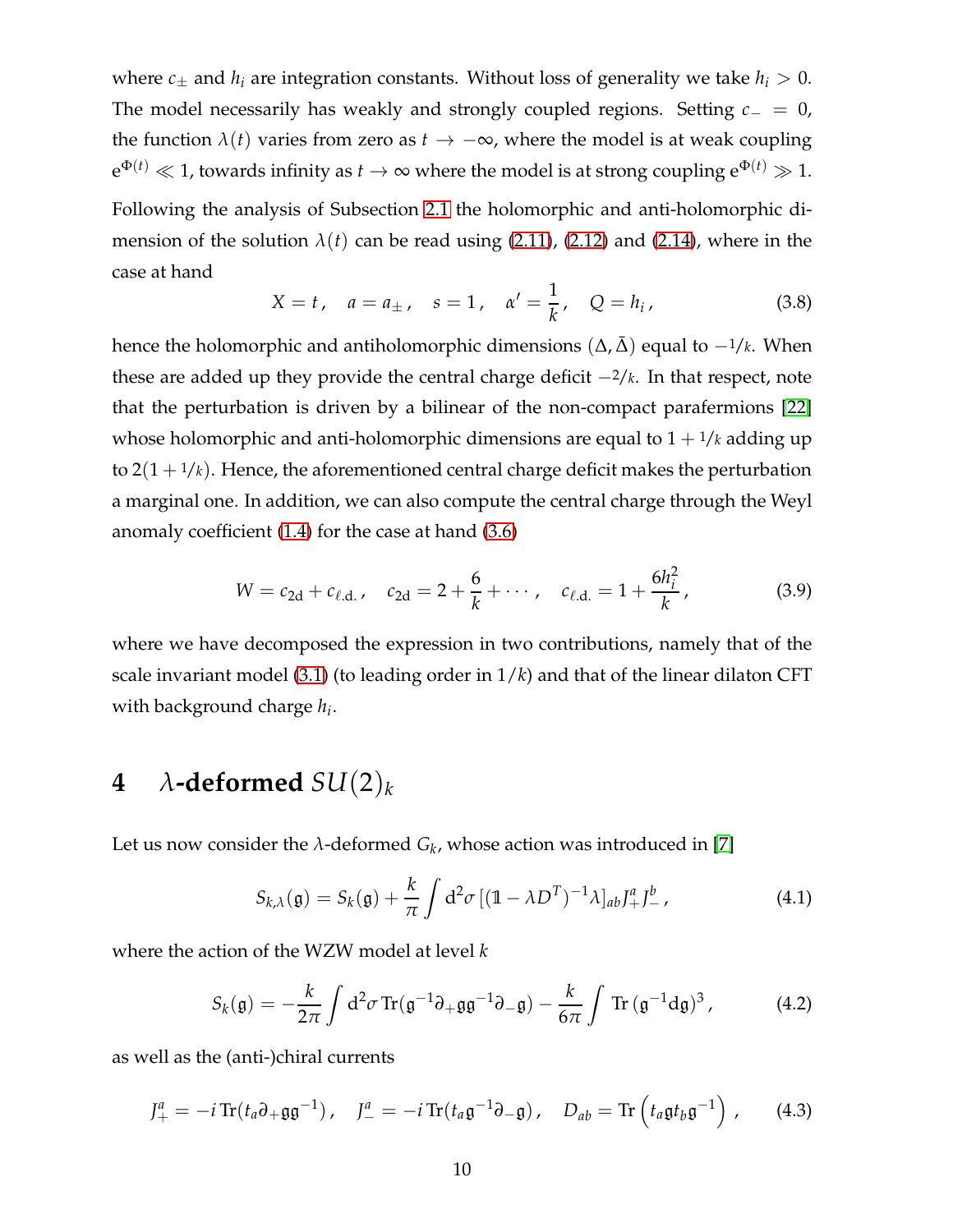with  $[t_a, t_b] = i f_{abc} t_c$ ,  $Tr(t_a t_b) = \delta_{ab}$ . In additon, the scalar  $\Phi$  is given [\[23\]](#page-36-3)

<span id="page-11-1"></span>
$$
e^{-2\Phi} = \det(\mathbb{1} - \lambda D^T), \qquad (4.4)
$$

where we have ignored a constant proportionality factor. Note that we have given an alternative expression for the dilaton and for the action compared to the original literature to cover cases in which the matrix  $\lambda$  is not invertible as in the Subsection [4.2](#page-13-0) below.

### <span id="page-11-0"></span>**4.1 Isotropic deformation**

Let us now specialize to the isotropic deformation  $\lambda_{ab} = \lambda \delta_{ab}$  for the  $SU(2)$  case

$$
\mathfrak{g} = e^{i\alpha n_a \sigma_a}, \quad n_a = \{-\sin\beta\sin\gamma, \sin\beta\cos\gamma, \cos\beta\}, \tag{4.5}
$$

where  $\sigma_a$  are the Pauli matrices. Inserting the above into [\(4.1\)](#page-10-1) we find [\[7\]](#page-35-1), in the normalization of [\(1.1\)](#page-2-5), the metric

$$
ds^{2} = 2k \left( \frac{1 + \lambda}{1 - \lambda} d\alpha^{2} + \frac{1 - \lambda^{2}}{\Delta(\alpha)} sin^{2} \alpha \left( d\beta^{2} + sin^{2} \beta d\gamma^{2} \right) \right),
$$
  
\n
$$
\Delta(\alpha) = (1 - \lambda)^{2} cos^{2} \alpha + (1 + \lambda)^{2} sin^{2} \alpha
$$
\n(4.6)

and the antisymmetric tensor

$$
B = 2k \left( -\alpha + \frac{(1-\lambda)^2}{\Delta(\alpha)} \sin \alpha \cos \alpha \right) \sin \beta d\beta \wedge d\gamma.
$$
 (4.7)

The scalar  $\Phi$  [\(4.4\)](#page-11-1) equals to

<span id="page-11-2"></span>
$$
\Phi = -\frac{1}{2} \ln \Delta(\alpha). \tag{4.8}
$$

The above  $\sigma$ -model is renormalizable at one-loop in the  $1/k$  expansion and its RG flow is given by [\[17,](#page-35-10) [18\]](#page-35-11)

$$
\frac{\mathrm{d}\lambda}{\mathrm{d}\ln\mu^2} = -\frac{c_G\lambda^2}{2k(1+\lambda)^2}.\tag{4.9}
$$

where  $c_G$  is the quadratic Casimir of the group. In the case at hand for  $SU(2)$  the properly normalized generators are  $t_a = \frac{\sigma_a}{\sqrt{2}}$  and  $c_G = 4$ . The latter RG flow describes an interpolation between  $\lambda = 0$  in the UV towards the IR as  $\lambda \to 1^-$  [\[17\]](#page-35-10).

As before and concentrating on the Euclidean case, we add the term  $k/\pi \partial_+ t \partial_- t$  to the corresponding Lagrangian density [\(1.1\)](#page-2-5), we let the constant *λ* to depend on *t* and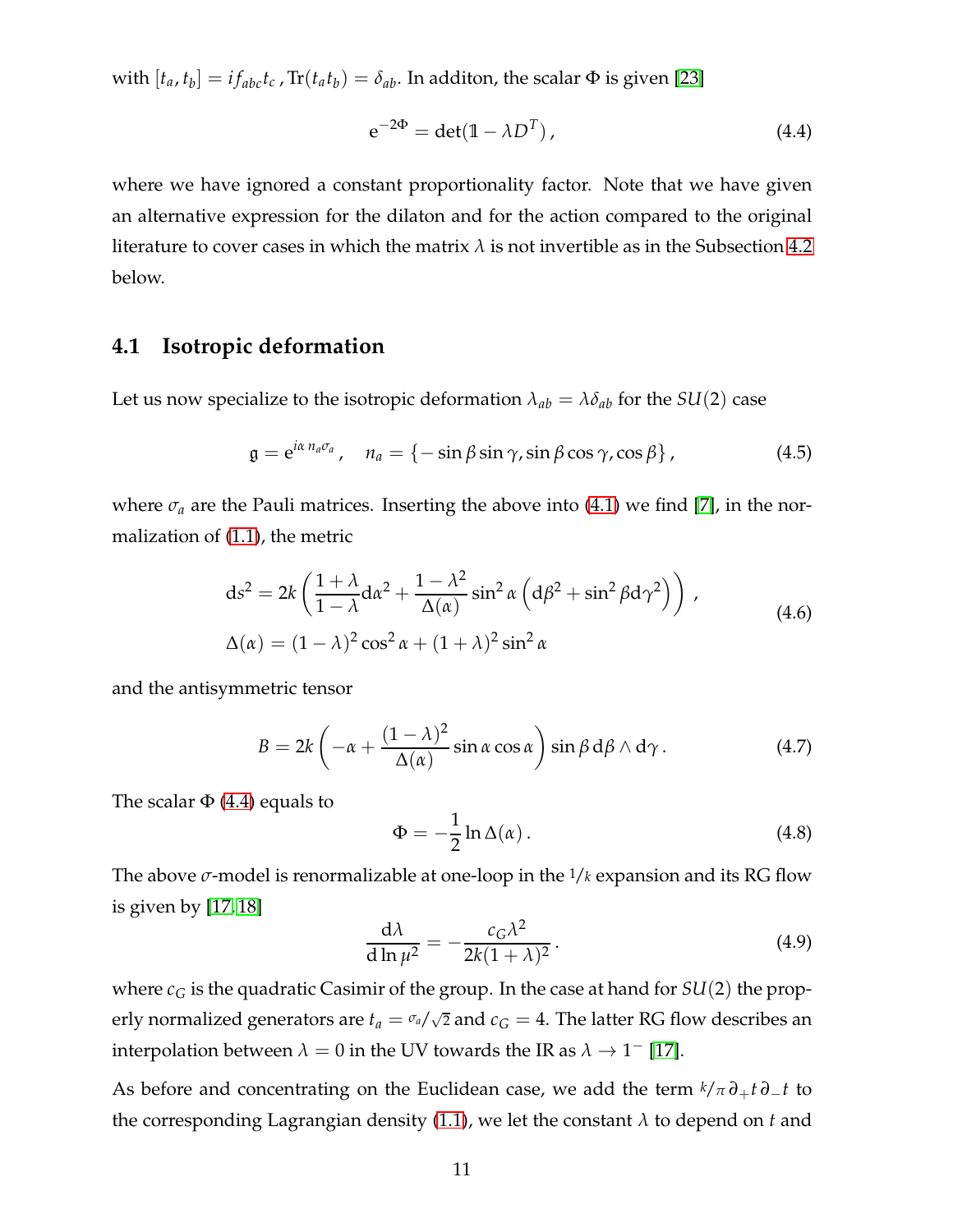additionally we add to the scalar  $\Phi$  [\(4.8\)](#page-11-2) the term  $\Phi_0(t)$ . The one-loop equations for the metric and the antisymmetric tensor give the following system equations for  $\lambda(t)$ and  $h(t) = \dot{\Phi}_0(t)$ 

$$
\ddot{\lambda} = -\frac{8\lambda^2}{(1+\lambda)^2} + \lambda \left(2h - \frac{\dot{\lambda}}{1-\lambda^2}\right),
$$
\n
$$
\dot{h} = \left(h\dot{\lambda} - \frac{4\lambda^2}{(1+\lambda)^2}\right)\frac{1-2\lambda}{1-\lambda^2} + \lambda\lambda^2\frac{2-\lambda}{(1-\lambda^2)^2}.
$$
\n(4.10)

<span id="page-12-0"></span>In addition, the dilaton beta-function [\(1.3\)](#page-2-3) yields the constant

<span id="page-12-1"></span>
$$
\frac{2}{k}\left(\dot{h}-h^{2}\right)+\frac{\dot{\lambda}^{2}}{k}\frac{1-2\lambda}{(1-\lambda^{2})^{2}}+\frac{2}{k}\frac{1+2\lambda+4\lambda^{2}-6\lambda^{3}+\lambda^{4}}{(1-\lambda)(1+\lambda)^{3}}=w.
$$
 (4.11)

The system [\(4.10\)](#page-12-0) has as a trivial solution  $\lambda(t) = 0$ ,  $h(t) =$  constant, corresponding to the  $SU(2)_k \times \mathbb{R}_Q$  CFT. Near that point the approximate solution valid for  $t \to -\infty$  is

$$
\lambda(t) \simeq c \,\mathrm{e}^{2h_i t} \,, \quad \Phi_0(t) \simeq h_i t \,, \tag{4.12}
$$

where  $c, h_i$  are integration constants and the correction are as before exponential. Hence the model is at the weak coupling regime, i.e.  $e^{\Phi(t)} \ll 1$ . Following the analysis of Subsection [2.1,](#page-4-0) the holomorphic and anti-holomorphic dimension of the solution  $\lambda(t)$ can be found through [\(2.14\)](#page-6-2) where

$$
X = t
$$
,  $a = 2h_i$ ,  $s = 1$ ,  $\alpha' = \frac{1}{k}$ ,  $Q = h_i$ , (4.13)

yielding  $\Delta = \bar{\Delta} = 0$ . Hence, the deformation around  $\lambda = 0$  is indeed a marginal one. Hence, at *<sup>t</sup>* → −<sup>∞</sup> we find the *SU*(2)*<sup>k</sup>* CFT times a linear dilaton background at charge *h<sup>i</sup>* . Finally, inserting the latter into the Weyl anomaly constant coefficient [\(1.4\)](#page-2-4) for the case at hand [\(4.11\)](#page-12-1) we find that

<span id="page-12-2"></span>computed as 
$$
t \to -\infty
$$
:  $W = 4 - 3w = 3 - \frac{6}{k} + 1 + \frac{6h_i^2}{k} = c_{3d} + c_{\ell.d.}$ , (4.14)

corresponding to the central charge of the CFT *SU*(2)*<sup>k</sup>*

$$
c_{3d} = \frac{3k}{k+2} = 3 - \frac{6}{k} + \mathcal{O}\left(\frac{1}{k^2}\right),\tag{4.15}
$$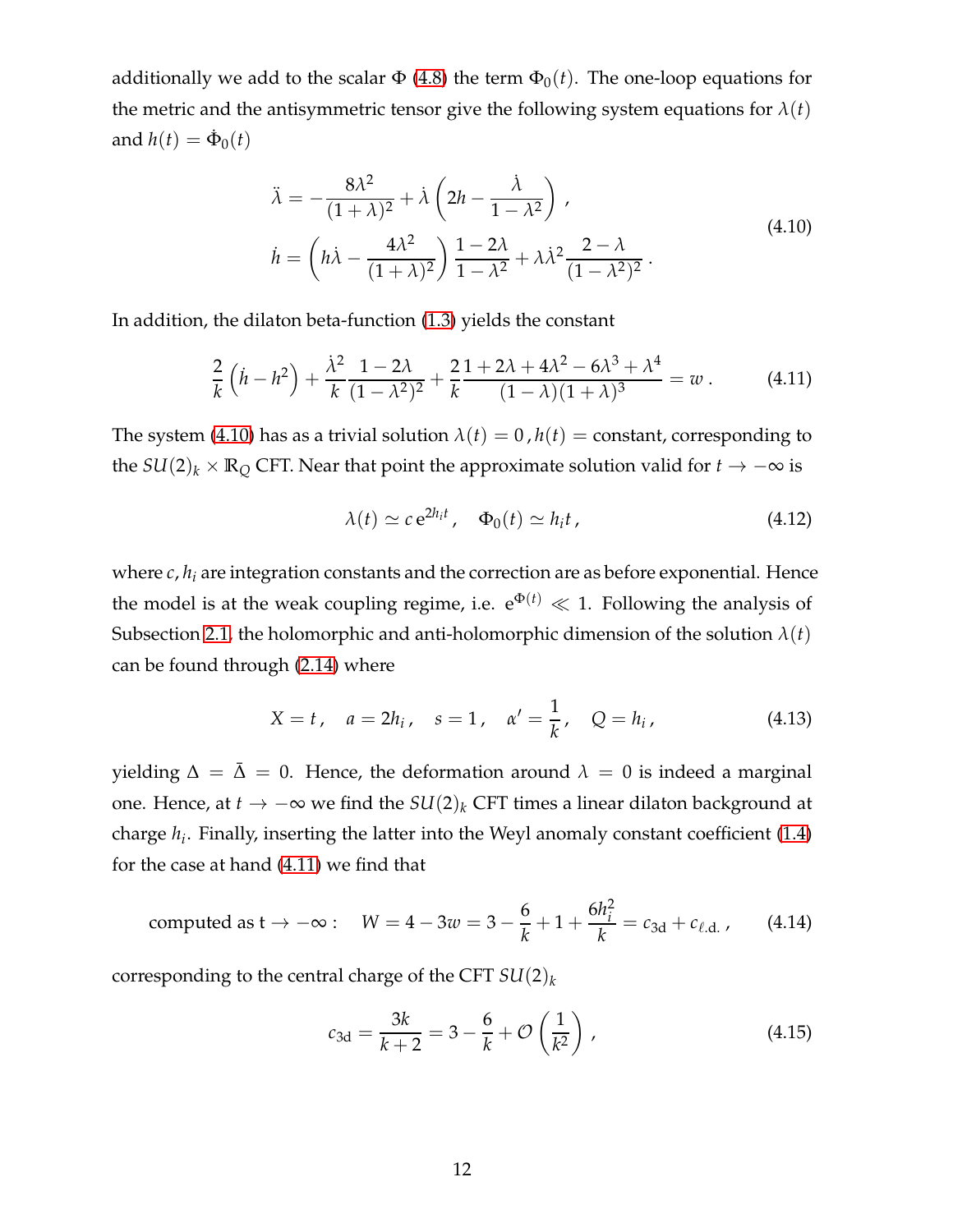plus central charge the linear dilaton background at charge *h<sup>i</sup>* respectively

$$
c_{\ell, \mathbf{d}} = 1 + \frac{6h_i^2}{k} \,. \tag{4.16}
$$

As in the renormalization group flow [\(2.3\)](#page-4-3), the parameter  $\lambda$  interpolates between  $\lambda =$ 0 as  $t \to -\infty$  towards  $\lambda \to 1^-$ . To show the latter we expand the system [\(2.5\)](#page-4-2) and the dilaton beta-function [\(2.6\)](#page-4-4) as  $\lambda(t) = 1 - \alpha(t)$  with  $\alpha(t) \ll 1$ . We obtain that

<span id="page-13-1"></span>
$$
\ddot{\alpha} \simeq 2(2 + \dot{\alpha}h) + \frac{\dot{\alpha}^2}{\alpha}, \quad \dot{h} \simeq \frac{\dot{\alpha}^2}{4\alpha^2}
$$
 (4.17)

and

$$
\frac{\dot{\alpha}^2}{4\alpha^2} - 2h^2 + \frac{2}{\alpha} \simeq kw \,. \tag{4.18}
$$

We can solve the system [\(4.17\)](#page-13-1) approximately as  $t \to 0^-$  by

$$
\alpha \simeq 2t^2, \quad \Phi_0 \simeq -\ln(-t) \,, \tag{4.19}
$$

which corresponds to the constant  $w = 0$ . Since  $e^{\Phi(t)} \gg 1$ , the model becomes strongly coupled. Since, the dilaton beta-function is independent of *t* using [\(4.14\)](#page-12-2) for  $w = 0$  we find that  $h_i = 1$ .

## <span id="page-13-0"></span>**4.2 Marginal deformation**

Next we specialize to the deformation corresponding the diagonal matrix  $\lambda_{ab} = \text{diag}(0, 0, \lambda_3)$ for the *SU*(2) case. This deformation is a marginal one and the background is conformal. We still consider this case so that we recover some known results in the literarure. Parameterize the group element as

$$
\mathfrak{g} = e^{i/2(\phi+\theta)\sigma_3} e^{i(\pi/2-\omega)\sigma_2} e^{i/2(\phi-\theta)\sigma_3} \tag{4.20}
$$

and inserting the above into [\(4.1\)](#page-10-1) we find in the normalization of [\(1.1\)](#page-2-5) the metric and the antisymmetric tensor

<span id="page-13-2"></span>
$$
ds^{2} = 2k \left( d\omega^{2} + \frac{(1 - \lambda_{3}) \cos^{2} \omega d\theta^{2} + (1 + \lambda_{3}) \sin^{2} \omega d\phi^{2}}{1 + \lambda_{3} \cos 2\omega} \right),
$$
  
\n
$$
B = k \frac{\lambda_{3} + \cos 2\omega}{1 + \lambda_{3} \cos 2\omega} d\theta \wedge d\phi,
$$
\n(4.21)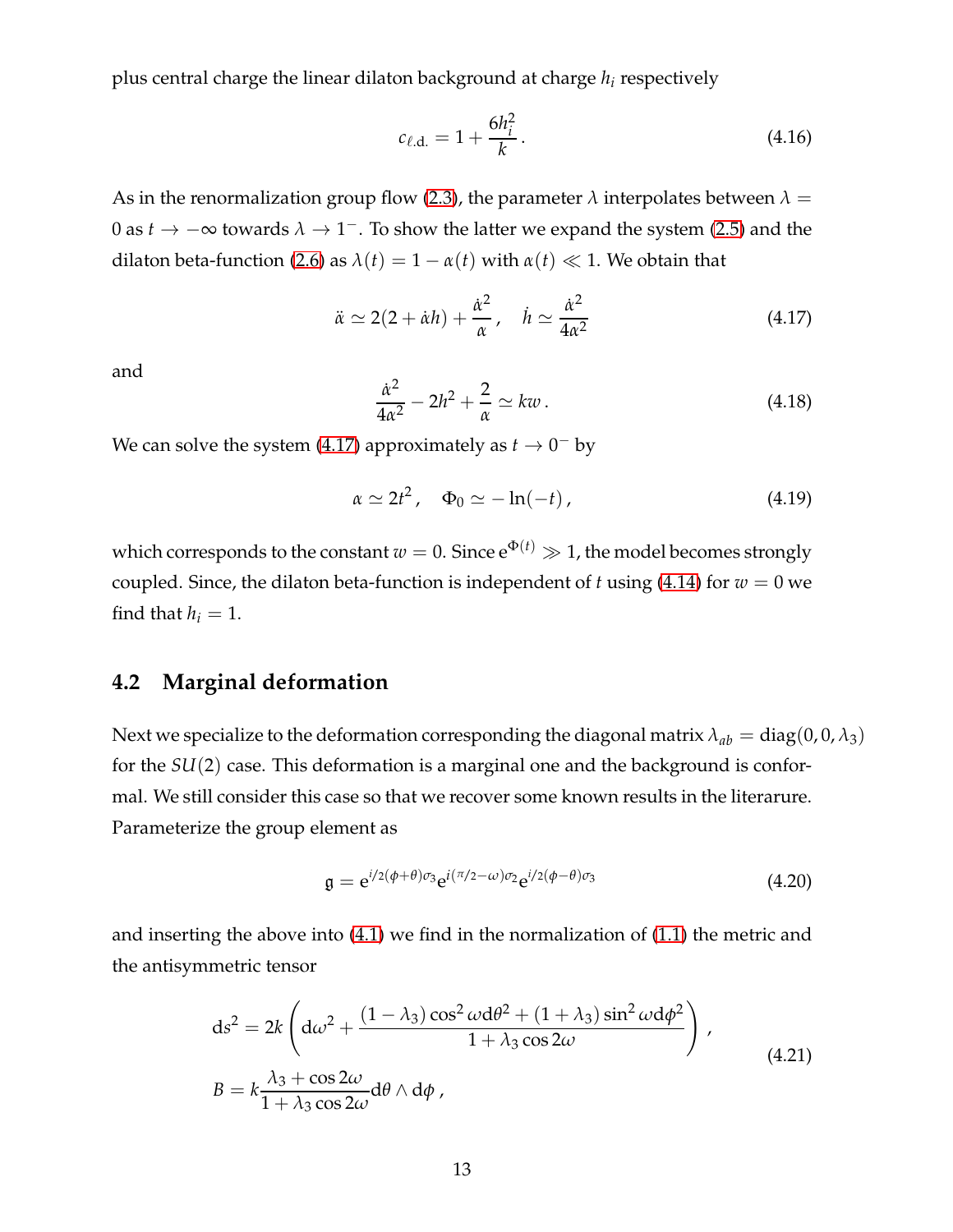whereas the scalar is

<span id="page-14-0"></span>
$$
\Phi = -\frac{1}{2}\ln(1 + \lambda_3 \cos 2\omega). \tag{4.22}
$$

This is a string background at one-loop in the 1/*k*-expansion at it can be checked using [\(1.2\)](#page-2-2), corresponding to the  $SU(2)_k \times U(1)/U(1)$  gauged WZW model [\[24,](#page-36-4) [25\]](#page-36-5). In addition, the deformation parameter  $\lambda_3$  can be turned-on through an  $O(2, 2)$  transformation [\[26\]](#page-36-6) on the exact  $SU(2)_k$  string background.

Next, we dynamically promote the aforementioned string background by taking  $\lambda_3$ to be a function of *t*, adding to the scalar  $\Phi$  [\(4.22\)](#page-14-0) the term  $\Phi_0(t)$  and demanding conformality at one-loop [\(1.2\)](#page-2-2) [\[11,](#page-35-13) [12\]](#page-35-5) (see also [\[27\]](#page-36-7) for earlier considerations)

$$
\ddot{\lambda}_3 = \dot{\lambda}_3 \left( 2h - \frac{\lambda_3 \dot{\lambda}_3}{1 - \lambda_3^2} \right), \quad \dot{h} = -\frac{\lambda_3 \dot{\lambda}_3 h}{1 - \lambda_3^2}, \tag{4.23}
$$

<span id="page-14-1"></span>where  $h(t) = \dot{\Phi}_0(t)$  and the dilaton beta-function [\(1.3\)](#page-2-3) yields the constant

<span id="page-14-2"></span>
$$
-\frac{2h^2}{k} + \frac{2}{k} + \frac{\dot{\lambda}_3(\dot{\lambda}_3 - 4\lambda_3 h)}{2k(1 - \lambda_3^2)} = w.
$$
 (4.24)

The latter system of differential equations can be easily solved in general and has as a trivial solution  $\lambda_3(t)$  = constant and  $\Phi_0(t) = Q t$ , hence it corresponds to the exact string background  $SU(2)_k \times U(1)/U(1) \times \mathbb{R}_0$ .

In its Lorentzian version  $t \to it$ , it was shown in [\[12\]](#page-35-5) that the corresponding string background can be mapped the Nappi–Witten string background *SU*(2)*k*×*SL*(2,**R**)−*<sup>k</sup>*  $\frac{\sum_{k} \sqrt{SL(2,\mathbf{K})} - k}{U(1) \times U(1)}$  [\[14\]](#page-35-7). For completeness we present the mapping in our parameterization. In particular Eqs.(14)-(17) in [\[14\]](#page-35-7) with  $(\psi, s, \lambda, \rho; k_{\text{there}}, \alpha)$  to the dynamical model [\(1.1\)](#page-2-5), [\(4.21\)](#page-13-2), [\(4.22\)](#page-14-0) with  $(t, \omega, \theta, \phi; k, \lambda_3(t))$ , where

$$
\psi = t, \quad s = \frac{\pi}{2} - \omega, \quad \rho = \phi, \quad \lambda = \theta, \quad k_{\text{there}} = 2k,
$$
\n(4.25)

where  $\lambda_3(t)$  and the dilaton  $\Phi_0(t)$  are given by

<span id="page-14-3"></span>
$$
\lambda_3(t) = \frac{\sin \alpha + \cos 2\psi}{1 + \sin \alpha \cos 2\psi}, \quad \Phi_0(t) = -\frac{1}{2}\ln(1 + \sin \alpha \cos 2\psi).
$$
 (4.26)

As a consistency check we have verified that the equations of motion [\(4.23\)](#page-14-1) (they remain unaltered in the Lorentzian version) are satisfied from the above solution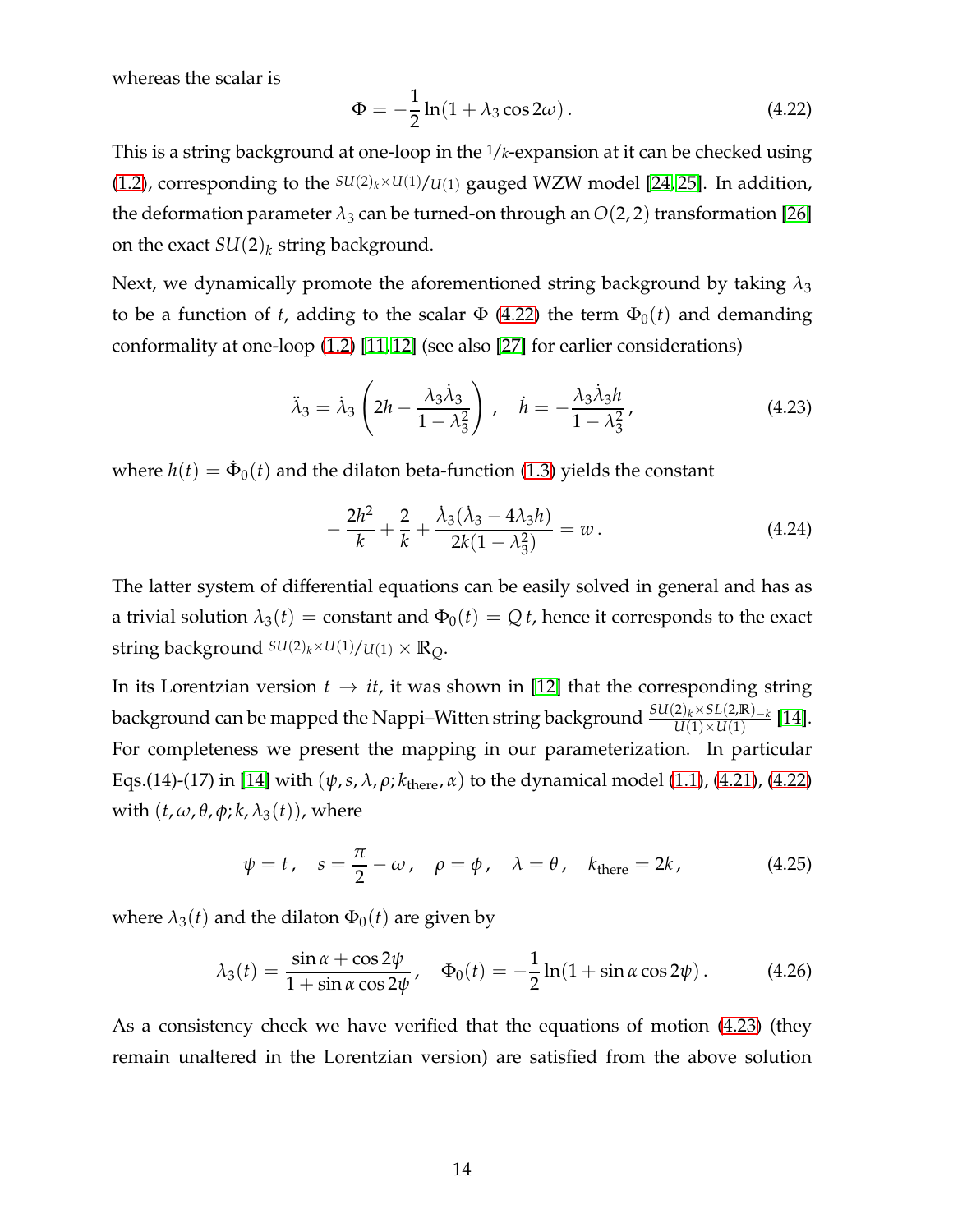$\lambda_3(t)$ ,  $\Phi_0(t)$  and that the dilaton beta-function, taking  $t \to it$  in [\(4.24\)](#page-14-2), vanishes

$$
\frac{2h^2}{k} + \frac{2}{k} - \frac{\dot{\lambda}_3(\dot{\lambda}_3 - 4\lambda_3 h)}{2k(1 - \lambda_3^2)} = 0, \qquad (4.27)
$$

which was expected since the dilaton beta-function plays the rôle of the central charge at one-loop in the 1/*k*-expansion through [\(1.4\)](#page-2-4).

# <span id="page-15-0"></span>**5** The  $\lambda$ -deformed  $G_{k_1} \times G_{k_2}$

One may wonder if the promotion of the deformation parameters to functions of time is consistent with conformal invariance for a general deformation matrix *λab*. In fact it is conceivable that these matrices may obey certain necessary conditions for conformal invariance to be restored. Since we are dealing with second order equations it is rather hard to provide an answer for the *λ*-deformed action [\(4.1\)](#page-10-1). However, we have managed to do so for the *λ*-deformed action [\[15\]](#page-35-8) which provides, for particular choices of the deformation matrix, new classes of integrable models, closely related, but distinct to those in [\[15\]](#page-35-8). The action is given by

<span id="page-15-1"></span>
$$
S = S_{k_1}(\mathfrak{g}_1) + S_{k_2}(\mathfrak{g}_2) + \frac{k}{\pi} \lambda_{ab} \int d^2 \sigma J_{1+}^a J_{2-}^b,
$$
 (5.1)

where  $k = \sqrt{k_1 k_2}$ ,  $\mathfrak{g}_i$  are group elements of a semi-simple Lie group *G* and  $S_{k_i}(\mathfrak{g}_i)$  are the corresponding WZW actions at level *k<sup>i</sup>* [\(4.2\)](#page-10-2). In addition

$$
J_{i+}^a = -i \operatorname{Tr} (t_a \partial_+ \mathfrak{g}_i \mathfrak{g}_i^{-1}), \quad J_{i-}^a = -i \operatorname{Tr} (t_a \mathfrak{g}_i^{-1} \partial_- \mathfrak{g}_i), \quad [t_a, t_b] = i f_{abc} t_c, \quad \operatorname{Tr} (t_a t_b) = \delta_{ab},
$$

with  $a = 1, \ldots, d_G$  and the scalar  $\Phi$  is a constant. In the isotropic case  $\lambda_{ab} = \lambda \delta_{ab}$ , the above *σ*-model is renormalizable at one-loop in the *cG*/*k* expansion and its RG flow is given by [\[15\]](#page-35-8)

$$
\frac{d\lambda}{d\ln\mu^2} = -\frac{c_G}{2k} \frac{\lambda^2 (\lambda - \lambda_0)(\lambda - \lambda_0^{-1})}{(1 - \lambda^2)^2}, \quad \lambda_0 = \sqrt{\frac{k_1}{k_2}}.
$$
 (5.2)

The above system of RG flows has apparently three fixed points namely:  $\lambda = (0, \lambda_0, \lambda_0^{-1}).$ Assuming that  $k_2 > k_1$  or  $\lambda_0 < 1$  it was shown in [\[15\]](#page-35-8) that the action [\(5.1\)](#page-15-1) interpolates between the UV fixed point  $G_{k_1} \times G_{k_2}$  at  $\lambda = 0$  and the IR fixed point  $G_{k_2-k_1} \times G_{k_1}$  at  $\lambda = \lambda_0$ . Expanding the above *β*-function around the aforementioned fixed points we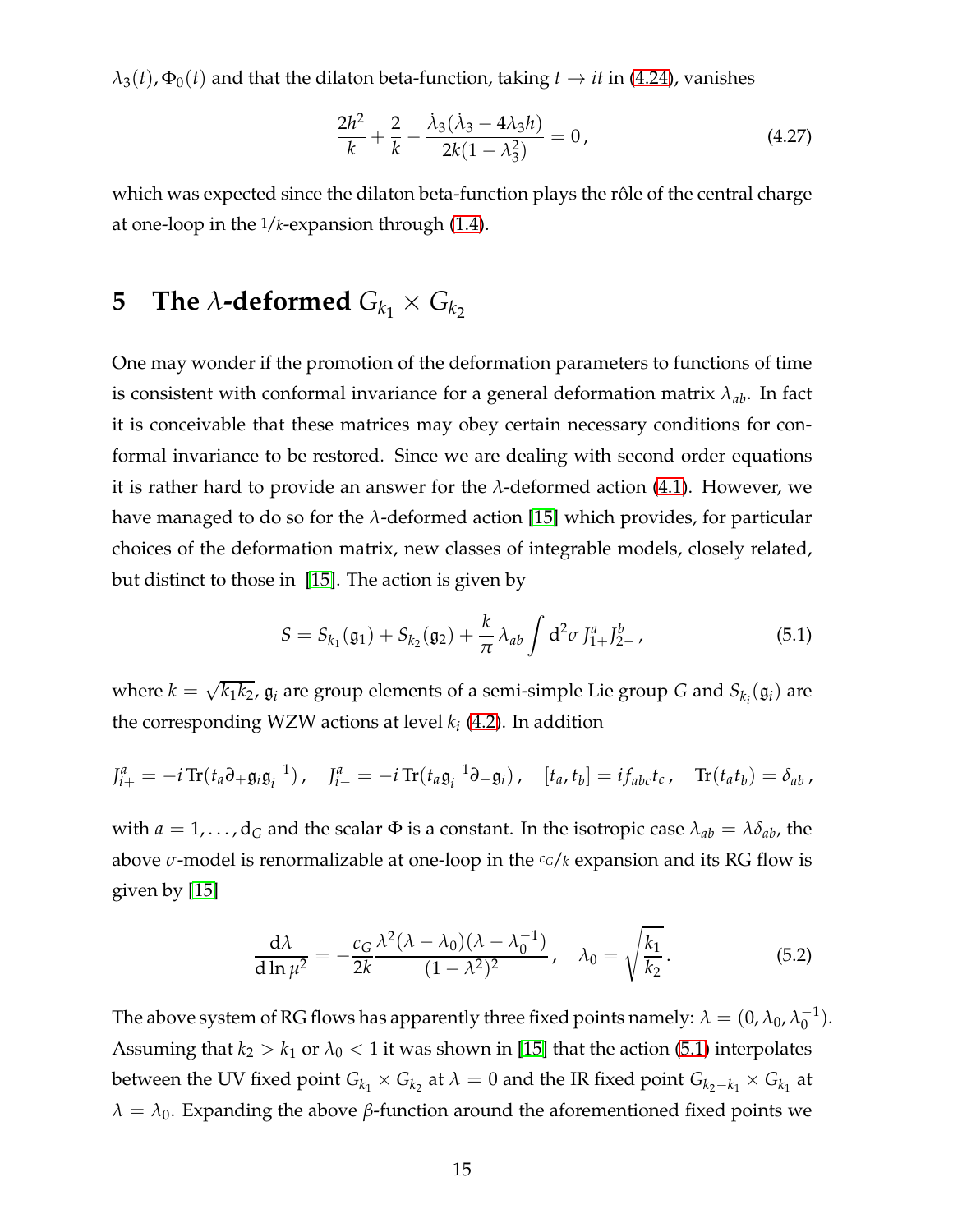can read through [\(2.4\)](#page-4-5) the classical scaling dimension of the driving operator around each fixed point [\[28,](#page-36-8) [29\]](#page-36-9)

UV: 
$$
\Delta_{\mathcal{O}} = 2
$$
, IR:  $\Delta_{\mathcal{O}} = 2 + \frac{c_G}{k} \frac{\lambda_0}{1 - \lambda_0^2}$ . (5.3)

We emphasize that the model is renormalizable for a generic  $\lambda_{ab}$  at one-loop in the  $1/k$ expansion and its RG flow is given by [\[30\]](#page-36-10)

<span id="page-16-4"></span>
$$
\frac{\mathrm{d}\lambda_{ab}}{\mathrm{d}\ln\mu^2} = \frac{1}{2k} \mathcal{N}_{ac}{}^d \mathcal{N}_{bd}{}^{(T)c} \,, \tag{5.4}
$$

where we use the definitions

<span id="page-16-3"></span>
$$
\mathcal{N}_{ab}{}^c \equiv \mathcal{N}_{ab}{}^c (\lambda, \lambda_0^{-1}) = \left( \lambda_{ad} \lambda_{be} f_{def} - \lambda_0^{-1} \lambda_{ef} f_{abe} \right) g^{fc}, \quad \mathcal{N}_{ab}{}^{(T)c} = \mathcal{N}_{ab}{}^c (\lambda^T, \lambda_0)
$$
\n(5.5)

with  $g^{ab} = g_{ab}^{-1}$  with  $g = \mathbb{I} - \lambda^T \lambda$  and  $\tilde{g} = \mathbb{I} - \lambda \lambda^T$ . The above RG fixed points persist even for non-isotropic deformations with general *λab*.

### <span id="page-16-0"></span>**5.1 Isotropic and marginal deformation**

After adding the term  $\frac{k}{2\pi}\partial_+ t \partial_- t$  to the corresponding Lagrangian density [\(1.1\)](#page-2-5) for  $\lambda_{ab} = \lambda \delta_{ab}$ , we let the constant  $\lambda$  to depend on *t*. As before we add to the constant scalar Φ the term  $Φ_0(t)$ .

#### <span id="page-16-1"></span>**5.1.1 Isotropic deformation**

Then, by imposing the one-loop equations [\(1.2\)](#page-2-2) after specializing to the *SU*(2) case we find the equations for  $\lambda(t)$  and  $h(t) = \dot{\Phi}_0(t)$ 

$$
\ddot{\lambda} = 2h\dot{\lambda} - \frac{4\lambda^2(\lambda - \lambda_0)(\lambda - \lambda_0^{-1})}{(1 - \lambda^2)^2} + \frac{\lambda\dot{\lambda}^2}{1 - \lambda^2},
$$
\n
$$
\dot{h} = \frac{6\lambda^3(\lambda - \lambda_0)(\lambda - \lambda_0^{-1})}{(1 - \lambda^2)^3} - \frac{3\lambda^2\dot{\lambda}^2}{(1 - \lambda^2)^2} - \frac{3\lambda\dot{\lambda}h}{1 - \lambda^2},
$$
\n(5.6)

<span id="page-16-2"></span>where the latter system, as well as the corresponding action, is invariant under  $t \rightarrow$  $-t$ . In addition, [\(5.6\)](#page-16-2) has two trivial solutions, namely  $\lambda(t) = 0$  and  $\lambda(t) = \lambda_0$  with  $h(t)$  = constant corresponding to the CFTs  $SU(2)_{k_1} \times SU(2)_{k_2} \times \mathbb{R}_Q$  and  $SU(2)_{k_1} \times$  $SU(2)_{k_2-k_1} \times \mathbb{R}_Q$ , respectively. In addition, the dilaton beta-function [\(1.3\)](#page-2-3) gives the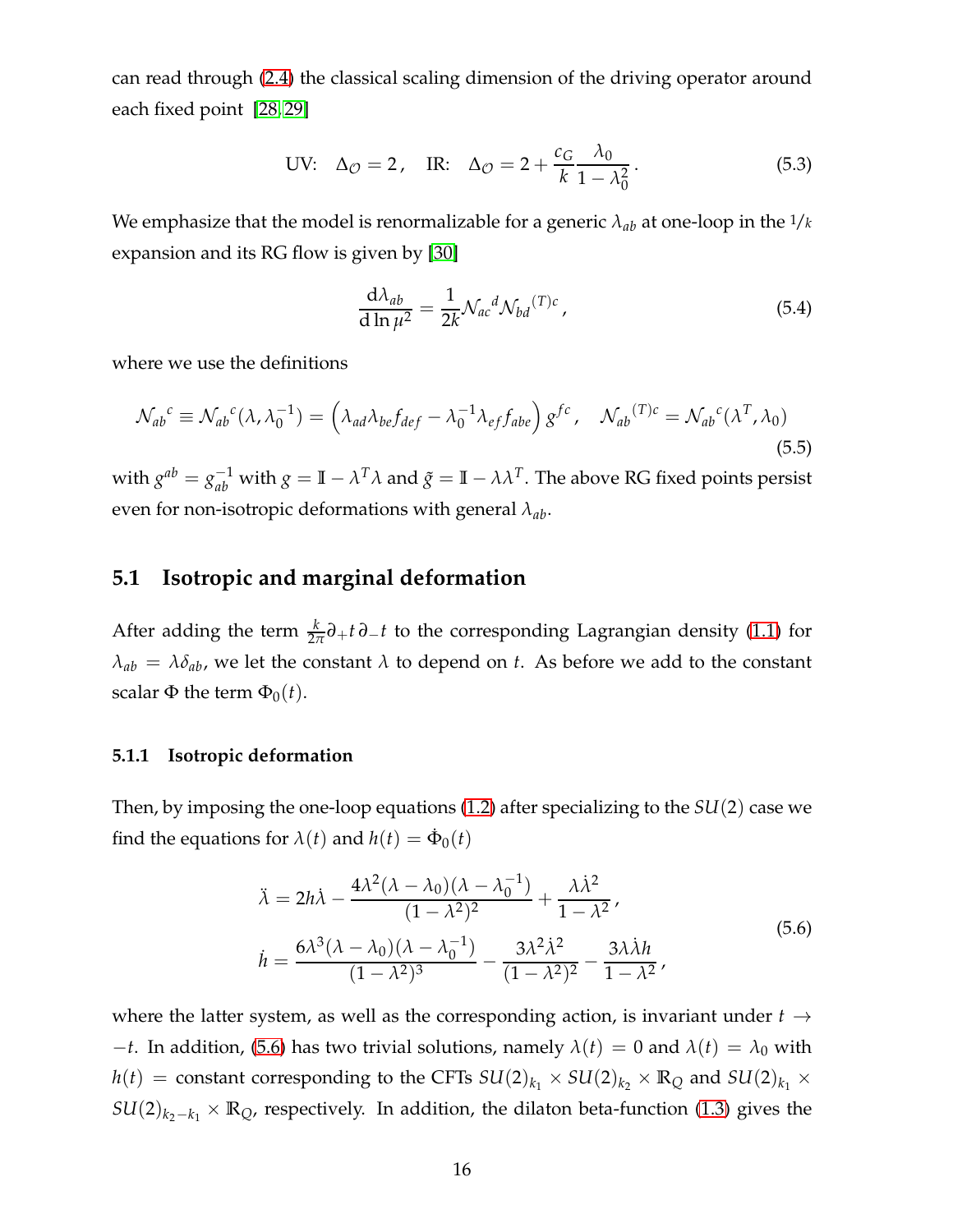constant

<span id="page-17-0"></span>
$$
-\frac{4h^2}{k} + \frac{2(\lambda_0 + \lambda_0^{-1})(1 - 3\lambda^2) + 8\lambda^3}{k(1 - \lambda^2)^3} + \frac{3(1 - 3\lambda^2)\lambda^2}{k(1 - \lambda^2)^2} - \frac{12\lambda\lambda h}{k(1 - \lambda^2)} = w,
$$
 (5.7)

from which we compute the central charge using the Weyl anomaly coefficient [\(1.4\)](#page-2-4). To further analyze the system [\(5.6\)](#page-16-2), for the *SU*(2) case, we consider with no loss of generality that  $k_2 > k_1$ . Around  $t \to -\infty$  it has an approximate solution

<span id="page-17-1"></span>
$$
\lambda(t) = c e^{2h_i t}, \quad \Phi_0(t) = h_i t + \mathcal{O}\left(e^{4h_i t}\right), \tag{5.8}
$$

where *c* and  $h_i > 0$  are integration constants and where we have integrated for the dilaton field. Hence, the model is at weak coupling regime, i.e.  $e^{\Phi(t)} \ll 1$ . Following the analysis of Subsection [2.1,](#page-4-0) the holomorphic and anti-holomorphic dimensions of the solution  $\lambda(t)$  can be found through [\(2.14\)](#page-6-2) with

$$
X = t
$$
,  $a = 2h_i$ ,  $s = 1$ ,  $\alpha' = \frac{2}{k}$ ,  $Q = h_i$ , (5.9)

yielding  $\Delta = \bar{\Delta} = 0$ . Hence, the deformation around  $\lambda = 0$  is indeed a marginal one. Hence, at *t* → −∞ we find the  $SU(2)_{k_1} \times SU(2)_{k_2}$  CFT times a free scalar at background at charge *h<sup>i</sup>* . This is consistent with the Weyl anomaly coefficient [\(1.4\)](#page-2-4) for the case at hand [\(5.7\)](#page-17-0). Since *W* is time independent we may compute it at any moment, in particular in the remote past for  $t \rightarrow -\infty$  using [\(5.8\)](#page-17-1). This leads to

<span id="page-17-2"></span>computed as 
$$
t \to -\infty
$$
:  $W = 7 - \frac{6}{k} \left( \lambda_0 + \lambda_0^{-1} \right) + \frac{12h_i^2}{k}$ . (5.10)

This corresponds to the central charge of the  $SU(2)_{k_1} \times SU(2)_{k_2}$  CFT

$$
c_{\text{6d}}^{(i)} = \frac{3k_1}{k_1 + 2} + \frac{3k_2}{k_2 + 2} = 6 - \frac{6}{k_1} - \frac{6}{k_2} + \mathcal{O}\left(\frac{1}{k_{1,2}^2}\right),\tag{5.11}
$$

plus the central charge of a free scalar *t* at a background charge *h<sup>i</sup>*

$$
c_{\ell, \mathbf{d}}^{(i)} = 1 + 6s\alpha' Q^2 = 1 + \frac{12h_i^2}{k}.
$$
 (5.12)

Unlike the models we have considered in previous sections in this case we may demand that in the remote infinity the solution reaches the IR fixed point at  $\lambda = \lambda_0$ , i.e.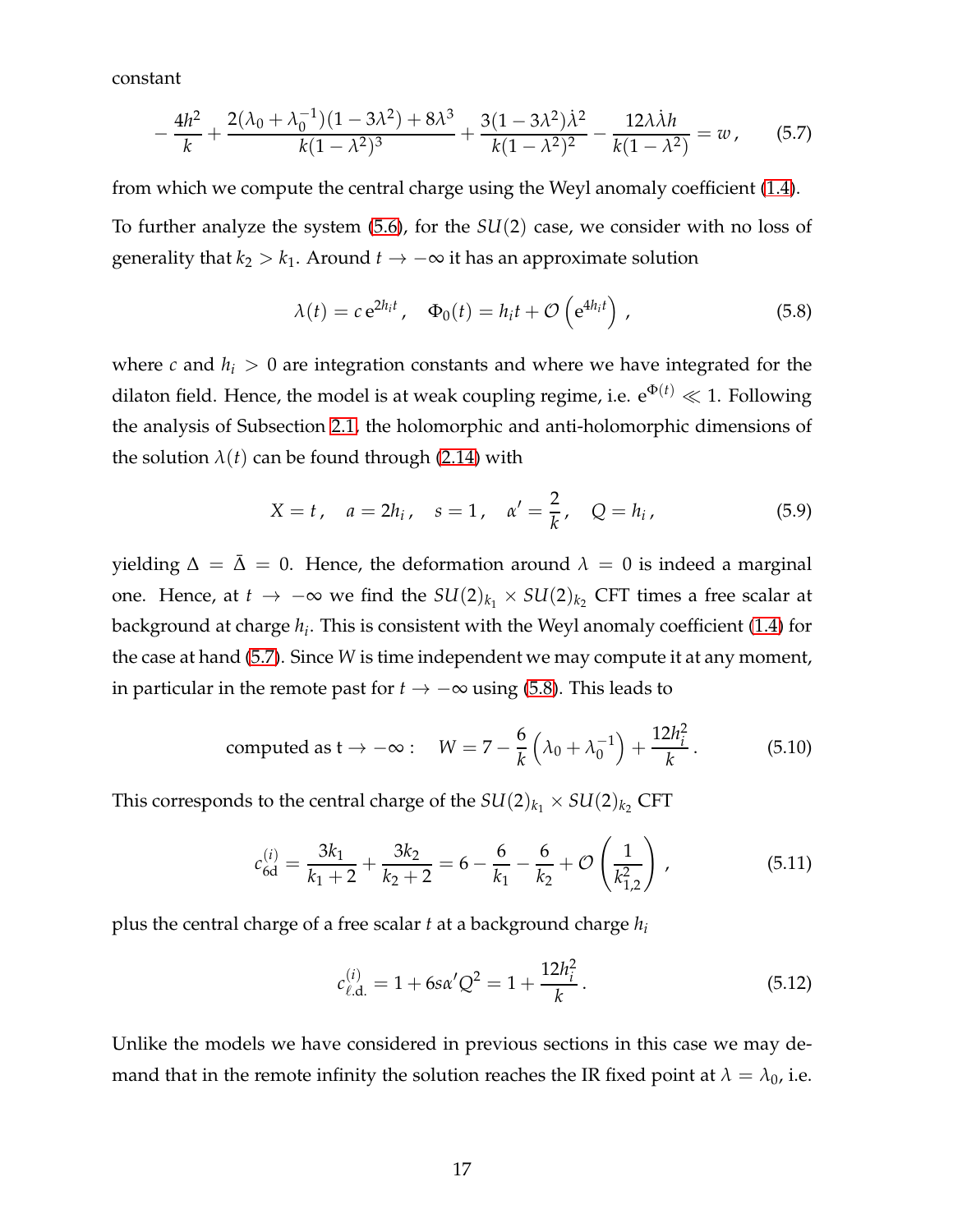$\lambda(t)|_{t\to +\infty} = \lambda_0$ . Expanding [\(5.6\)](#page-16-2) around  $\lambda_0$  we find the approximate solution

<span id="page-18-0"></span>
$$
\lambda(t) = \lambda_0 + \tilde{c} e^{a-t}, \quad h(t) = h_f + \mathcal{O}\left(e^{a-t}\right), \quad a_- = h_f - \sqrt{h_f^2 + \frac{4\lambda_0}{1 - \lambda_0^2}} < 0, \quad (5.13)
$$

where  $h_f$ ,  $\tilde{c}$  are integration constants. Integrating for the dilaton we find

$$
\lambda(t) = \lambda_0 + \tilde{c} e^{a-t}, \quad \Phi_0(t) = h_f t + \mathcal{O}(e^{a-t}), \qquad (5.14)
$$

where  $h_f < 0$  for validity of the solution, i.e. weak coupling regime  $e^{\Phi(t)} \ll 1$ . As before, the holomorphic and anti-holomorphic dimension of the solution  $\lambda(t)$  can be found through [\(2.14\)](#page-6-2) where

$$
X = t
$$
,  $a = a_{-}$ ,  $s = 1$ ,  $\alpha' = \frac{2}{k}$ ,  $Q = h_f$ , (5.15)

leading to  $\Delta = \bar{\Delta} = -\frac{2\lambda_0}{k(1 - \lambda)}$  $\frac{2\lambda_0}{k(1-\lambda_0^2)}$ . When these are added up they precisely provide the central charge deficit and the perturbation is a marginal one. Hence, at  $t \to +\infty$  we find the WZW for  $SU(2)_{k_2-k_1} \times SU(2)_{k_1}$  CFT times a linear dilaton background at charge *h<sup>f</sup>* . Then the Weyl anomaly coefficient [\(1.4\)](#page-2-4) which for the case at hand is [\(5.7\)](#page-17-0) can be computed in the remote future at  $t \to +\infty$  using [\(5.13\)](#page-18-0). This leads to

<span id="page-18-1"></span>computed as 
$$
t \to +\infty
$$
:  $W = 7 - \frac{6}{k} \frac{1}{\lambda_0 (1 - \lambda_0^2)} + \frac{12h_f^2}{k}$ , (5.16)

which corresponding to the central charge of the  $SU(2)_{k_1} \times SU(2)_{k_2-k_1}$  CFT

$$
c_{6d}^{(f)} = \frac{3k_1}{k_1 + 2} + \frac{3(k_2 - k_1)}{k_2 - k_1 + 2} = 6 - \frac{6}{k_1} - \frac{6}{k_2 - k_1} + \mathcal{O}\left(\frac{1}{k_{1,2}^2}\right),\tag{5.17}
$$

plus the central charge of a free scalar *t* at a background charge *h<sup>f</sup>*

$$
c_{\ell, \mathbf{d}}^{(f)} = 1 + \frac{12h_f^2}{k}.
$$
\n(5.18)

The background charges  $h_i$  and  $h_f$  are related as the Weyl anomaly coefficient is independent of *t*. Equating the two expressions [\(5.10\)](#page-17-2) and [\(5.16\)](#page-18-1) we find that

$$
h_f^2 - h_i^2 = \frac{\lambda_0^3}{2(1 - \lambda_0^2)} > 0.
$$
\n(5.19)

In conclusion, the system [\(5.6\)](#page-16-2) interpolates between  $\lambda = 0$  and  $\lambda = \lambda_0$  corresponding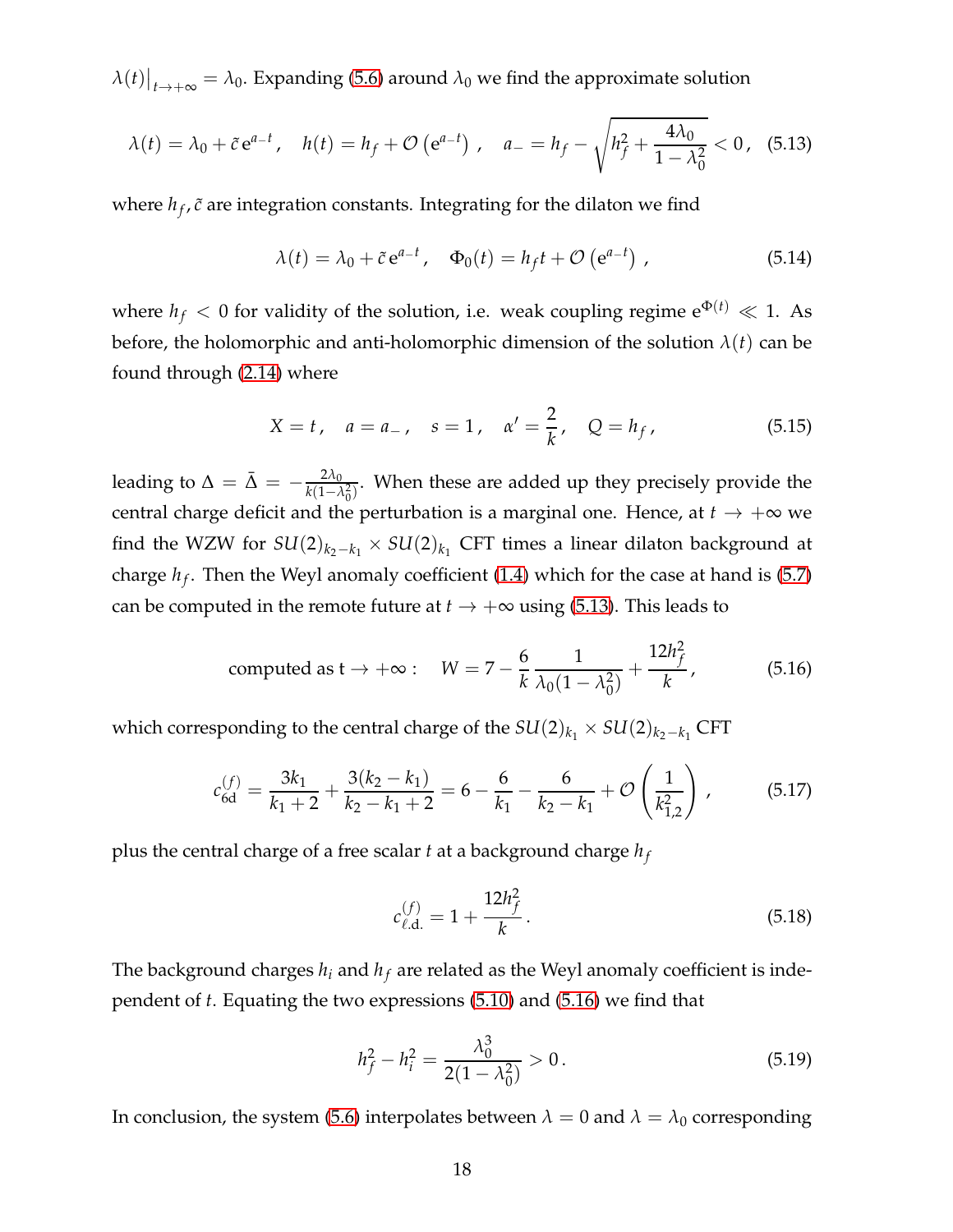to the CFTs  $SU(2)_{k_1} \times SU(2)_{k_2}$  and  $SU(2)_{k_1} \times SU(2)_{k_2-k_1}$  times the free scalar *t* at background charge *h<sup>i</sup>* and *h<sup>f</sup>* respectively – see Figure [1.](#page-19-1)

$$
t \to -\infty: \quad SU(2)_{k_1} \times SU(2)_{k_2} \times \mathbb{R}_{h_i}
$$
  

$$
\downarrow
$$
  

$$
t \to +\infty: \quad SU(2)_{k_1} \times SU(2)_{k_2 - k_1} \times \mathbb{R}_{h_j}
$$

<span id="page-19-1"></span><span id="page-19-0"></span>Figure 1: CFT interpolation associated to [\(5.6\)](#page-16-2). Numerical investigations showed that  $\lambda(t)$  is monotonic.

#### **5.1.2 Marginal deformation**

In this Subsection we perturb the  $SU(2)_k$  WZW along the marginal deformation  $\lambda_{ab} =$ diag(0, 0,  $\lambda_3$ ). We note that in the static case the parameter  $\lambda_3$  can be absorbed by an appropriate  $O(4, 4)$  duality transformation on the exact string background  $SU(2)_{k_1} \times$ *SU*(2)<sub>*k*<sub>2</sub></sub> [\[30\]](#page-36-10). Dynamically promoting  $\lambda_3$  to depend on *t* by adding  $\frac{k}{2\pi}\partial_+ t \partial_- t$  to the corresponding Lagrangian density [\(1.1\)](#page-2-5) and to the constant scalar  $\Phi$  the term  $\Phi_0(t)$ . By imposing the corresponding one-loop equations [\(1.2\)](#page-2-2) for  $\lambda_3(t)$  and  $h(t) = \dot{\Phi}_0(t)$ , which are given by [\(4.23\)](#page-14-1) and the dilaton beta-function [\(1.3\)](#page-2-3) yields the constant

<span id="page-19-2"></span>
$$
-\frac{4h^2}{k} + \frac{2}{k}(\lambda_0 + \lambda_0^{-1}) + \frac{\dot{\lambda}_3(\dot{\lambda}_3 - 4\lambda_3 h)}{k(1 - \lambda_3^2)} = w.
$$
 (5.20)

The corresponding  $\sigma$ -model for  $|\lambda_3|$  < 1 possesses no singularities and has a Eu-clidean signature. The system [\(4.23\)](#page-14-1) has as a trivial solution  $\lambda_3(t)$  = constant and  $\Phi_0(t) = Q t$ , hence it corresponds to the exact CFT  $SU(2)_{k_1} \times SU(2)_{k_2} \times \mathbb{R}_Q$ . Nontrivial time-dependent solutions can be easily found, in particular those exhibited in Subsection [4.2](#page-13-0) (for the Lorentzian case), i.e. in eq. [\(4.26\)](#page-14-3), whose central charge can be read through [\(5.20\)](#page-19-2) and [\(1.4\)](#page-2-4), yielding

$$
W = 7 - \frac{6(1 + \lambda_0)^2}{k\lambda_0} = 7 - 6\left(\frac{1}{k_1} + \frac{1}{k_2} + \frac{2}{\sqrt{k_1 k_2}}\right),
$$
 (5.21)

corresponding to a seven-dimensional Euclidean CFT. It will be interesting to see if this CFT can be identified as it was done for the four-dimensional example studied in Subsection [4.2.](#page-13-0)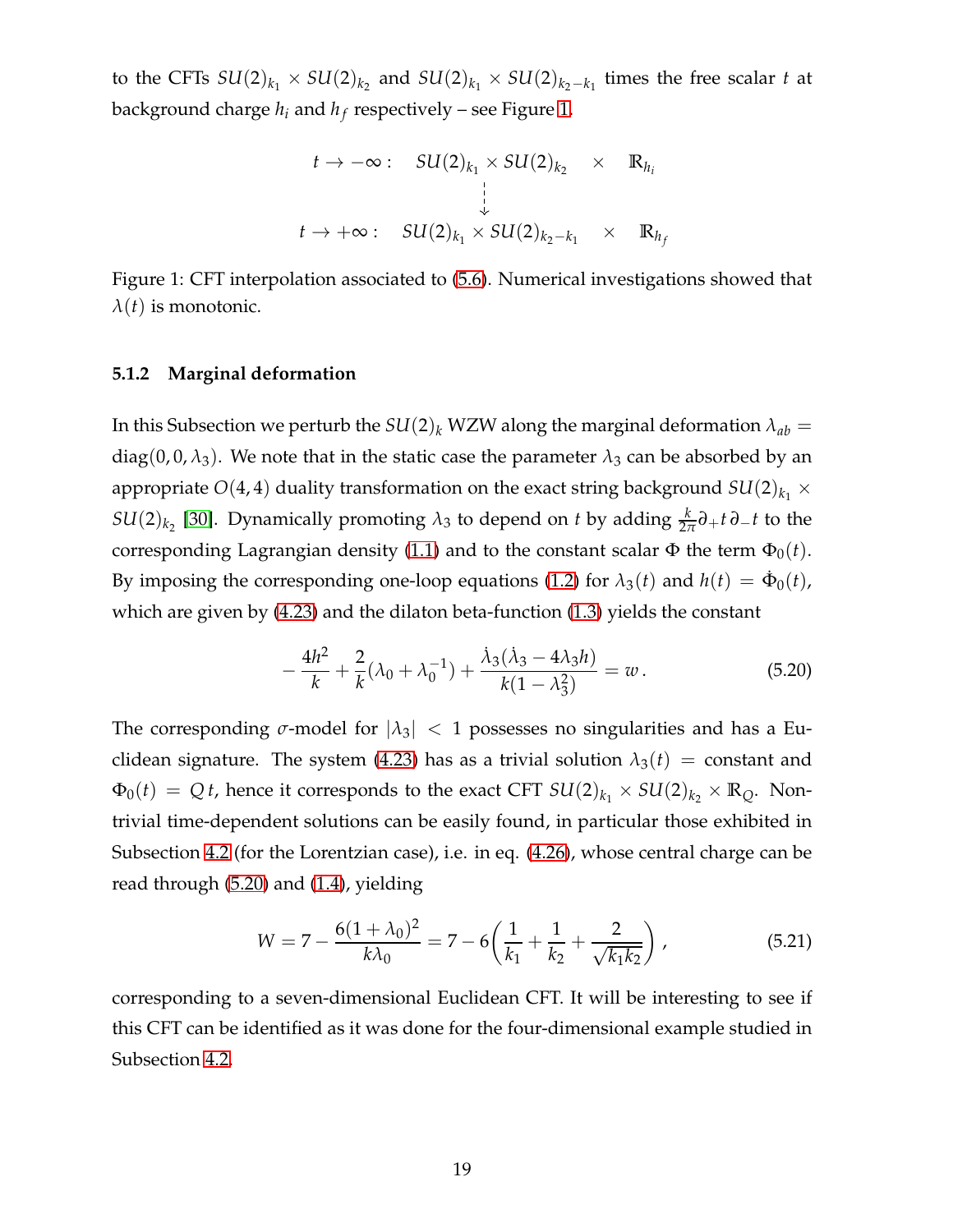### <span id="page-20-0"></span>**5.2 Generic deformation**

We would like to generalize the previous analysis for a general deformation matrix  $\lambda_{ab}(t)$  as well as a time dependent dilaton background  $\Phi_0(t)$ . The aim of this section is to determine under which conditions the full time dependent model has conformal symmetry. We use the one-loop equations [\(1.2\)](#page-2-2) of the considered *σ*-model. Following the analysis of the Appendix [A.2](#page-30-0) we find that  $\lambda_{ab}(t)$  and  $h = \dot{\Phi}_0(t)$  should obey the differential equations [\(A.23\)](#page-32-0) and [\(A.24\)](#page-32-1) which are restated here for the reader's convenience

<span id="page-20-1"></span>
$$
\ddot{\lambda}_{ab} = \dot{\lambda}_{ab} \text{Tr}(\dot{\lambda} g^{-1} \lambda^T) - 2(\dot{\lambda} g^{-1} \lambda^T \dot{\lambda})_{ab} + \mathcal{N}_{ac}{}^d \mathcal{N}_{bd}{}^{(T)c} + 2\dot{\lambda}_{ab} h \,, \tag{5.22}
$$

where the  $\mathcal{N}_{ab}^{\ c}$ 's are defined in [\(5.5\)](#page-16-3) and also

<span id="page-20-2"></span>
$$
2\dot{h} + \text{Tr}(\ddot{\lambda}g^{-1}\lambda^T) + \text{Tr}(\dot{\lambda}g^{-1}\lambda^T\dot{\lambda}g^{-1}\lambda^T) = 0.
$$
 (5.23)

These are accompanied by constraints on *λab*, given in Eq.[\(A.25\)](#page-33-0) (also reproduced here)

<span id="page-20-3"></span>
$$
f_{abc} (g^{-1} \lambda^T \dot{\lambda} g^{-1})_{bc} = 0, \quad f_{abc} (\tilde{g}^{-1} \lambda \dot{\lambda}^T \tilde{g}^{-1})_{bc} = 0.
$$
 (5.24)

While [\(5.22\)](#page-20-1), [\(5.23\)](#page-20-2) describe the dynamical evolution of *λab* and *h*, the conditions [\(5.24\)](#page-20-3) make sure that the whole construction is consistent with the one-loop conformality. In addition, the dilaton  $β$ -function [\(1.3\)](#page-2-3) is given by [\(A.31\)](#page-34-3)

$$
w = \frac{\lambda_0}{6k} \left( I_{abc} I_{pqr} \tilde{g}^{ap} \tilde{g}^{bq} \tilde{g}^{cr} + 3 \mathcal{N}_{ab}{}^c \mathcal{N}_{pq}{}^r \tilde{g}^{ap} \tilde{g}^{bq} g_{cr}^2 + c_G \mathbf{d}_G \right) - \frac{4h^2}{k} + \frac{1}{k} \text{Tr} (\lambda g^{-1} \lambda^T \tilde{g}^{-1}) - \frac{1}{k} \left( \text{Tr} (\lambda g^{-1} \lambda^T) \right)^2 - \frac{1}{k} \mathcal{N}_{ac}{}^d \mathcal{N}_{bd}{}^{(T)c} (g^{-1} \lambda^T)_{ab} \tag{5.25}
$$

$$
- \frac{4}{k} \text{Tr} (\lambda g^{-1} \lambda^T) h \,,
$$

where the *Iabc*'s are given by [\(A.28\)](#page-33-1), also presented here for reader's convenience

$$
I_{abc} = \lambda_0^{-1} f_{abd} \tilde{g}_{cd} + \mathcal{N}_{bc}{}^d (g^{-1} \lambda^T)_{da} + \mathcal{N}_{ca}{}^d (g^{-1} \lambda^T)_{db}.
$$
 (5.26)

We would like to comment on possible consistent truncations of the general matrix *λab*, in which some of its elements are set to zero. Conceptually, this is similar to truncations of the RG equations [\(5.4\)](#page-16-4) whose existence is non-trivial. On one hand a consistent truncation in the system of RG flow equations is not necessarily a consistent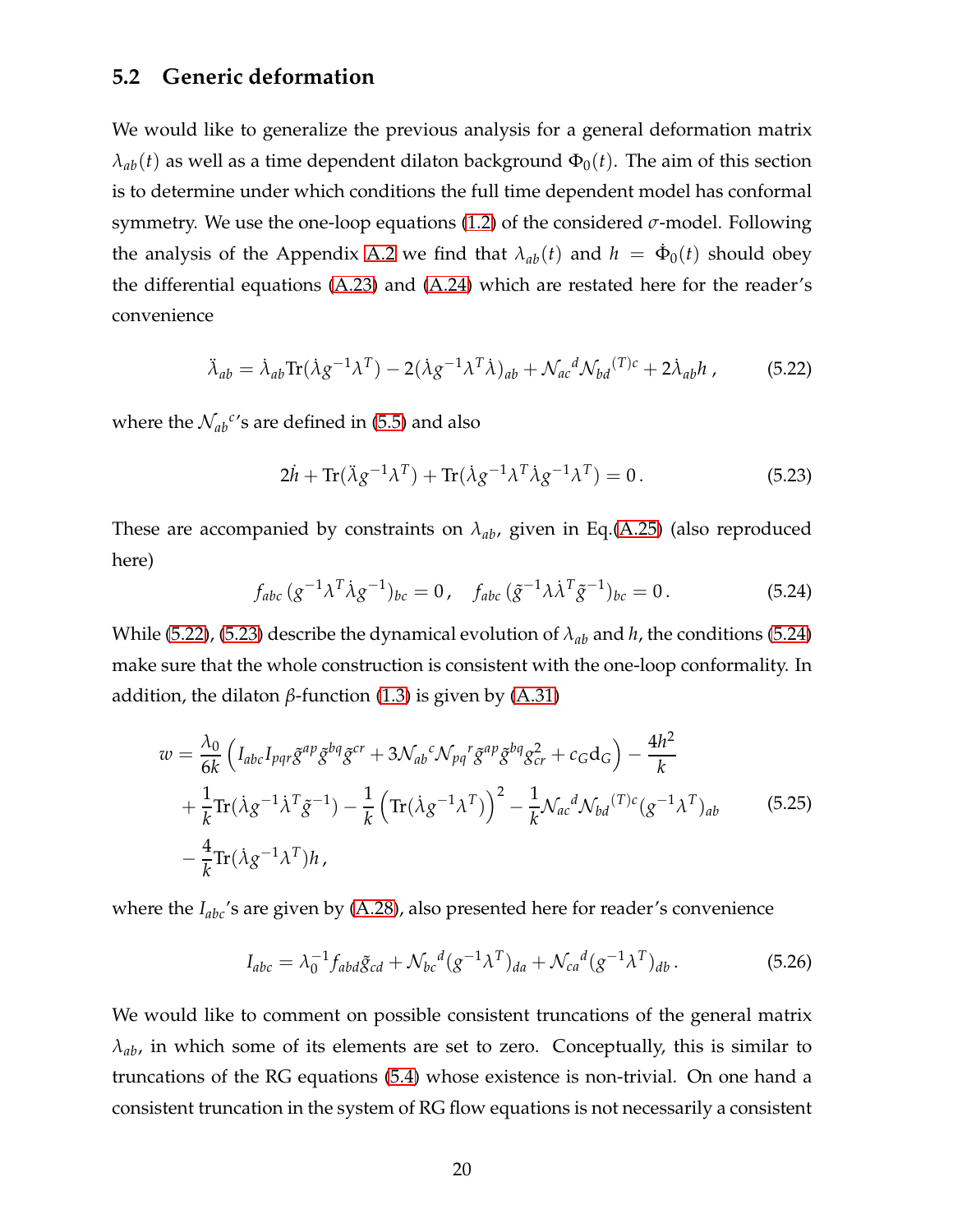one for the second order system [\(5.22\)](#page-20-1), due to the second term in its right hand side. On the other hand, in the system of RG flows [\(5.4\)](#page-16-4) we can also incorporate generic diffeomorphisms  $\zeta^{a}$ 's for consistency. These slightly modify [\(5.4\)](#page-16-4) to [\[31\]](#page-36-11)

$$
\frac{\mathrm{d}\lambda_{ab}}{\mathrm{d}\ln\mu^2} = \frac{1}{2k} \mathcal{N}_{ac}{}^d \left( \mathcal{N}_{bd}{}^{(T)c} + g_{bd} \zeta^c \right) \,. \tag{5.27}
$$

However, we do not have this freedom in the dynamical (conformal) case, since these field redefinitions are not consistent with [\(1.2\)](#page-2-2) for our dilaton ansatz  $\Phi_0(t)$ .

# <span id="page-21-0"></span>**6** The  $\lambda$ -deformed  $SU(2)_{k_1} \times SU(2)_{k_2} / SU(2)_{k_1+k_2}$

In this Section we dynamically promote the deformation parameter in an integrable model based on a coset CFT more complicated than that in Section [2.](#page-3-0) Our starting  $\text{point will be the } λ\text{-deformed } SU(2)_{k_1} \times SU(2)_{k_2}/SU(2)_{k_1+k_2}$  [\[23\]](#page-36-3), whose integrability was shown in [\[16\]](#page-35-9). The action is given by [\(1.1\)](#page-2-5), where the metric and the field  $\Phi$  are given by

$$
ds^{2} = \frac{2(k_{1} + k_{2})}{(1 - \lambda)\Lambda} \left( \Omega_{\alpha\alpha} da^{2} + \Omega_{\beta\beta} d\beta^{2} + \Omega_{\gamma\gamma} d\gamma^{2} + 2\Omega_{\alpha\beta} d\alpha d\beta + 2\Omega_{\beta\gamma} d\beta d\gamma + 2\Omega_{\alpha\gamma} d\alpha d\gamma \right),
$$
\n
$$
e^{-2\Phi} = \Lambda, \quad \Lambda = (1 - \alpha^{2})(1 - \beta^{2}) - \gamma^{2},
$$
\n(6.1)

<span id="page-21-1"></span>with

$$
\Omega_{\alpha\alpha} = (1 + \lambda_0^{-2})^{-2} Z^{-1} \left( Z^2 - \left( Z^2 - (1 - \lambda)^2 (1 + \lambda_0^2)^2 \right) \beta^2 \right),
$$
\n
$$
\Omega_{\beta\beta} = (1 + \lambda_0^2)^{-2} Z^{-1} \left( Z^2 - \left( Z^2 - (1 - \lambda)^2 (1 + \lambda_0^{-2})^2 \right) \alpha^2 \right),
$$
\n
$$
\Omega_{\gamma\gamma} = (1 - \lambda)^2 Z^{-1},
$$
\n
$$
\Omega_{\alpha\beta} = (1 - \lambda)^2 Z^{-1} \alpha \beta + (\lambda_0 + \lambda_0^{-1})^{-2} Z \gamma,
$$
\n
$$
\Omega_{\beta\gamma} = -\lambda_0^{-2} (1 - \lambda)^2 Z^{-1} \alpha, \quad \Omega_{\alpha\gamma} = -\lambda_0^2 (1 - \lambda)^2 Z^{-1} \beta
$$
\n(6.2)

and

$$
\lambda_0 = \sqrt{\frac{k_1}{k_2}}, \quad Z = 8\lambda + (1 - \lambda)(\lambda_0 + \lambda_0^{-1})^2.
$$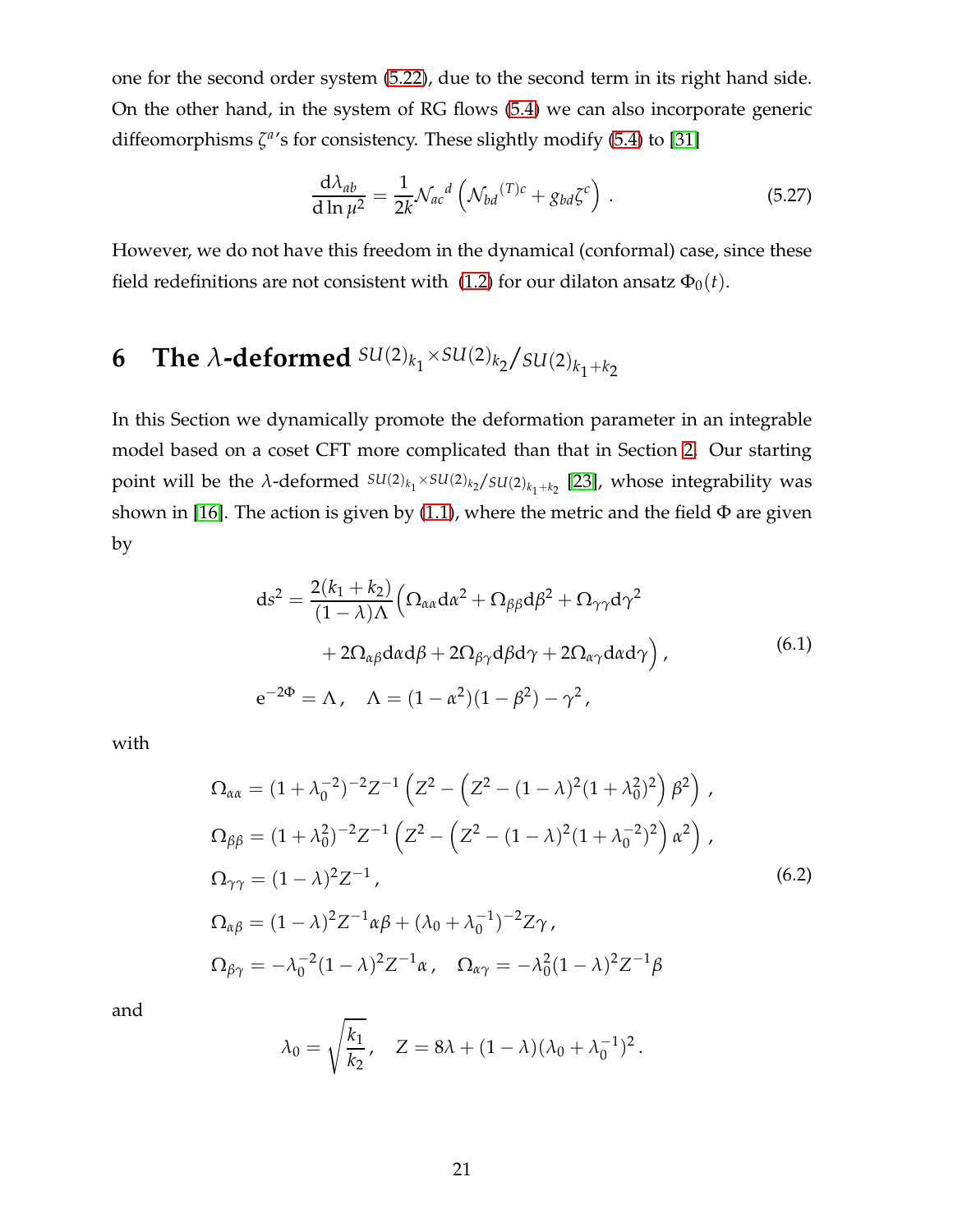The above *σ*-model is renormalizable at one-loop in the 1/*k* expansion and its RG flow is given by [\[16\]](#page-35-9)

$$
\frac{d\lambda}{d\ln\mu^2} = -\frac{c_G\lambda(1-\lambda_1^{-1}\lambda)(1-\lambda_2^{-1}\lambda)(1-\lambda_3^{-1}\lambda)}{2(k_1+k_2)(1-\lambda_f^{-1}\lambda)^2},
$$
\n(6.3)

where

$$
\lambda_1 = \frac{1}{s_2 - 3s_1}, \quad \lambda_2 = \frac{1}{s_1 - 3s_2}, \quad \lambda_3 = \frac{1}{(s_1 - s_2)^2}, \quad \lambda_f = \frac{1}{1 - 8s_1s_2}
$$
\n(6.4)

and

$$
s_1 = \frac{\lambda_0^2}{1 + \lambda_0^2}, \quad s_2 = \frac{1}{1 + \lambda_0^2}.
$$
 (6.5)

The above RG flow equation has apparently four fixed points at  $\lambda(t) = (0, \lambda_1, \lambda_2, \lambda_3)$ . Assuming that  $k_1 > k_2$  or  $\lambda_0 > 1$  it was shown in [\[16\]](#page-35-9) that the action [\(6.1\)](#page-21-1) interpolates between the UV fixed point  $G_{k_1} \times G_{k_2}/G_{k_1+k_2}$  at  $\lambda = 0$  and the IR fixed point  $G_{k_1-k_2}$ × $G_{k_2}/G_{k_1}$  at  $\lambda = \lambda_1$ . Expanding the above β-function around the aforementioned fixed points we can read through [\(2.4\)](#page-4-5) the classical scaling dimension of the driving operator around each fixed point

UV: 
$$
\Delta_{\mathcal{O}} = 2 - \frac{4}{k_1 + k_2}
$$
, IR:  $\Delta_{\mathcal{O}} = 2 + \frac{4}{k_1 - k_2}$ . (6.6)

### <span id="page-22-0"></span>**6.1 Restoring conformal invariance**

Adding  $\frac{k_1+k_2}{\pi} \partial_+ t \partial_- t$  to the corresponding Lagrangian density [\(1.1\)](#page-2-5), we let the constant  $\lambda$  to depend on *t* and also add to the dilaton the term  $\Phi_0(t)$ . Imposing the one-loop equations [\(1.2\)](#page-2-2) we find the equations for  $\lambda(t)$  and  $h(t) = \dot{\Phi}_0(t)$ 

<span id="page-22-1"></span>
$$
\ddot{\lambda} = 2h\dot{\lambda} - \frac{8\lambda(1 - \lambda_1^{-1}\lambda)(1 - \lambda_2^{-1}\lambda)(1 - \lambda_3^{-1}\lambda)}{(1 - \lambda_f^{-1}\lambda)^2} - 2\dot{\lambda}^2 \frac{(s_1 - s_2)^2 - \lambda_f^{-1}\lambda}{(1 - \lambda)(1 - \lambda_f^{-1}\lambda)},
$$
\n
$$
\dot{h} = \frac{24s_1^2s_2^2\dot{\lambda}^2}{(1 - \lambda)^2(1 - \lambda_f^{-1}\lambda)^2}.
$$
\n(6.7)

These admit trivial solutions  $\lambda(t) = (0, \lambda_1, \lambda_2, \lambda_3)$  and  $h(t) =$  constant. In addition, the dilaton beta-function [\(1.3\)](#page-2-3) yields a constant albeit rather lengthy expression which we will not present here.

To further analyze the system [\(6.7\)](#page-22-1) we consider  $k_1 > k_2$  or  $\lambda_0 > 1$ . Around  $t \to -\infty$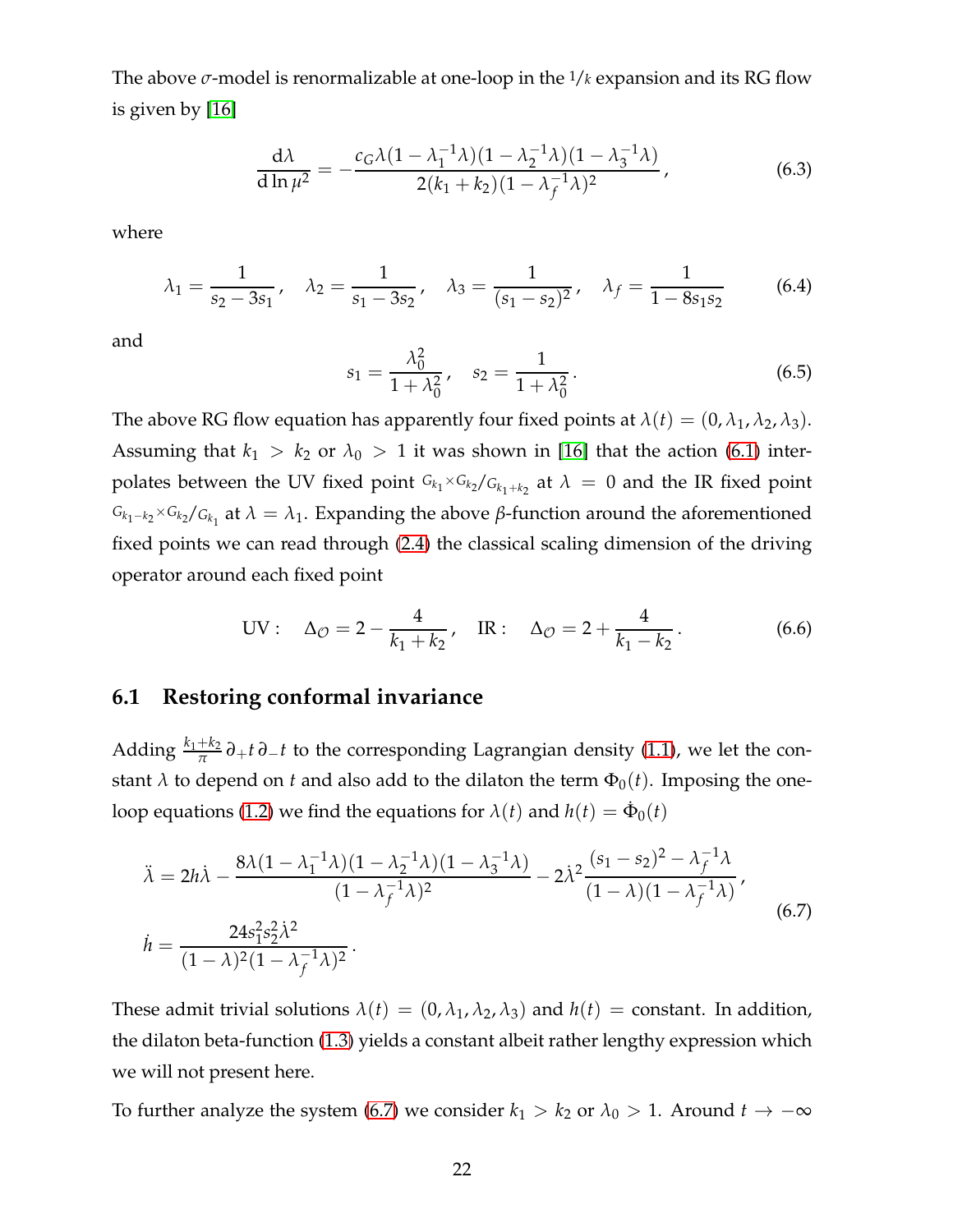the system is solved approximately by

$$
\lambda(t) = c e^{a-t}, \quad h(t) = h_i + \mathcal{O}\left(e^{2a-t}\right), \quad a_- = h_i - \sqrt{h_i^2 - 8} > 0, \quad h_i > 2\sqrt{2} \quad (6.8)
$$

and integrating with respect to the dilaton we find that

$$
\lambda(t) = c e^{a-t}, \quad \Phi_0(t) = h_i t + \mathcal{O}\left(e^{2a-t}\right). \tag{6.9}
$$

showing that we are in the weak coupling regime, i.e.  $e^{\Phi(t)} \ll 1$ . The holomorphic and anti-holomorphic dimension of the solution  $\lambda(t)$  can be found through [\(2.14\)](#page-6-2) where

$$
X = t
$$
,  $a = a_{-}$ ,  $s = 1$ ,  $\alpha' = \frac{1}{k_1 + k_2}$ ,  $Q = h_i$ , (6.10)

leading to  $\Delta = \bar{\Delta} = \frac{2}{k_1 + k_2}$ . Adding them up they precisely provide the central charge deficit and the perturbation is a marginal one. Hence, at *<sup>t</sup>* → −<sup>∞</sup> we find the coset  $CFT$   $SU(2)_{k_1} \times SU(2)_{k_2}/SU(2)_{k_1+k_2}$  times the free scalar *t* at background charge  $h_i$ . The Weyl anomaly constant coefficient computed as *<sup>t</sup>* → −<sup>∞</sup> gives

<span id="page-23-0"></span>computed as 
$$
t \to -\infty
$$
:  $W = 4 - \frac{6}{k_1} - \frac{6}{k_2} + \frac{6}{k_1 + k_2} + \frac{6h_i^2}{k_1 + k_2}$ , (6.11)

corresponding to the central charge of the coset CFT  $^{SU(2)}k_1 \times SU(2)_{k_2}/SU(2)_{k_1+k_2}$ 

$$
c_{3d}^{(i)} = \frac{3k_1}{k_1 + 2} + \frac{3k_2}{k_2 + 2} - \frac{3(k_1 + k_2)}{k_1 + k_2 + 2} = 3 - \frac{6}{k_1} - \frac{6}{k_2} + \frac{6}{k_1 + k_2} + \mathcal{O}\left(\frac{1}{k_{1,2}^2}\right) \tag{6.12}
$$

and the central charge of a free scalar *t* at a background charge *h<sup>i</sup>*

$$
c_{\ell, \mathbf{d}}^{(i)} = 1 + \frac{6h_i^2}{k_1 + k_2} \,. \tag{6.13}
$$

Around  $t \rightarrow +\infty$  the system is solved approximately by

$$
\lambda(t) = \lambda_1 + \tilde{c} e^{\tilde{a}_- t}, \quad \Phi_0(t) = h_f t + \mathcal{O}\left(e^{2\tilde{a}_- t}\right),
$$
  

$$
\tilde{a}_- = h_f - \sqrt{h_f^2 + 8\frac{\lambda_0^2 + 1}{\lambda_0^2 - 1}} < 0,
$$
 (6.14)

where we have integrated with respect to the dilaton and where  $h_f < 0$  for validity of the solution, i.e. weak coupling regime  $e^{\Phi(t)} \ll 1$ . Following the analysis of Subsec-tion [2.1,](#page-4-0) the holomorphic and anti-holomorphic dimension of the solution  $\lambda(t)$  can be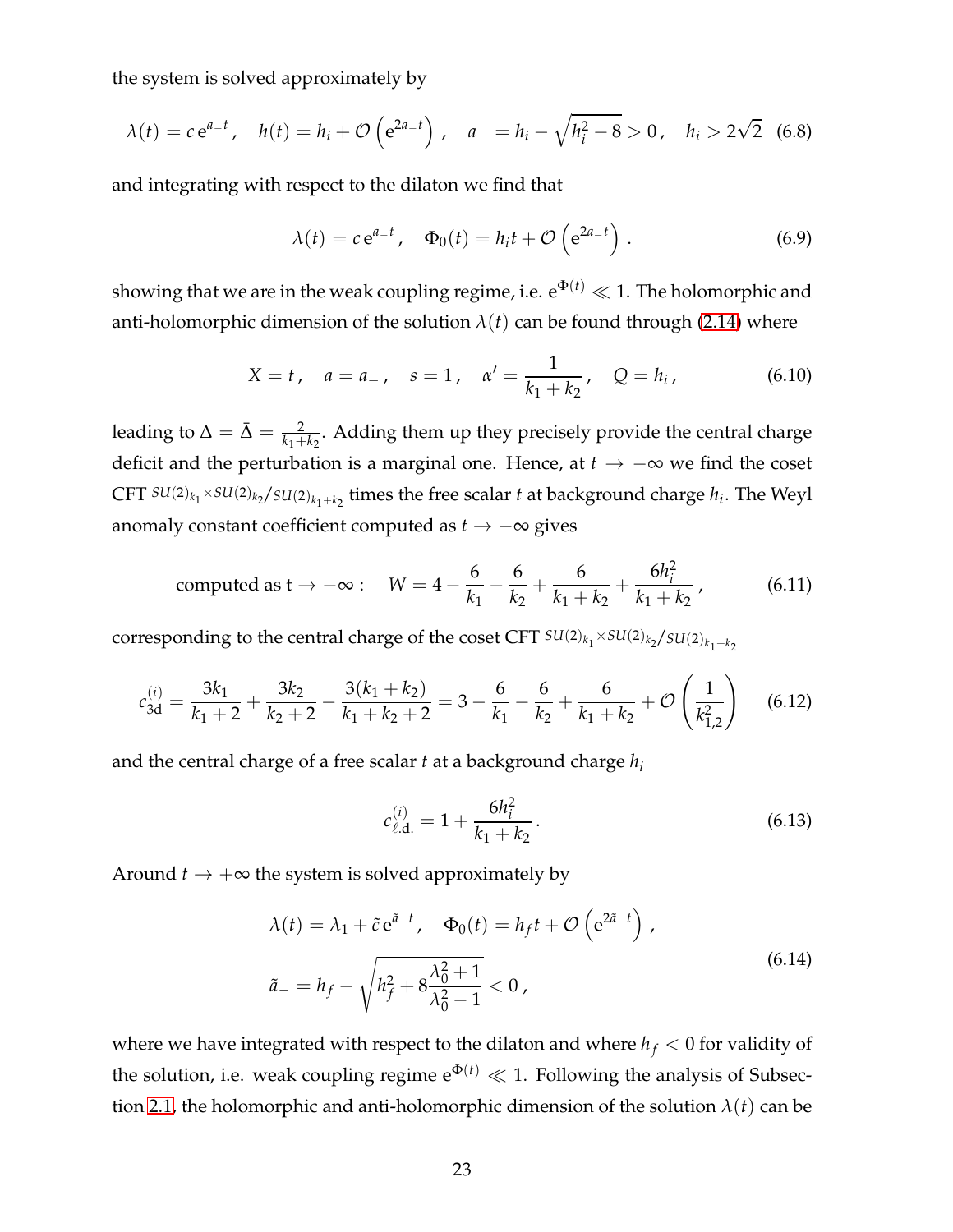found through [\(2.14\)](#page-6-2) where

$$
X = t
$$
,  $a = \tilde{a}$ ,  $s = 1$ ,  $\alpha' = \frac{1}{k_1 + k_2}$ ,  $Q = h_f$ , (6.15)

leading to  $\Delta = \bar{\Delta} = -\frac{2}{k_1 - k_2}$  whose sum precisely provides the central charge deficit for the perturbation to be marginal. Hence, at  $t \to +\infty$  we find the coset CFT  $SU(2)_{k_1-k_2} \times SU(2)_{k_2}/SU(2)_{k_1}$ times the free scalar *t* at background charge *h<sup>f</sup>* . The Weyl anomaly coefficient which as  $t \rightarrow +\infty$  gives

<span id="page-24-0"></span>computed as 
$$
t \to +\infty
$$
:  $W = 4 - \frac{6}{k_1 - k_2} - \frac{6}{k_2} + \frac{6}{k_1} + \frac{6h_f^2}{k_1 + k_2}$ , (6.16)

corresponding to the central charge of the coset CFT  $SU(2)_{k_1-k_2} \times SU(2)_{k_2}/SU(2)_{k_1}$ 

$$
c_{3d}^{(f)} = \frac{3(k_1 - k_2)}{k_1 - k_2 + 2} + \frac{3k_2}{k_2 + 2} - \frac{3k_1}{k_1 + 2} = 3 - \frac{6}{k_1 - k_2} - \frac{6}{k_2} + \frac{6}{k_1} + \mathcal{O}\left(\frac{1}{k_{1,2}^2}\right) \tag{6.17}
$$

and the central charge of a free scalar *t* at a background charge *h<sup>f</sup>*

$$
c_{\ell, \mathbf{d}}^{(f)} = 1 + \frac{6h_f^2}{k_1 + k_2} \,. \tag{6.18}
$$

In addition, the background charges  $h_i$  and  $h_f$  are related since the Weyl anomaly coefficient is independent of *t*. In particular, from [\(6.11\)](#page-23-0) and [\(6.16\)](#page-24-0) we find that

$$
h_f^2 - h_i^2 = \frac{2}{\lambda_0^2 (\lambda_0^2 - 1)} > 0.
$$
 (6.19)

In conclusion, the system [\(6.7\)](#page-22-1) interpolates between  $\lambda = 0$  and  $\lambda = \lambda_1$  corresponding to the CFTs  $SU(2)_{k_1} \times SU(2)_{k_2}/SU(2)_{k_1+k_2}$  and  $SU(2)_{k_1-k_2} \times SU(2)_{k_2}/SU(2)_{k_1}$  times the free scalar *t* at background charge *h<sup>i</sup>* and *h<sup>f</sup>* respectively – see Figure [2.](#page-24-1)

$$
t \to -\infty: \quad SU(2)_{k_1} \times SU(2)_{k_2}/SU(2)_{k_1+k_2} \times \mathbb{R}_{h_i}
$$
\n
$$
\downarrow
$$
\n
$$
t \to +\infty: \quad SU(2)_{k_1-k_2} \times SU(2)_{k_2}/SU(2)_{k_1} \times \mathbb{R}_{h_f}
$$

<span id="page-24-1"></span>Figure 2: CFT interpolations associated to the system [\(5.6\)](#page-16-2).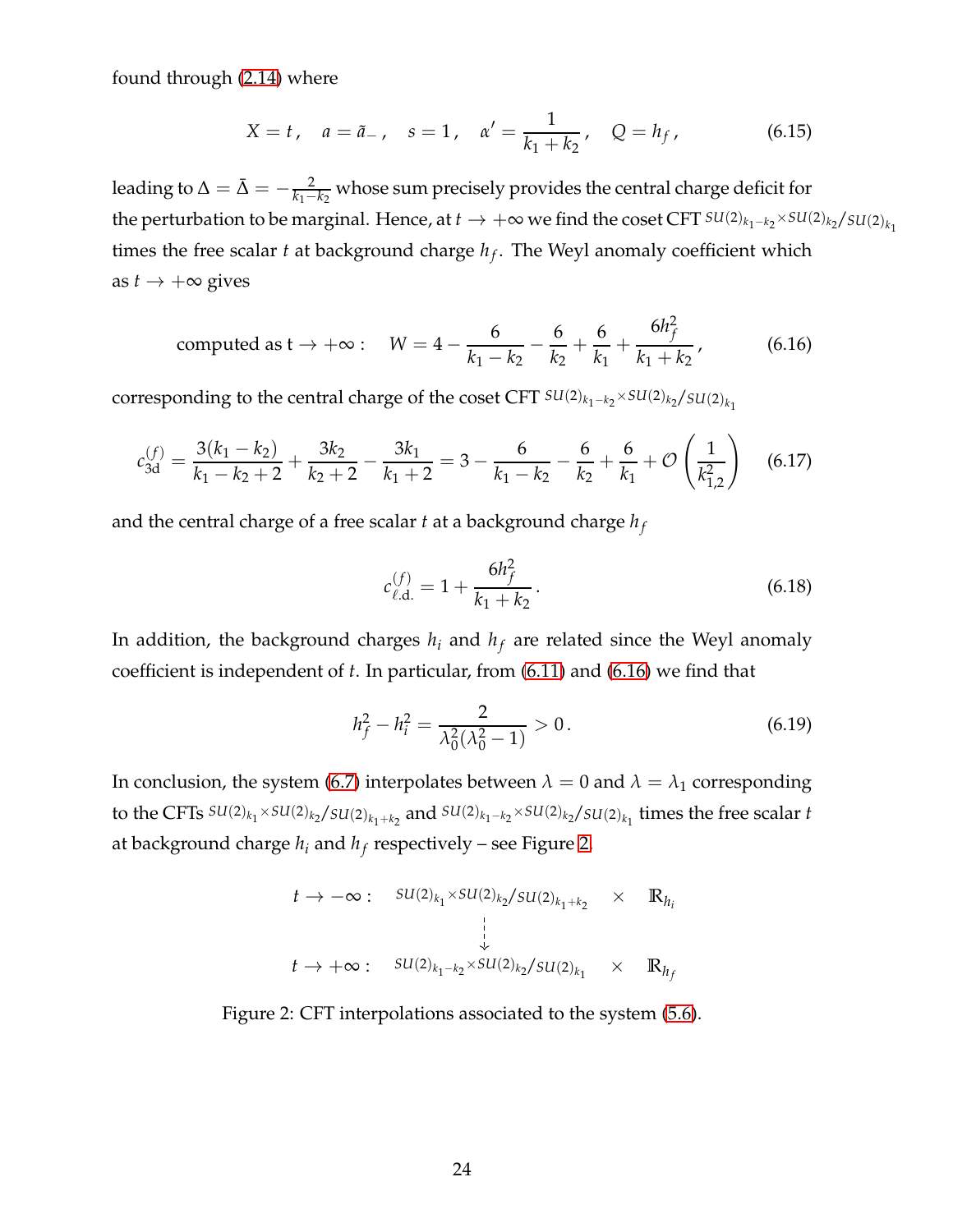## <span id="page-25-0"></span>**7 The** *η***-deformed** *SU*(2) **model**

It is important to investigate whether or not the dynamical promotion of parameters may lead to conformal models if the starting points are integrable models albeit not the deformations of CFTs or coset CFTs, i.e. the *λ*-models. A natural playground to investigate this question are the *η*-deformed PCMs, in particular the *η*-deformed *SU*(2) *σ*-model [\[9\]](#page-35-3)

<span id="page-25-3"></span>
$$
S = \frac{1}{2\pi T} \int d^2 \sigma \left\{ \frac{R_+^1 R_-^1 + R_+^2 R_-^2}{1 + \eta^2} + R_+^3 R_-^3 \right\} \,, \tag{7.1}
$$

where  $R^a_{\pm} = -\frac{i}{\sqrt{2}}$  $\frac{1}{2} \text{Tr}(\sigma_a \partial_{\pm} gg^{-1})$  with  $\sigma_a$ 's the Pauli matrices, obeying the exterior algebra d $R^a = -\frac{1}{\sqrt{2}}$  $\frac{1}{2}$ ε<sub>abc</sub> $R^b \wedge R^c$ . The above *σ*-model is renormalizable at one-loop order in the *T* expansion and its RG flow is given by  $[32]^2$  $[32]^2$  $[32]^2$ 

$$
\frac{d\eta}{d\ln\mu^2} = T\eta(1+\eta^2)^2, \quad \frac{dT}{d\ln\mu^2} = -T^2(1+\eta^2)^2, \quad \eta \, T = \text{constant}.
$$
 (7.2)

### <span id="page-25-1"></span>**7.1 Restoring conformal invariance**

We add  $\frac{1}{2\pi}\partial_+ t\partial_- t$  to the action [\(7.1\)](#page-25-3) and let the parameters  $\eta$  and  $T$  to depend on  $t$ . In addition, we introduce the scalar  $\Phi$  conveniently parameterized as

<span id="page-25-4"></span>
$$
\Phi(t) = \Phi_0(t) - \frac{1}{4} \ln \left\{ T^3 (1 + \eta)^2 \right\} . \tag{7.3}
$$

Demanding that the one-loop equations for conformal invariance [\(1.2\)](#page-2-2) are satisfied, we find for the functions  $\eta(t)$  and  $h(t) = \dot{\Phi}_0(t)$  the system of differential equations

$$
\ddot{\eta} = 2T\eta (1 + \eta^2)^2 + \dot{\eta} \left( 2h - \frac{1 - \eta^2}{1 + \eta^2} \frac{\dot{\eta}}{\eta} \right),
$$
  

$$
\ddot{T} = -2T^2 (1 + \eta^2)^2 + \dot{T} \left( 2h + \frac{\dot{T}}{T} \right),
$$
  

$$
\dot{h} = \frac{3\dot{T}^2}{8T^2} + \frac{\eta \dot{\eta}}{1 + \eta^2} \left( \frac{\dot{T}}{T} + \frac{\eta \dot{\eta}}{1 + \eta^2} \right).
$$
 (7.4)

<span id="page-25-5"></span><span id="page-25-2"></span><sup>&</sup>lt;sup>2</sup>These RG flow equations were also worked out in [\[33\]](#page-36-13), leading however to the wrong sign in the first of them and consequently to the wrong conclusion that the ratio *η*/*T* is constant under the RG flow, instead of the product as stated above.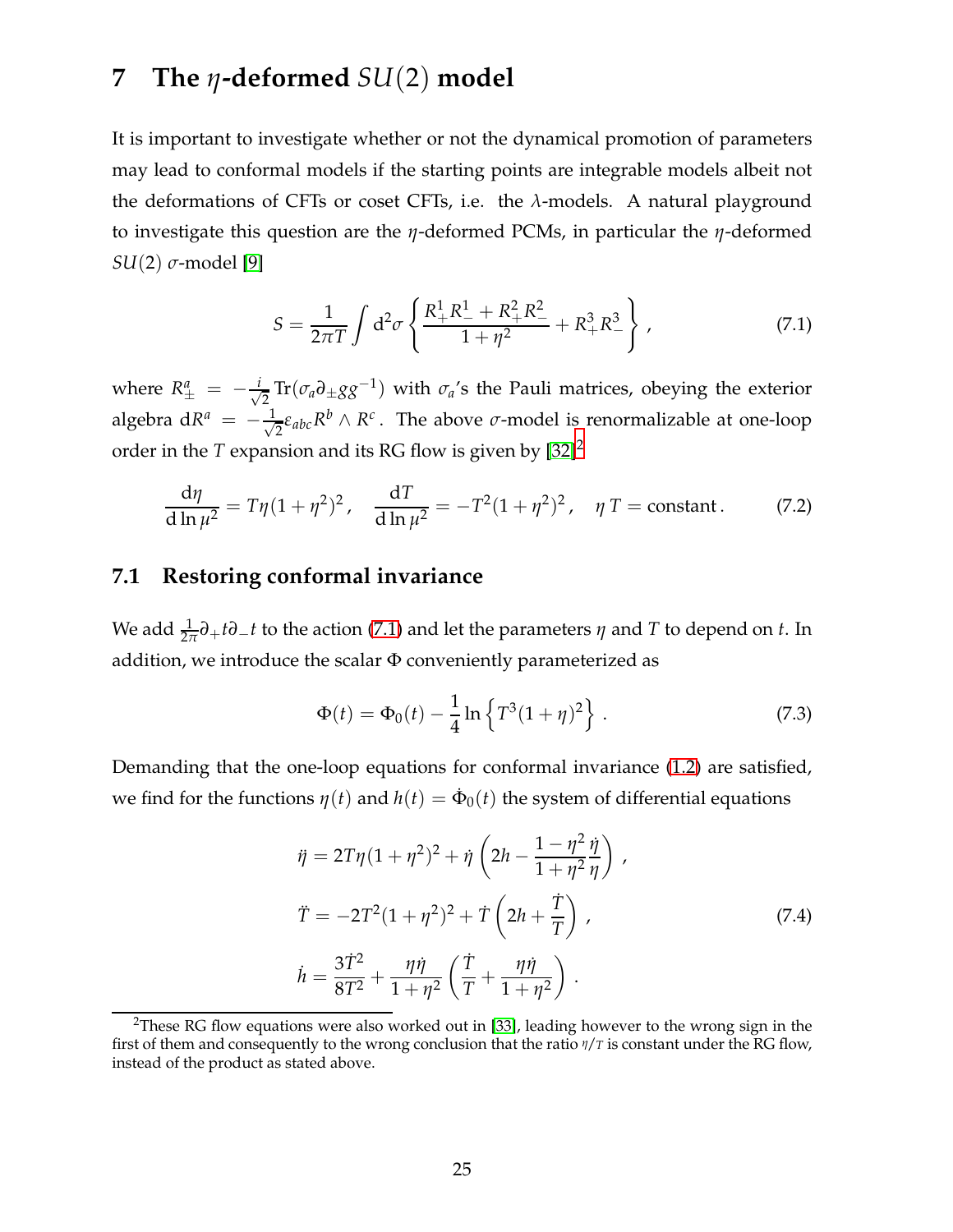In addition, the dilaton *β*-function [\(1.3\)](#page-2-3), yields the constant

<span id="page-26-1"></span>
$$
-4h^2 + \frac{3\dot{T}^2}{4T^2} + T(3+2\eta^2 - \eta^4) + \frac{2\eta\dot{\eta}}{1+\eta^2} \left(\frac{\dot{T}}{T} + \frac{\eta\dot{\eta}}{1+\eta^2}\right) = w.
$$
 (7.5)

Note that these equations admit a constant dilaton  $\Phi$  [\(7.3\)](#page-25-4) as a solution which would correspond to a Ricci-flat background. Indeed, in this case, the first two equations in [\(7.4\)](#page-25-5) are consistent and the third one yields the constraint [\(7.5\)](#page-26-1) with  $w = 0$ , corresponding to a vanishing Ricci scalar. In this case, the corresponding second order equations admit a first-order formulation as differential equations, namely

$$
\dot{\eta} = -\frac{\sqrt{2T}}{\eta} (1 + \eta^2) \left( c + \eta^2 - c \sqrt{1 + \eta^2} \right), \quad \dot{T} = -\sqrt{2} T^{3/2} \left( 1 - 2c - \eta^2 \right), \quad (7.6)
$$

where the parameter *c* takes the values zero and one. For these two values, the above system is nothing but the Lagrange and Darboux–Halphen system, respectively. In addition, the corresponding background solution, which we will not present, describes the Eguchi–Hanson and the Taub–NUT self-dual gravitational instantons [\[34,](#page-37-0) [35\]](#page-37-1) endowed with an  $\mathbb{R} \times SU(2)$  structure.

## <span id="page-26-0"></span>**8 Conclusions**

In this present paper we studied the result of a modification of some important classes integrable *σ*-models under which the various constant parameters become dynamical, i.e. functions of time. The aim was to satisfy the conditions for conformal invariance at one-loop order. This is a reasonable demand but whether or not it would be materialized was far from clear.

As a concrete realization, we first considered the *λ*-deformed models interpolating between a (gauged) WZW and the non-Abelian T-dual of a PCM [\[7\]](#page-35-1). The dynamically obtained model satisfies a system of non-linear second-order ordinary differential equations, whose trivial solutions are the fixed points of the RG flow of the parental model. Specifically, we considered the two-dimensional *λ*-deformed coset CFT  $SU(2)_k/U(1)$  [\[7\]](#page-35-1), interpolating from the coset CFT  $SU(2)_k/U(1)$  at  $t \to -\infty$  times a linear dilaton background to a strong coupling regime in which  $\lambda(t) \rightarrow 1^-$ , occurring at a finite value for *t*.

We applied the above set-up to the scale-invariant deformation of the *SL*(2,**R**)−*<sup>k</sup>*/*SO*(2)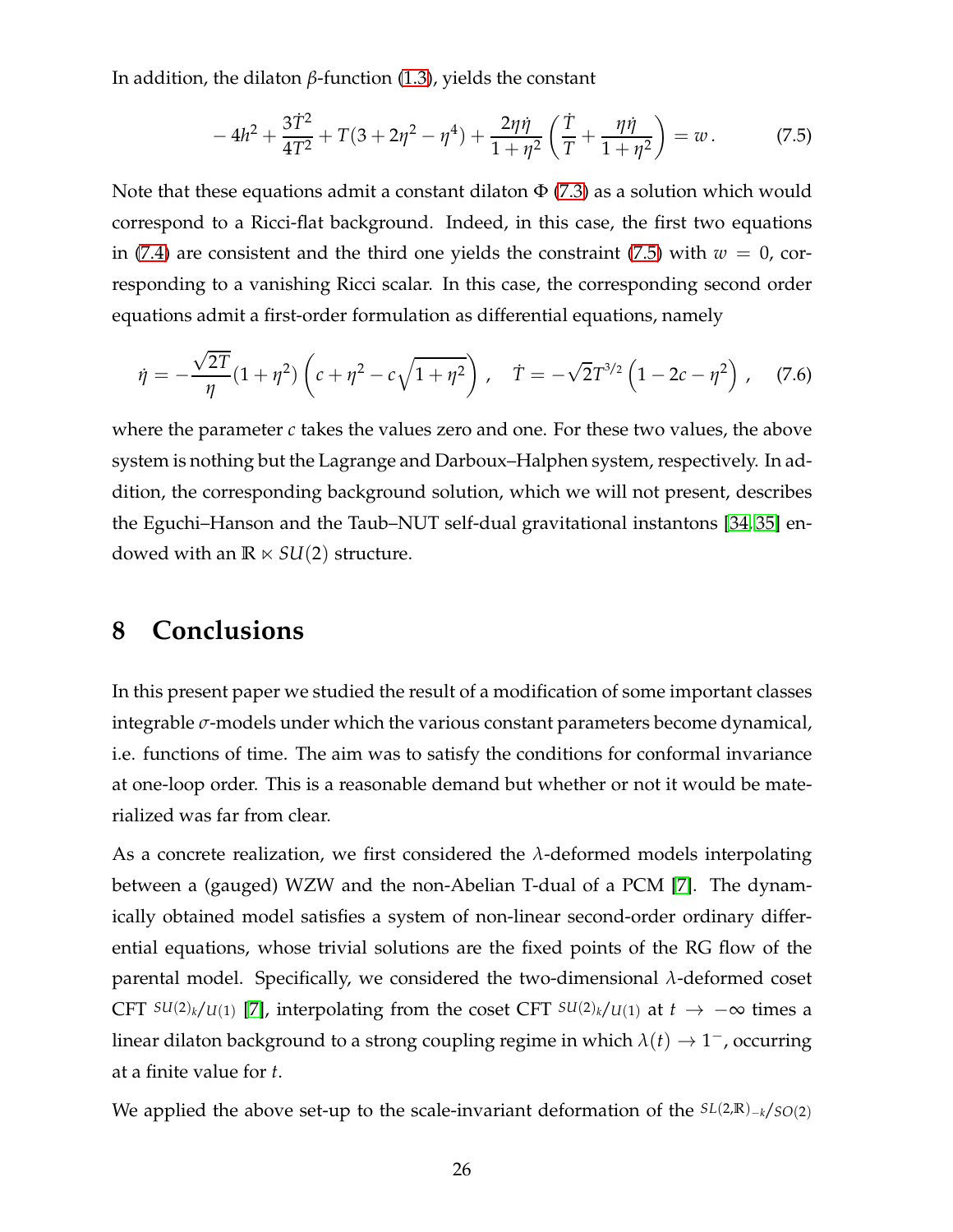coset CFT [\[13\]](#page-35-6) and to the *λ*-deformed  $SU(2)_k$  [\[7\]](#page-35-1). In the latter case and for a dynamically promoted marginal deformation we obtained the Nappi–Witten expanding universe  $\frac{SU(2)_k \times SL(2,\mathbb{R})_{-k}}{U(1) \times U(1)}$  [\[14\]](#page-35-7), see also [\[11,](#page-35-13) [12\]](#page-35-5) for earlier considerations. In addition, we also considered the dynamical promotion of the Yang–Baxter deformed *SU*(2) PCM [\[9\]](#page-35-3) to a conformal model. In this case and for a constant dilaton the system of non-linear second-order ordinary differential equations admits a first-order subsector corresponding to the Eguchi–Hanson and the Taub–NUT self-dual gravitational instantons [\[34,](#page-37-0) [35\]](#page-37-1) endowed with an  $\mathbb{R} \times SU(2)$  structure.

We extended the above results in the *λ*-deformed  $G_{k_1}\times G_{k_2}$  and  $G_{k_1}\times G_{k_2}/G_{k_1+k_2}$ , which interpolate between exact (coset) CFTs [\[15,](#page-35-8) [16\]](#page-35-9). The corresponding dynamical extension corresponds to a conformal model and it satisfies ordinary non-linear differential equations, which are trivially solved by the fixed points of the RG flow of the initial model. In addition, by appropriately choosing initial conditions the time-dependent conformal model interpolates between the RG fixed points as the time varies from the far past to the far future.

An immediate question is whether conformal invariance persists beyond the one-loop order. The simplest examples to consider would be the  $\lambda$ -deformed  $G_{k_1} \times G_{k_2}$  [\[15\]](#page-35-8) and also the *η*-deformed *SU*(2) PCM [\[9\]](#page-35-3). We have studied the corresponding dynamically promoted models at two-loop order using the results of [\[36](#page-37-2)[–40\]](#page-37-3). We found that conformality persists. We will not present the corresponding systems of ordinary non-linear differential equation, obeyed by the dynamically promoted deformation parameters and the dilaton, as they are rather complicated while conceptually there is not something new in their form.

Recall that, the system of non-linear second-order ordinary differential equations admits a first-order sub-sector in the case of dynamically promoted *η*-deformed *SU*(2) PCM. It would be worth studying whether there exist analogue first-order sub-sectors for the other dynamically promoted models considered in the present work. This will facilitate the search for exact solutions for all values of time.

## **Acknowledgements**

We would like to thank C. Bachas and V. Spanos for discussions. The research work of K. Sfetsos and K. Siampos was supported by the Hellenic Foundation for Research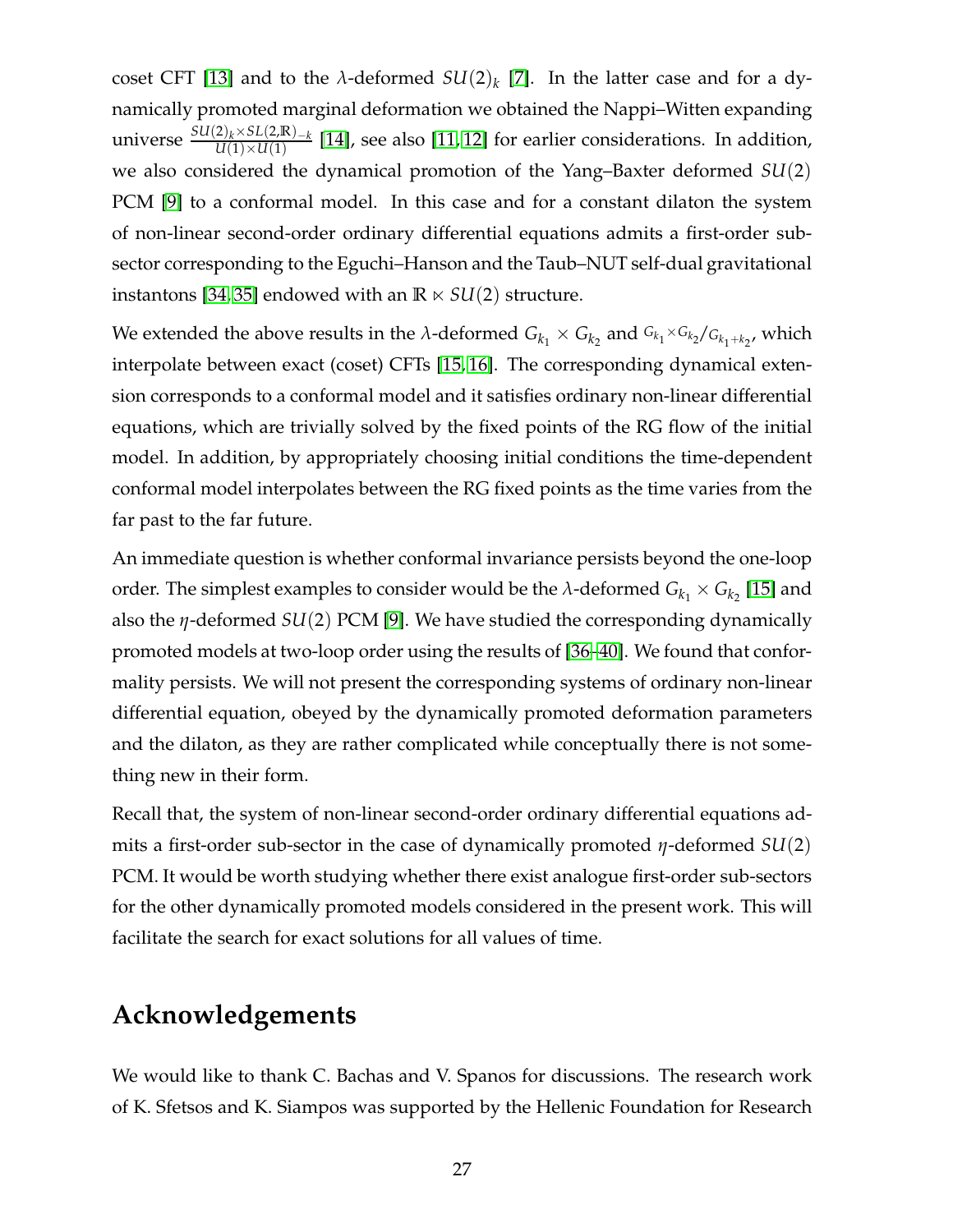and Innovation (H.F.R.I.) under the "First Call for H.F.R.I. Research Projects to support Faculty members and Researchers and the procurement of high-cost research equipment grant" (MIS 1857, Project Number: 16519).

## <span id="page-28-1"></span><span id="page-28-0"></span>**A RG flows and geometry**

### **A.1 Generalities**

Let us consider a  $\sigma$ -model of the form  $(1.1)$  whose metric and the two-form can be expressed in the tangent space, such that  $G_{MN} = e^A{}_M e^B{}_N G_{AB}$  and  $B_{MN} = e^A{}_M e^B{}_N B_{AB}$ . This tangent space is spanned by the vectors  $e_A = e_A{}^M \frac{\partial}{\partial X^M}$  and their dual one-forms  $e^A = e^A{}_M$ d $X^M$  satisfy the torsion-free condition

<span id="page-28-2"></span>
$$
\nabla e^A = de^A + \omega^A{}_B \wedge e^B = 0, \qquad (A.1)
$$

where  $\nabla$  is the covariant exterior derivative and  $\omega^{A}{}_{B}$  is the spin-connection. Similarly, we introduce the action of the covariant exterior derivative on a mixed tensor  $V^A{}_B$ 

<span id="page-28-3"></span>
$$
\nabla V^A{}_B = \mathrm{d}V^A{}_B + \omega^A{}_C \wedge V^C{}_B - \omega^C{}_B \wedge V^A{}_C \,. \tag{A.2}
$$

From the above we define the Riemann two-form  $\Omega_{AB}$  and the Riemann tensor  $R_{AB|CD}$ 

<span id="page-28-4"></span>
$$
\nabla^2 V^A{}_B = \Omega^A{}_C \wedge V^C{}_B - \Omega^C{}_B \wedge V^A{}_C,
$$
  
\n
$$
\Omega^A{}_B = \frac{1}{2} R^A{}_{B|CD} e^C \wedge e^D = d\omega^A{}_{B} + \omega^A{}_{C} \wedge \omega^C{}_{B}, \quad \Omega_{AB} = -\Omega_{BA}.
$$
\n(A.3)

To compute the spin-connection we use [\(A.1\)](#page-28-2) and we also assume the metricity of the covariant exterior derivative

<span id="page-28-5"></span>
$$
\nabla G_{AB} = 0 \quad \Longrightarrow \quad \mathbf{d} G_{AB} = \omega_{AB} + \omega_{BA} \,, \tag{A.4}
$$

where we emphasize that  $\omega_{AB}$  is not anti-symmetric except if the tangent space metric *GAB* is constant. Combining the latter with [\(A.2\)](#page-28-3) yields the practical expression for the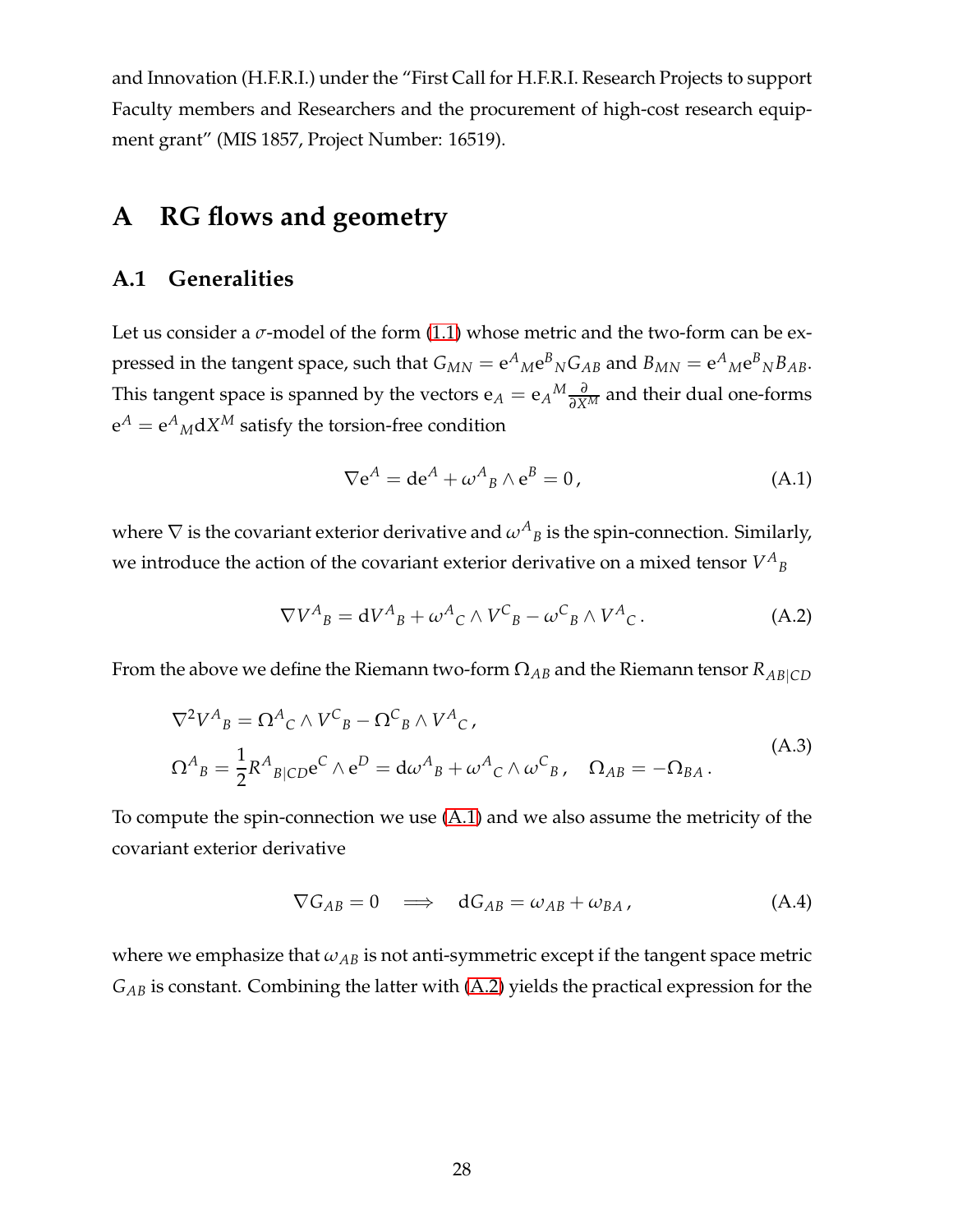<span id="page-29-4"></span>frame components of the spin-connection

$$
\omega_{AB} = \omega_{AB|C}e^{C}, \quad \omega_{AB|C} = \omega_{AB|C}^{0} + G_{AD}\Gamma_{BC}^{D},
$$
  
\n
$$
\omega_{AB|C}^{0} = \frac{1}{2}(C_{ABC} + C_{BCA} - C_{CAB}),
$$
  
\n
$$
\Gamma_{BC}^{A} = \frac{1}{2}G^{AD}(\partial_{B}G_{DC} + \partial_{C}G_{DB} - \partial_{D}G_{BC}),
$$
\n(A.5)

with *∂<sup>A</sup>* = e*<sup>A</sup> <sup>M</sup>∂<sup>M</sup>* and we have also introduced the structure coefficients

<span id="page-29-0"></span>
$$
de^{A} = \frac{1}{2} C^{A}{}_{BC} e^{B} \wedge e^{C}, \quad C^{A}{}_{BC} := -C^{A}{}_{CB}.
$$
 (A.6)

The above spin-connection can be generalized with the inclusion of a torsion term

<span id="page-29-2"></span>
$$
\nabla^{\pm} e^{A} = \mp \frac{1}{2} T^{A}{}_{BC} e^{B} \wedge e^{C}, \quad \omega^{\pm A}{}_{B} = \omega^{A}{}_{B} \pm \frac{1}{2} T^{A}{}_{BC} e^{C}. \tag{A.7}
$$

Using [\(A.6\)](#page-29-0) and the torsion-full analogue of [\(A.3\)](#page-28-4) we can compute the corresponding Riemann tensors

$$
R^{\pm A}{}_{B|CD} = \partial_C \omega^{\pm A}{}_{B|D} - \partial_D \omega^{\pm A}{}_{B|C} + \omega^{\pm A}{}_{B|E} C^{E}{}_{CD} + \omega^{\pm A}{}_{E|C} \omega^{-E}{}_{B|D} - \omega^{\pm A}{}_{E|D} \omega^{\pm E}{}_{B|C}
$$

and the Ricci tensors

<span id="page-29-5"></span>
$$
R_{AB}^{\pm} = \partial_C \omega^{\pm C}{}_{A|B} - \nabla_B^{\pm} \omega^{\pm C}{}_{A|C} - \omega^{\pm C}{}_{A|D} \omega^{\mp D}{}_{B|C}, \tag{A.8}
$$

where  $\omega^{\pm}{}^{C}{}_{A|C}$  is a vector.<sup>[3](#page-29-1)</sup> We may now rewrite the one-loop equations [\(1.2\)](#page-2-2) in the compact form

<span id="page-29-3"></span>
$$
R_{MN}^- + 2\nabla_N^+ \partial_M \Phi = 0, \qquad (A.9)
$$

where the torsion-full Ricci tensor and the covariant derivative are built in terms of the torsion-full connections

$$
\Gamma_{KL}^{\pm M} = \Gamma_{KL}{}^{M} \pm \frac{1}{2} H^{M}{}_{KL},\tag{A.10}
$$

<span id="page-29-1"></span><sup>3</sup>To prove this we employ [\(A.7\)](#page-29-2) and  $\nabla_M e^M{}_A = 0$ , yielding

$$
\omega^{\pm C}{}_{A|C} = \partial_M \mathrm{e}^M{}_A + \frac{1}{2} \partial_A \ln \det G_{MN} \pm \frac{1}{2} T^C{}_{AC} \,,
$$

from which it can be easily shown that this transforms appropriately as a vector.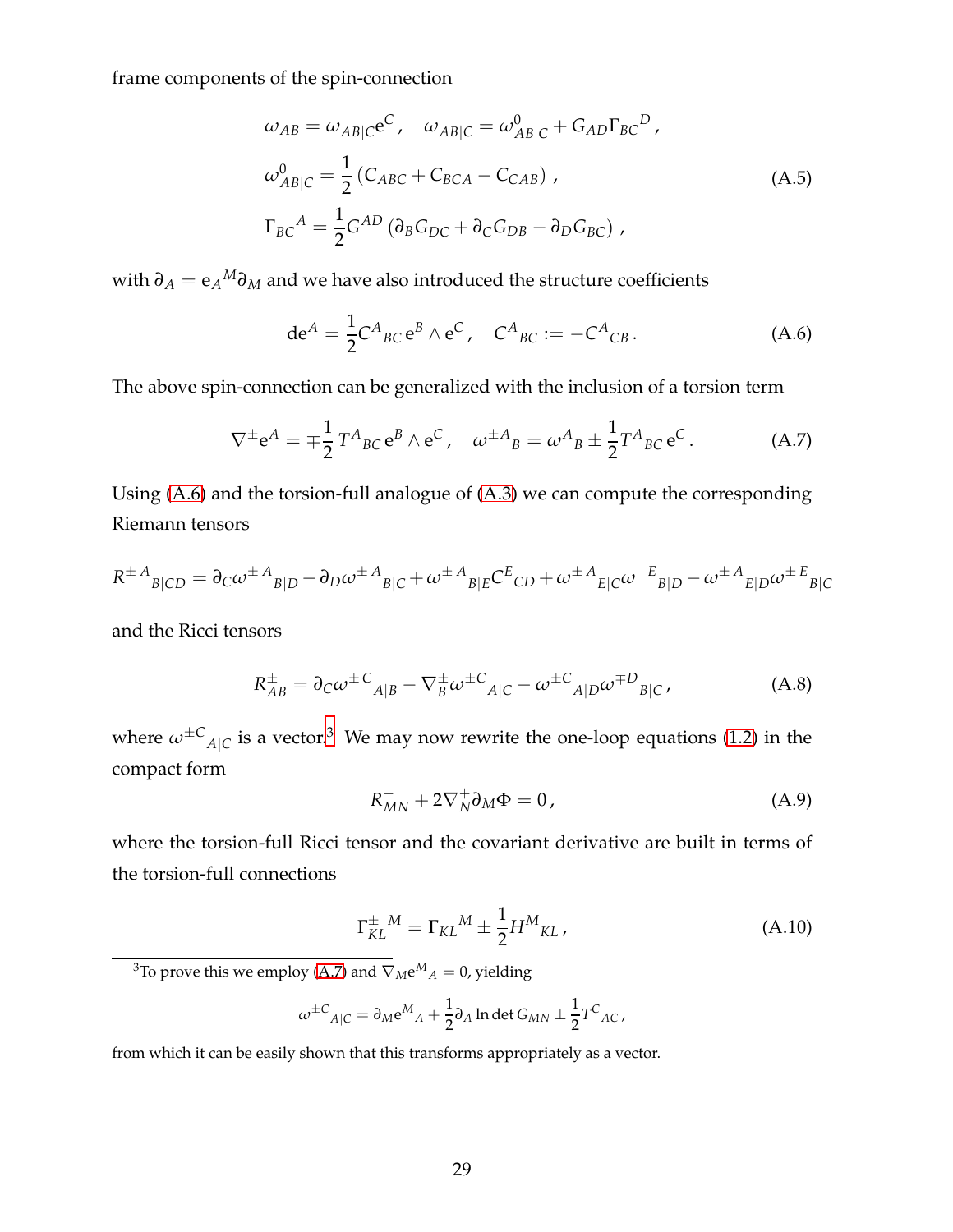yielding

<span id="page-30-3"></span>
$$
R_{MN}^{\pm} = R_{MN} - \frac{1}{4} H_{MN}^2 \pm \frac{1}{2} \nabla^P H_{PMN}, \quad R^{\pm} = R - \frac{1}{4} H^2. \tag{A.11}
$$

We can also rewrite [\(A.9\)](#page-29-3) in the tangent space

<span id="page-30-2"></span>
$$
R_{AB}^- + 2\nabla_B^- \partial_A \Phi = 0, \qquad (A.12)
$$

where

<span id="page-30-4"></span>
$$
\nabla_B^- \partial_A \Phi = \partial_B \partial_A \Phi - \omega^{-C}{}_{A|B} \partial_C \Phi.
$$
 (A.13)

## <span id="page-30-0"></span>**A.2** Single  $\lambda$ -deformed  $G_{k_1} \times G_{k_2}$

In this section we derive the differential equations that the time depended deformation matrix  $\lambda_{ab}(t)$  and the dilaton background  $\Phi = \Phi_0(t)$  should obey, for the construction to respect conformal invariance. Moreover, we obtain a number of constraints which ensure that the chosen background is consistent with conformality. We closely follow the analysis of [\[30\]](#page-36-10). The line element which represents the target space of the time depended model is given by  $4$ 

$$
ds^{2} = R^{a}R^{a} + \lambda_{0}^{-2}L^{\hat{a}}L^{\hat{a}} + 2\lambda_{0}^{-1}R^{a}L^{\hat{b}} + dt^{2}, \qquad (A.14)
$$

where

$$
R^{a} = -i \operatorname{Tr} \left( t_{a} \mathrm{d} \mathfrak{g}_{1} \mathfrak{g}_{1}^{-1} \right), \quad L^{\hat{a}} = -i \operatorname{Tr} \left( t_{a} \mathfrak{g}_{2}^{-1} \mathrm{d} \mathfrak{g}_{2} \right)
$$
  
\n
$$
\mathrm{d}R^{a} = -\frac{1}{2} f_{abc} R^{b} \wedge R^{c}, \quad \mathrm{d}L^{\hat{a}} = \frac{1}{2} f_{abc} L^{\hat{b}} \wedge L^{\hat{c}}.
$$
\n(A.15)

Hence, the unhatted and hatted indices denote the Maurer–Cartan forms of  $\mathfrak{g}_1$  and  $\mathfrak{g}_2$ respectively. By introducing the vielbeins

$$
e^a = R^a
$$
,  $e^{\hat{a}} = \lambda_{ba}(t)R^b + \lambda_0^{-1}L^{\hat{a}}$ ,  $e^0 = dt$ , (A.16)

as well as the double index notation  $A = (0, a, \hat{a})$  we move to the tangent space of the theory where the line element can be written as

$$
ds^{2} = \tilde{g}_{ab}e^{a}e^{b} + e^{\hat{a}}e^{\hat{a}} + e^{0}e^{0} = G_{AB}e^{A}e^{B}, \qquad (A.17)
$$

<span id="page-30-1"></span><sup>4</sup>For simplicity, we have ignored an overall  $k_1$  factor and also redefined  $t \to \lambda_0^{1/2} t$ .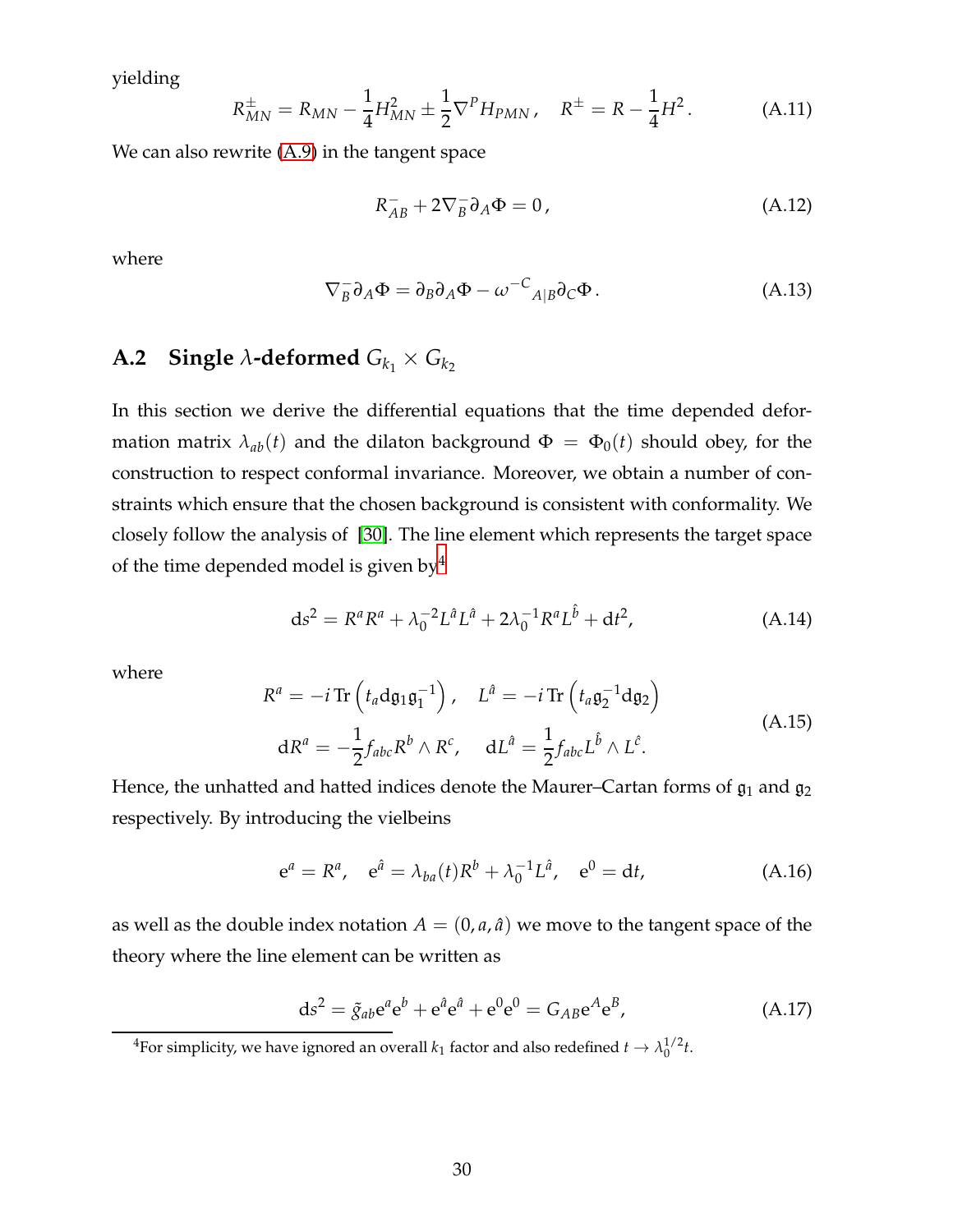where  $\tilde{g} = I\!I - \lambda \lambda^T$  and we have also defined  $g = I\!I - \lambda^T \lambda$  for later convenience. Using these data one computes the spin connection using equations [\(A.5\)](#page-29-4) as in [\[30\]](#page-36-10). Moreover, one needs to consider the torsion contribution from the *B*-field. The *B*-field is given by the following expression

<span id="page-31-1"></span>
$$
B = B_0 + \lambda_0^{-1} \lambda_{ab}(t) R^a \wedge L^{\hat{b}}.
$$
 (A.18)

Hence, one finds for the torsion

$$
H = -\frac{1}{6}(f_{abc} - 3f_{abd}(\lambda \lambda^{T})_{cd} + 2\lambda_{0}\lambda_{ad}\lambda_{be}\lambda_{cf}f_{def})e^{a} \wedge e^{b} \wedge e^{c} +
$$
  
+  $\frac{1}{2}(\lambda_{0}\lambda_{bd}\lambda_{ce}f_{ade} - \lambda_{da}f_{dbc})e^{a} \wedge e^{b} \wedge e^{c} - \frac{\lambda_{0}}{6}f_{abc}e^{a} \wedge e^{b} \wedge e^{c} +$   
+  $\lambda_{ab}e^{0} \wedge e^{a} \wedge e^{\hat{b}} - (\lambda \lambda^{T})_{ab}e^{0} \wedge e^{a} \wedge e^{b}$  (A.19)

where as in [\[30\]](#page-36-10) we have

$$
H_0 = dB_0 = -\frac{1}{6} f_{abc} R^a \wedge R^b \wedge R^c - \frac{\lambda_0^{-2}}{6} f_{abc} L^{\hat{a}} \wedge L^{\hat{b}} \wedge L^{\hat{c}}.
$$
 (A.20)

Then from [\(A.7\)](#page-29-2) we compute the new relevant components of the spin connection where we also used [\(A.4\)](#page-28-5). Note that the components of the time independent model can be found in [\[30\]](#page-36-10) and are still relevant for this analysis. The full result is

<span id="page-31-0"></span>
$$
\omega_{ab}^{+} = \left(-f_{abc} - \lambda_0 \lambda_{ad} \lambda_{be} \lambda_{cf} f_{def} + (\lambda \lambda^T)_{ad} f_{dbc} + (\lambda \lambda^T)_{bd} f_{adc}\right) e^c - (\lambda \lambda^T)_{ab} e^0,
$$
  
\n
$$
\omega_{ab}^{+} = (\lambda_0 \lambda_{bd} \lambda_{ce} f_{ade} - \lambda_{da} f_{dbc}) e^c - \lambda_{ba} e^0,
$$
  
\n
$$
\omega_{ab}^{+} = -\lambda_0 f_{abd} \lambda_{cd} e^c,
$$
  
\n
$$
\omega_{ba}^{+} = (\lambda \lambda^T)_{ab} e^b,
$$
  
\n
$$
\omega_{ab}^{-} = (\lambda_0 \lambda_{ad} \lambda_{be} \lambda_{cf} f_{def} - (\lambda \lambda^T)_{cd} f_{dab}) e^c + (\lambda_{dc} f_{dab} - \lambda_0 \lambda_{ad} \lambda_{be} f_{dec}) e^c - (\lambda \lambda^T)_{ab} e^0,
$$
  
\n
$$
\omega_{ab}^{-} = 0,
$$
  
\n
$$
\omega_{ab}^{-} = -\lambda_0 f_{abd} \lambda_{cd} e^c + \lambda_0 f_{abc} e^c,
$$
  
\n
$$
\omega_{ba}^{-} = (\lambda \lambda^T)_{ab} e^b - \lambda_{ab} e^b,
$$
  
\n
$$
\omega_{ab}^{-} = 0.
$$
  
\n
$$
(\text{A.21})
$$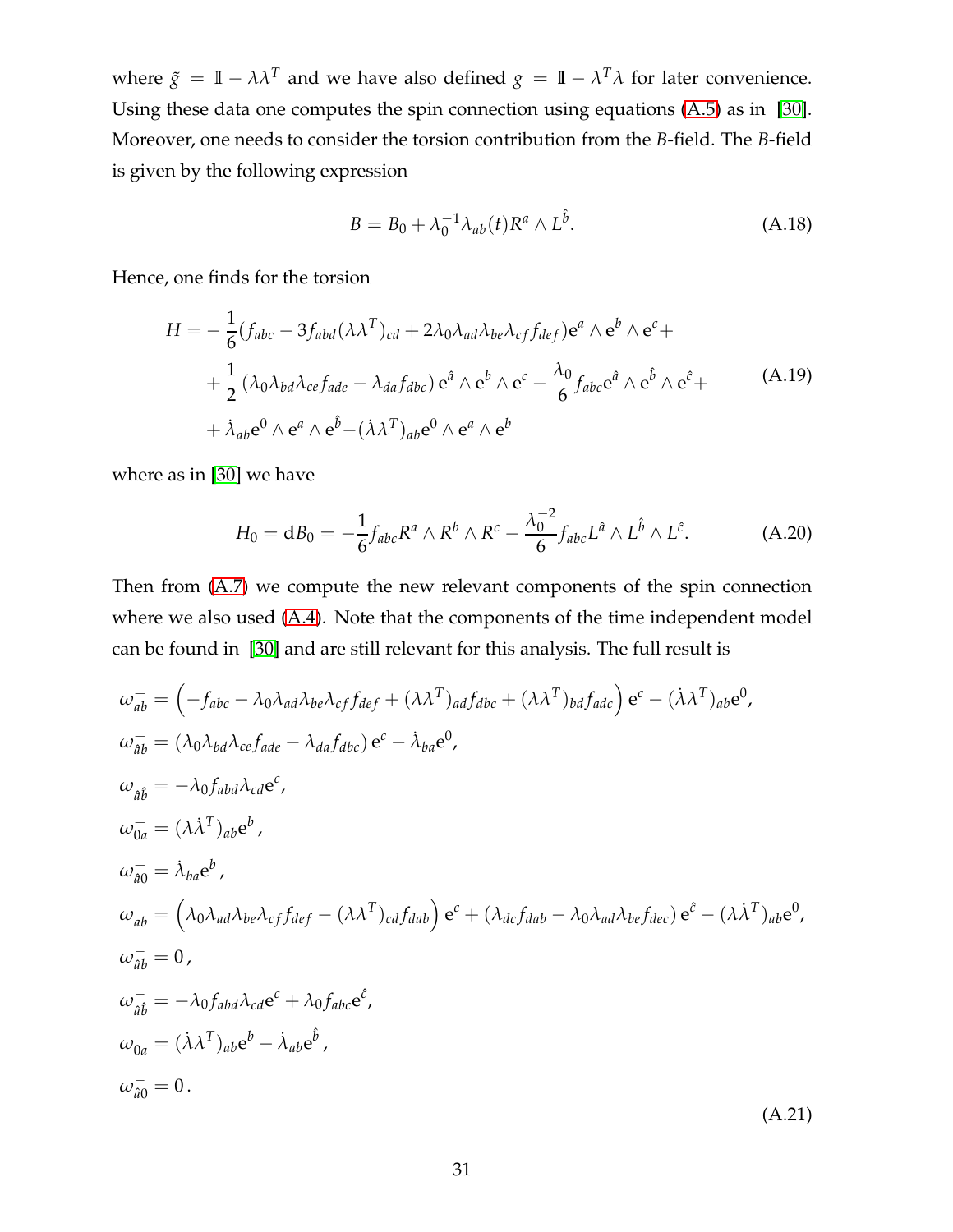Inserting the results into [\(A.8\)](#page-29-5) we find the following components for the Ricci tensor

$$
R_{a\hat{b}}^{-} = -\ddot{\lambda}_{ab} + \dot{\lambda}_{ab} \text{Tr} (\dot{\lambda} g^{-1} \lambda^{T}) - 2(\dot{\lambda} g^{-1} \lambda^{T} \dot{\lambda})_{ab} + \lambda_{0} \mathcal{N}_{ac}{}^{d} \mathcal{N}_{bd}^{(T)c},
$$
  
\n
$$
R_{ab}^{-} = -R_{a\hat{c}}^{-} \lambda_{cb}^{T},
$$
  
\n
$$
R_{00}^{-} = \text{Tr} (\tilde{g}^{-1} \ddot{\lambda} \lambda^{T}) + \text{Tr} (\dot{\lambda} \lambda^{T} \tilde{g}^{-1} \dot{\lambda} \lambda^{T} \tilde{g}^{-1}),
$$
  
\n
$$
R_{a0}^{-} = -\lambda_{0} \lambda_{ab} f_{bcd} (g^{-1} \lambda^{T} \dot{\lambda} g^{-1})_{cd} - f_{abc} (\tilde{g}^{-1} \lambda \dot{\lambda}^{T} \tilde{g}^{-1})_{bc},
$$
  
\n
$$
R_{0b}^{-} = \lambda_{0} \lambda_{bc} f_{cde} (g^{-1} \lambda^{T} \dot{\lambda} g^{-1})_{de} - (\lambda \lambda^{T})_{bc} f_{cde} (\tilde{g}^{-1} \lambda \dot{\lambda}^{T} \tilde{g}^{-1})_{de},
$$
  
\n
$$
R_{0\hat{b}}^{-} = \lambda_{0} f_{bcd} (g^{-1} \lambda^{T} \dot{\lambda} g^{-1})_{cd} + (\tilde{g} \lambda \dot{\lambda}^{T} \tilde{g}^{-1})_{de} \lambda_{cb} f_{cde},
$$
  
\n
$$
R_{a0}^{-} = 0,
$$
  
\n
$$
R_{ab}^{-} = 0,
$$
  
\n
$$
R_{ab}^{-} = 0,
$$

where we used the identity  $\lambda^T \tilde{g}^{-1} = g^{-1} \lambda^T$  and the  $\mathcal{N}'$ s are defined in [\(5.5\)](#page-16-3). Considering a background time dependent dilaton  $\Phi_0(t)$  we obtain from [\(A.12\)](#page-30-2) and [\(A.21\)](#page-31-0) nine components corresponding to various values of  $A = (0, a, \hat{a})$  and  $B =$  $(0, b, \hat{b})$ . The resulting expressions are summarized in three different cases:

- 1. The components  $a\hat{b}$ ,  $ab$  and 00 leading to the equations [\(A.23\)](#page-32-0) and [\(A.24\)](#page-32-1).
- 2. The components  $0b$ ,  $0\hat{b}$  and  $a0$  leading to the two constraints [\(A.25\)](#page-33-0).
- 3. The components  $\hat{a}0$ ,  $\hat{a}b$  and  $\hat{a}\hat{b}$  which trivially vanish.

Let us now analyze separately the first two cases. In the first case, the components  $a\hat{b}$ , *ab* and 00 yield the following differential equations for  $\lambda_{ab}(t)$  and  $h(t) = \dot{\Phi}_0(t)$ 

<span id="page-32-0"></span>
$$
\ddot{\lambda}_{ab} = \dot{\lambda}_{ab} \text{Tr}(\dot{\lambda} g^{-1} \lambda^T) - 2(\dot{\lambda} g^{-1} \lambda^T \dot{\lambda})_{ab} + \mathcal{N}_{ac}{}^d \mathcal{N}_{bd}{}^{(T)c} + 2\dot{\lambda}_{ab} h \tag{A.23}
$$

and

<span id="page-32-1"></span>
$$
2\dot{h} + \text{Tr}(\lambda g^{-1}\lambda^T) + \text{Tr}(\lambda g^{-1}\lambda^T\lambda g^{-1}\lambda^T) = 0,
$$
 (A.24)

where we also took into account the redefinition of *t* described in footnote [4.](#page-30-1) The above differential equations dictate the dynamical evolution of the deformation matrix and the dilaton field in a way which ensures that the deformed theory is conformally invariant at one-loop.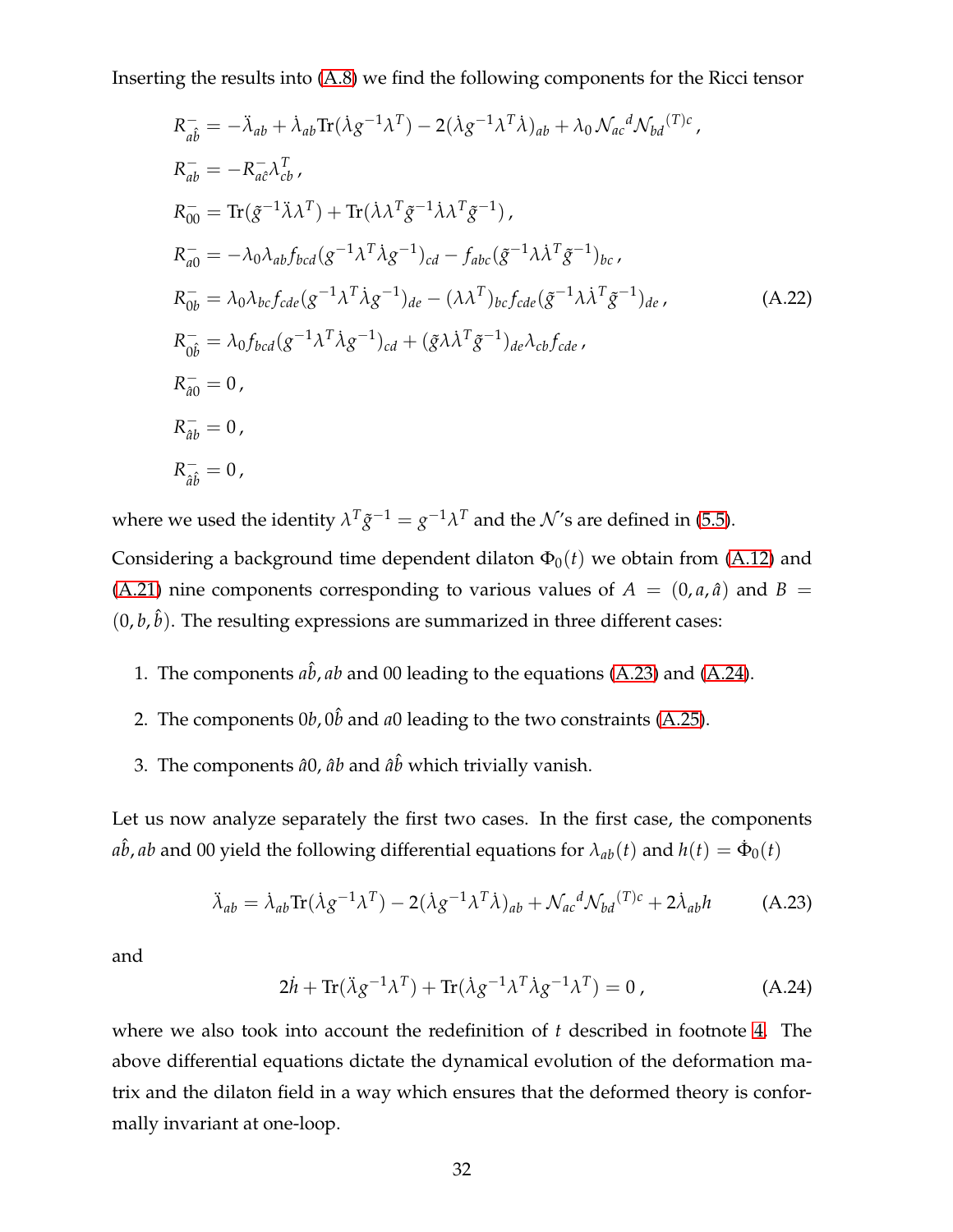In the second case the components  $0b$ ,  $0\hat{b}$  and  $a0$ , for which the dilaton contribution vanishes, lead to the following compatibility constraints

<span id="page-33-0"></span>
$$
f_{abc}(g^{-1}\lambda^T \dot{\lambda} g^{-1})_{bc} = 0, \quad f_{abc}(\tilde{g}^{-1}\lambda \dot{\lambda}^T \tilde{g}^{-1})_{bc} = 0, \tag{A.25}
$$

which are mapped to each other upon  $\lambda \leftrightarrow \lambda^T$ . These ensure that the model we consider is consistent with [\(A.12\)](#page-30-2). They are trivially satisfied when  $\lambda$  is part of the integrable sector, i.e.  $\lambda_{ab} = \lambda \delta_{ab}$ , reproducing the results of the previous sections. It is important to note, that searching for actual solutions of the above dynamical equations, one obtains new constraints. In particular, starting from a deformation matrix *λab*, with a number of vanishing entries, [\(A.23\)](#page-32-0) indicates that these should not be introduced by the time evolution. This is an additional constraint which appears in special choices of the initial deformed theory, where the deformation is not switched on in every direction. The above requirements ensure that such a set up admits dynamical solutions.

Finally, we also work out the dilaton beta function [\(1.3\)](#page-2-3), which can be rewritten upon using [\(A.11\)](#page-30-3), [\(A.13\)](#page-30-4) and the conformality equation [\(A.12\)](#page-30-2)

<span id="page-33-2"></span>
$$
w = \frac{1}{6}H^2 + 2\nabla^2\Phi - 4(\partial\Phi)^2.
$$
 (A.26)

Reinserting the overall  $k_1$  and also taking into account of footnote  $4$  we find  $\left(\partial \Phi\right)^2=$  $h^2/k$  and we also evaluate  $H^2$  using [\(A.19\)](#page-31-1)

$$
H^{2} = \frac{\lambda_{0}}{k} \left( I_{abc} I_{pqr} \tilde{g}^{ap} \tilde{g}^{bq} \tilde{g}^{cr} + 3 \mathcal{N}_{ab}{}^{c} \mathcal{N}_{pq}{}^{r} \tilde{g}^{ap} \tilde{g}^{bq} g_{cr}^{2} + c_{G} d_{G} \right)
$$
  
+  $\frac{6}{k} \left( \text{Tr} (\lambda g^{-1} \lambda^{T} \tilde{g}^{-1}) - \text{Tr} (\lambda g^{-1} \lambda^{T} \lambda g^{-1} \lambda^{T}) \right)$ , (A.27)

where we have defined

<span id="page-33-1"></span>
$$
I_{abc} = \lambda_0^{-1} f_{abd} \tilde{g}_{cd} + \mathcal{N}_{bc}{}^d (g^{-1} \lambda^T)_{da} + \mathcal{N}_{ca}{}^d (g^{-1} \lambda^T)_{db}.
$$
 (A.28)

Similarly, we evaluate  $\nabla^2 \Phi$  using [\(A.13\)](#page-30-4) and [\(A.21\)](#page-31-0)

$$
\nabla^2 \Phi = \frac{1}{k} \left( \dot{h} - \text{Tr} (\dot{\lambda} g^{-1} \lambda^T) h \right) . \tag{A.29}
$$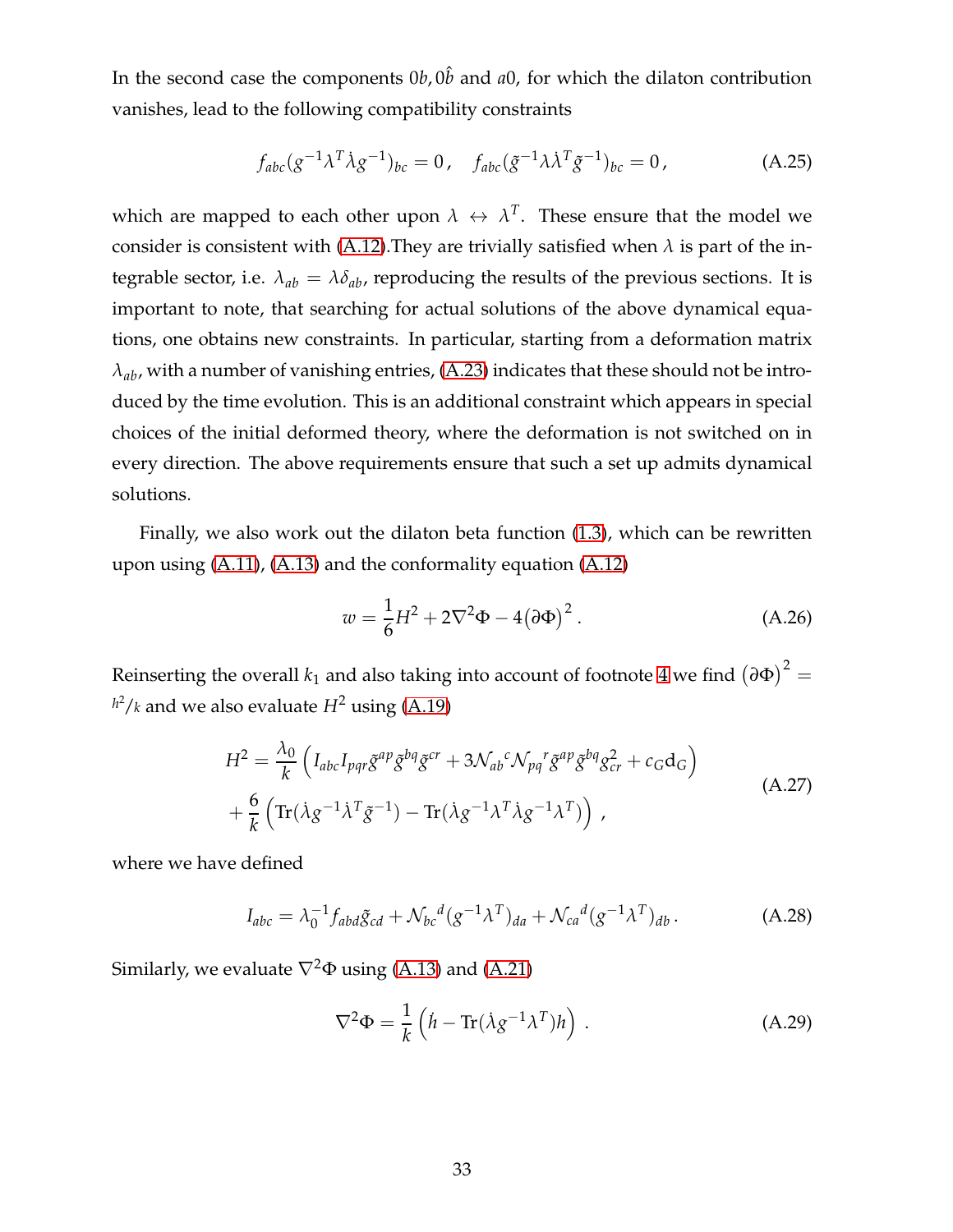Putting altogether into [\(A.26\)](#page-33-2) we find

$$
w = \frac{\lambda_0}{6k} \left( I_{abc} I_{pqr} \tilde{g}^{ap} \tilde{g}^{bq} \tilde{g}^{cr} + 3 \mathcal{N}_{ab}^c \mathcal{N}_{pq}^r \tilde{g}^{ap} \tilde{g}^{bq} g_{cr}^2 + c_G \mathbf{d}_G \right) - \frac{4h^2}{k} + \frac{1}{k} \left( \text{Tr} (\lambda g^{-1} \lambda^T \tilde{g}^{-1}) - \text{Tr} (\lambda g^{-1} \lambda^T \lambda g^{-1} \lambda^T) \right) + \frac{2}{k} \left( \dot{h} - \text{Tr} (\lambda g^{-1} \lambda^T) h \right) .
$$
 (A.30)

or equivalently with the help of [\(A.23\)](#page-32-0) and [\(A.24\)](#page-32-1)

<span id="page-34-3"></span>
$$
w = \frac{\lambda_0}{6k} \left( I_{abc} I_{pqr} \tilde{g}^{ap} \tilde{g}^{bq} \tilde{g}^{cr} + 3 \mathcal{N}_{ab}^c \mathcal{N}_{pq}^r \tilde{g}^{ap} \tilde{g}^{bq} g_{cr}^2 + c_G d_G \right) - \frac{4h^2}{k} + \frac{1}{k} \text{Tr} (\lambda g^{-1} \lambda^T \tilde{g}^{-1}) - \frac{1}{k} \left( \text{Tr} (\lambda g^{-1} \lambda^T) \right)^2 - \frac{1}{k} \mathcal{N}_{ac}^d \mathcal{N}_{bd}^{(T)c} (g^{-1} \lambda^T)_{ab} \tag{A.31} - \frac{4}{k} \text{Tr} (\lambda g^{-1} \lambda^T) h.
$$

## <span id="page-34-0"></span>**References**

- [1] G. Ecker and J. Honerkamp, *Application of invariant renormalization to the nonlinear chiral invariant pion Lagrangian in the one-loop approximation*, Nucl. Phys. **B35** [\(1971\), 481-492.](http://www.sciencedirect.com/science/article/pii/0550321371904688) J. Honerkamp, *Chiral multiloops*, Nucl. Phys. **B36** [\(1972\), 130-140.](http://www.sciencedirect.com/science/article/pii/0550321372902994)
- [2] D. Friedan, *Nonlinear models in two epsilon dimensions*, Phys. Rev. Lett. **45** [\(1980\), 1057-1060](http://journals.aps.org/prl/abstract/10.1103/PhysRevLett.45.1057) and *Nonlinear models in two + epsilon dimensions*, Annals Phys. **163** [\(1985\), 318-419.](http://www.sciencedirect.com/science/article/pii/0003491685903847)
- [3] T. L. Curtright and C. K. Zachos, *Geometry, topology and supersymmetry in nonlinear models*, Phys. Rev. Lett. **53** [\(1984\), 1799-1801.](http://journals.aps.org/prl/abstract/10.1103/PhysRevLett.53.1799) E. Braaten, T. L. Curtright and C. K. Zachos, *Torsion and geometrostasis in nonlinear sigma models*, Nucl. Phys. **B260** [\(1985\), 630-688.](http://www.sciencedirect.com/science/article/pii/0550321385900537) B. E. Fridling and A. E. M. van de Ven, *Renormalization of generalized twodimensional nonlinear σ-models*, Nucl. Phys. **B268** [\(1986\), 719-736.](http://www.sciencedirect.com/science/article/pii/0550321386902671)
- <span id="page-34-2"></span><span id="page-34-1"></span>[4] C. G. Callan, Jr., E. J. Martinec, M. J. Perry and D. Friedan, *Strings in background fields*, Nucl. Phys. **B262** [\(1985\), 593-609.](https://www.sciencedirect.com/science/article/pii/0550321385905061?via%3Dihub)
- [5] A. A. Tseytlin, *Conditions of Weyl invariance of the two-dimensional σ model from equations of stationarity of the "central charge" action*, Phys. Lett. **B194** [\(1987\), 63-68.](https://www.sciencedirect.com/science/article/pii/0370269387907702?via%3Dihub)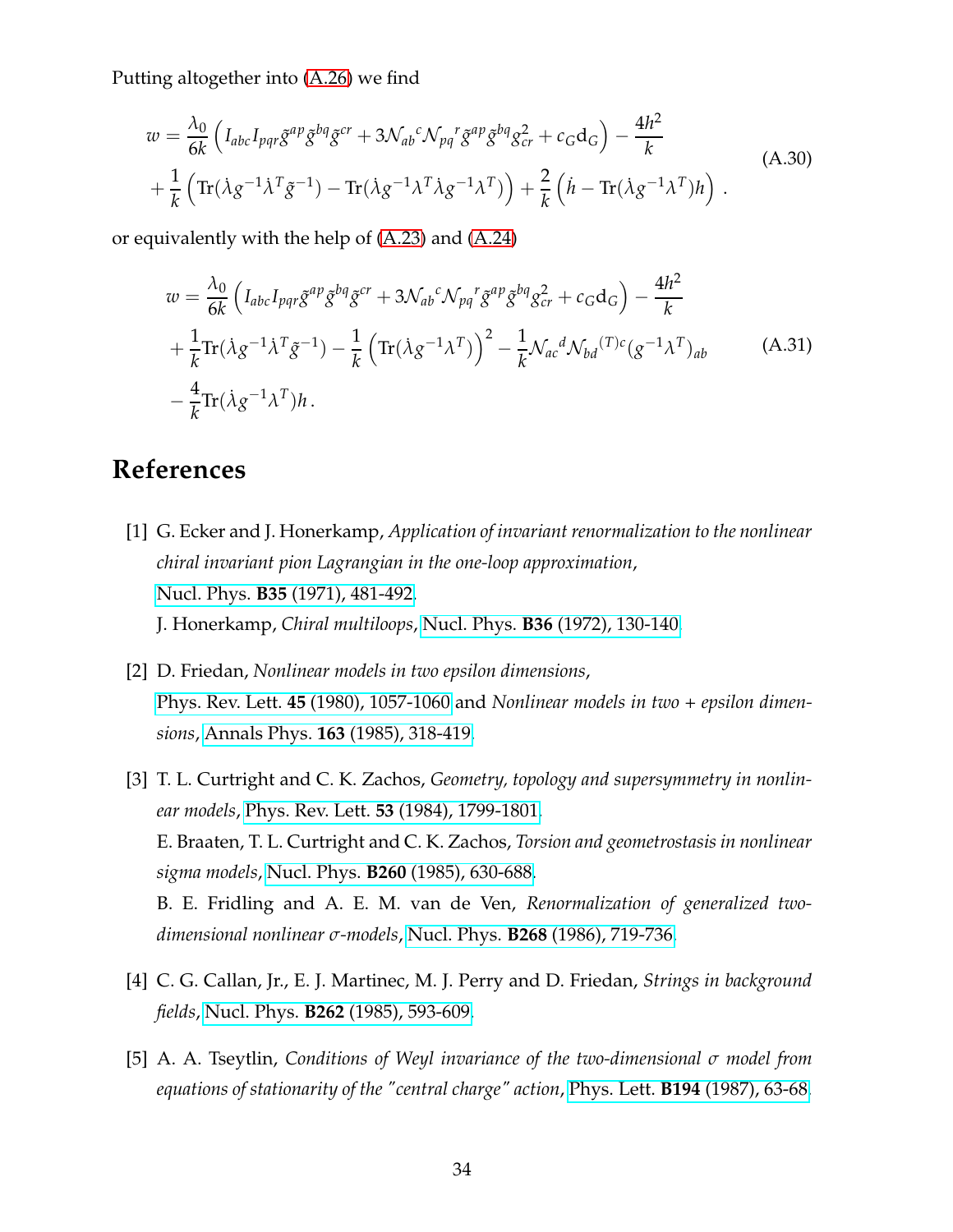- <span id="page-35-1"></span><span id="page-35-0"></span>[6] A. A. Tseytlin, *On sigma model RG flow, 'central charge' action and Perelman's entropy*, Phys. Rev. **D75** [\(2007\), 064024,](https://journals.aps.org/prd/abstract/10.1103/PhysRevD.75.064024) [hep-th/0612296](http://arxiv.org/abs/hep-th/0612296).
- <span id="page-35-2"></span>[7] K. Sfetsos, *Integrable interpolations: From exact CFTs to non-Abelian T-duals*, Nucl. Phys. **B880** [\(2014\), 225-246,](https://www.sciencedirect.com/science/article/pii/S0550321314000066?via%3Dihub) [[1312.4560](http://arxiv.org/abs/1312.4560)].
- <span id="page-35-3"></span>[8] T. J. Hollowood, J. L. Miramontes and D. M. Schmidtt, *Integrable deformations of strings on symmetric spaces*, JHEP **1411** [\(2014\), 009,](https://link.springer.com/article/10.1007%2FJHEP11%282014%29009) [[1407.2840](http://arxiv.org/abs/1407.2840)].
- <span id="page-35-4"></span>[9] C. Klimˇcík, *Yang-Baxter sigma models and dS/AdS T-duality*, JHEP **12** [\(2002\), 051,](https://iopscience.iop.org/article/10.1088/1126-6708/2002/12/051) [[hep-th/0210095](http://arxiv.org/abs/hep-th/0210095)].
- <span id="page-35-13"></span>[10] C. Schmidhuber and A. A. Tseytlin, *On string cosmology and the RG flow in 2-d field theory*, Nucl. Phys. **B426** [\(1994\), 187-202,](https://www.sciencedirect.com/science/article/pii/0550321394901317?via%3Dihub) [[hep-th/9404180](http://arxiv.org/abs/hep-th/9404180)].
- <span id="page-35-5"></span>[11] E. Kiritsis and C. Kounnas, *Dynamical topology change in string theory*, Phys. Lett. **B331** [\(1994\), 51-62,](https://www.sciencedirect.com/science/article/pii/0370269394909423?via%3Dihub) [[hep-th/9404092](http://arxiv.org/abs/hep-th/9404092)].
- <span id="page-35-6"></span>[12] A. A. Tseytlin, *On 'rolling moduli' solutions in string cosmology*, Phys. Lett. **B334** [\(1994\), 315-322,](https://www.sciencedirect.com/science/article/abs/pii/0370269394906955?via%3Dihub) [[hep-th/9404191](http://arxiv.org/abs/hep-th/9404191)].
- <span id="page-35-7"></span>[13] G. Itsios, K. Sfetsos and K. Siampos, *Kerr–Schild perturbations of coset CFTs as scale invariant integrable σ-models*, Nucl. Phys. **B973** [\(2021\), 115594,](https://www.sciencedirect.com/science/article/pii/S0550321321002911?via%3Dihub) [[2109.05040](https://arxiv.org/abs/2109.05040)].
- <span id="page-35-8"></span>[14] C. R. Nappi and E. Witten, *A Closed, expanding universe in string theory*, Phys. Lett. **B293** [\(1992\), 309-314,](https://www.sciencedirect.com/science/article/pii/037026939290888B?via%3Dihub) [[hep-th/9206078](http://arxiv.org/abs/hep-th/9206078)].
- <span id="page-35-9"></span>[15] G. Georgiou and K. Sfetsos, *Integrable flows between exact CFTs*, JHEP **11** [\(2017\), 078,](https://link.springer.com/article/10.1007%2FJHEP11%282017%29078) [[1707.05149](https://arxiv.org/abs/1707.05149)].
- <span id="page-35-10"></span>[16] K. Sfetsos and K. Siampos, *Integrable deformations of the*  $G_{k_1} \times G_{k_2} / G_{k_1 + k_2}$  coset *CFTs*, Nucl. Phys. **B927** [\(2018\), 124-139,](https://www.sciencedirect.com/science/article/pii/S0550321317303966?via%3Dihub) [[1710.02515](https://arxiv.org/abs/1710.02515)].
- <span id="page-35-11"></span>[17] G. Itsios, K. Sfetsos and K. Siampos, *The all-loop non-Abelian Thirring model and its RG flow*, Phys. Lett. **B733** [\(2014\), 265-269,](https://www.sciencedirect.com/science/article/pii/S0370269314003037?via%3Dihub) [[1404.3748](https://arxiv.org/abs/1404.3748)].
- <span id="page-35-12"></span>[18] C. Appadu and T. J. Hollowood, *Beta function of k deformed*  $AdS_5 \times S^5$  *string theory*, JHEP **11** [\(2015\), 095,](https://link.springer.com/article/10.1007%2FJHEP11%282015%29095) [[1507.05420](https://arxiv.org/abs/1507.05420)].
- [19] V. A. Fateev and A. B. Zamolodchikov, *Parafermionic currents in the twodimensional conformal quantum field theory and self-dual critical points in Z<sup>N</sup> invariant statistical systems*, [Sov. Phys. JETP](http://www.jetp.ras.ru/cgi-bin/e/index/e/62/2/p215?a=list) **62** (1985), 215-225.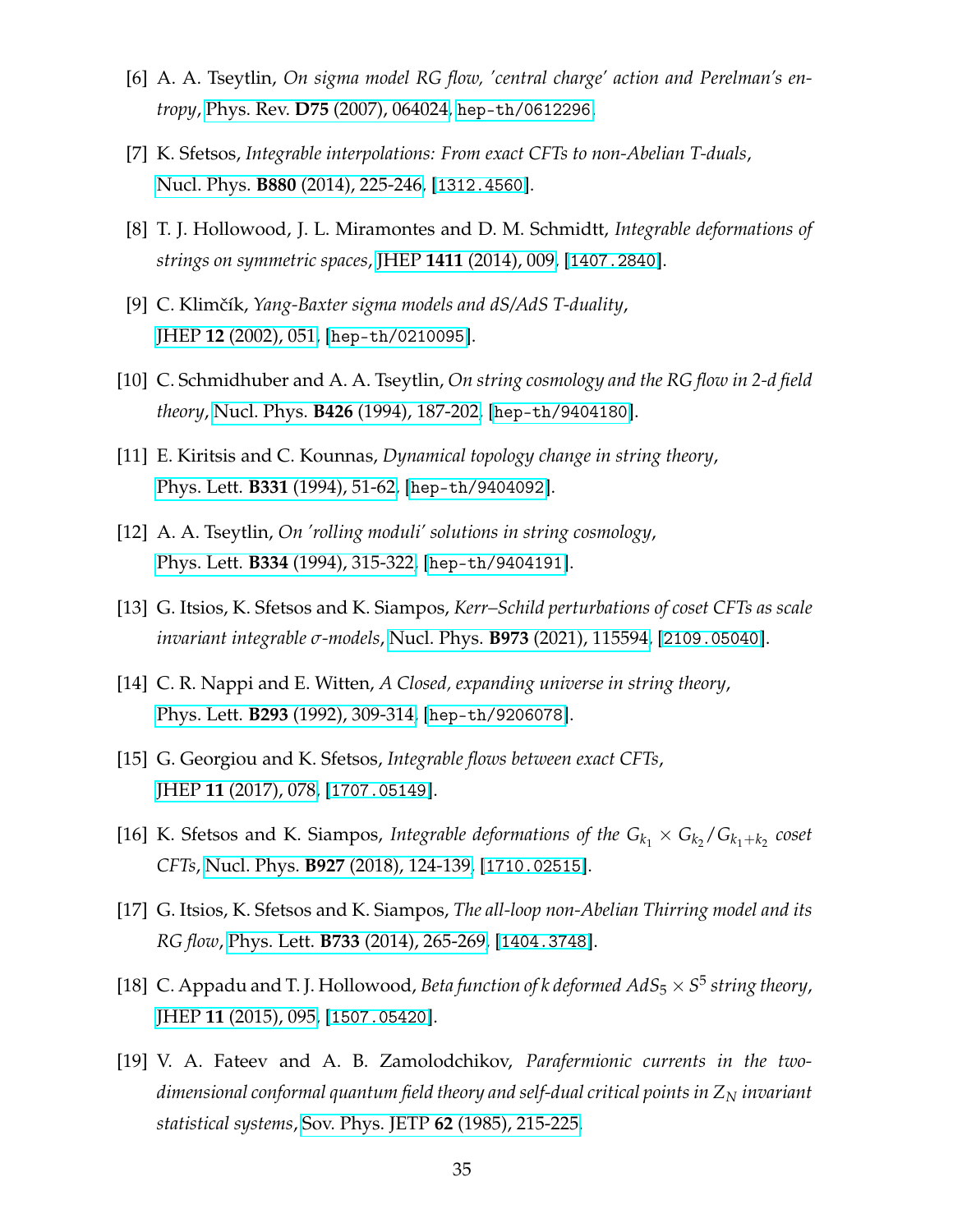- <span id="page-36-1"></span><span id="page-36-0"></span>[20] G. Georgiou, K. Sfetsos and K. Siampos, *A free field perspective of λ-deformed coset CFT's*, JHEP **07** [\(2020\), 187,](https://link.springer.com/article/10.1007/JHEP07(2020)187) [[2004.10216](https://arxiv.org/abs/2004.10216)].
- <span id="page-36-2"></span>[21] C. M. Hull and P. K. Townsend, *Finiteness and conformal invariance in non-linear sigma models*, Nucl. Phys. **B274** [\(1986\), 349-362.](https://www.sciencedirect.com/science/article/pii/0550321386902890?via%3Dihub)
- <span id="page-36-3"></span>[22] J. D. Lykken, *Finitely-reducible realizations of the N* = 2 *superconformal algebra* Nucl. Phys. **B313** [\(1989\), 473-491.](https://www.sciencedirect.com/science/article/pii/0550321389903295?via%3Dihub)
- <span id="page-36-4"></span>[23] K. Sfetsos and D. C. Thompson, *Spacetimes for λ-deformations*, JHEP **12** [\(2014\), 164,](https://link.springer.com/article/10.1007/JHEP12(2014)164) [[1410.1886](https://arxiv.org/abs/1410.1886)].
- <span id="page-36-5"></span>[24] J. H. Horne and G. T. Horowitz, *Exact black string solutions in three-dimensions*, Nucl. Phys. **B368** [\(1992\), 444-462,](https://www.sciencedirect.com/science/article/abs/pii/055032139290536K?via%3Dihub) [[hep-th/9108001](http://arxiv.org/abs/hep-th/9108001)].
- <span id="page-36-6"></span>[25] A. Giveon and E. Kiritsis, *Axial vector duality as a gauge symmetry and topology change in string theory* Nucl. Phys. **B411** [\(1994\), 487-508,](https://www.sciencedirect.com/science/article/abs/pii/055032139490460X?via%3Dihub) [[hep-th/9303016](http://arxiv.org/abs/hep-th/9303016)].
- <span id="page-36-7"></span>[26] S. F. Hassan and A. Sen, *Marginal deformations of WZNW and coset models from O(d,d) transformation*, Nucl. Phys. **B405** [\(1993\), 143-165,](https://www.sciencedirect.com/science/article/abs/pii/055032139390429S?via%3Dihub) [[hep-th/9210121](http://arxiv.org/abs/hep-th/9210121)].
- <span id="page-36-8"></span>[27] B. R. Greene, A. D. Shapere, C. Vafa and S. T. Yau, *Stringy cosmic strings and noncompact Calabi-Yau manifolds*, [Nucl. Phys.](https://www.sciencedirect.com/science/article/pii/055032139090248C?via%3Dihub) **B337** (1990), 1-36.
- <span id="page-36-9"></span>[28] A. LeClair, *Chiral stabilization of the renormalization group for flavor and color anisotropic current interactions*, Phys. Lett. **B519** [\(2001\), 183-187,](https://www.sciencedirect.com/science/article/pii/S0370269301010899?via%3Dihub) [hep-th/0105092](http://arxiv.org/abs/hep-th/0105092).
- <span id="page-36-10"></span>[29] G. Georgiou, K. Sfetsos and K. Siampos, *λ-Deformations of left–right asymmetric CFTs*, Nucl. Phys. **B914** [\(2017\) 623-641,](https://www.sciencedirect.com/science/article/pii/S0550321316303832?via%3Dihub) [[1610.05314](https://arxiv.org/abs/1610.05314)].
- <span id="page-36-11"></span>[30] E. Sagkrioti, K. Sfetsos and K. Siampos, *RG flows for λ-deformed CFTs*, Nucl. Phys. **B930** [\(2018\) 499-512,](https://www.sciencedirect.com/science/article/pii/S0550321318300889?via%3Dihub) [[1801.10174](https://arxiv.org/abs/1801.10174)].
- <span id="page-36-12"></span>[31] E. Sagkrioti, K. Sfetsos and K. Siampos, *Weyl anomaly and the C-function in λdeformed CFTs*, Nucl. Phys. **B938** [\(2019\), 426-439,](https://www.sciencedirect.com/science/article/pii/S0550321318303407?via%3Dihub) [[1810.04189](https://arxiv.org/abs/1810.04189)].
- <span id="page-36-13"></span>[32] K. Sfetsos, K. Siampos and D. C. Thompson, *Generalised integrable λ- and ηdeformations and their relation*, Nucl. Phys. **B899** [\(2015\), 489-512,](https://linkinghub.elsevier.com/retrieve/pii/S0550321315003004) [[1506.05784](http://arxiv.org/abs/1506.05784)].
- [33] R. Squellari, *Yang-Baxter sigma models: Quantum aspects*, Nucl. Phys. **B881** [\(2014\), 502-513,](https://www.sciencedirect.com/science/article/pii/S0550321314000455?via%3Dihub) [[1401.3197](https://arxiv.org/abs/1401.3197)].